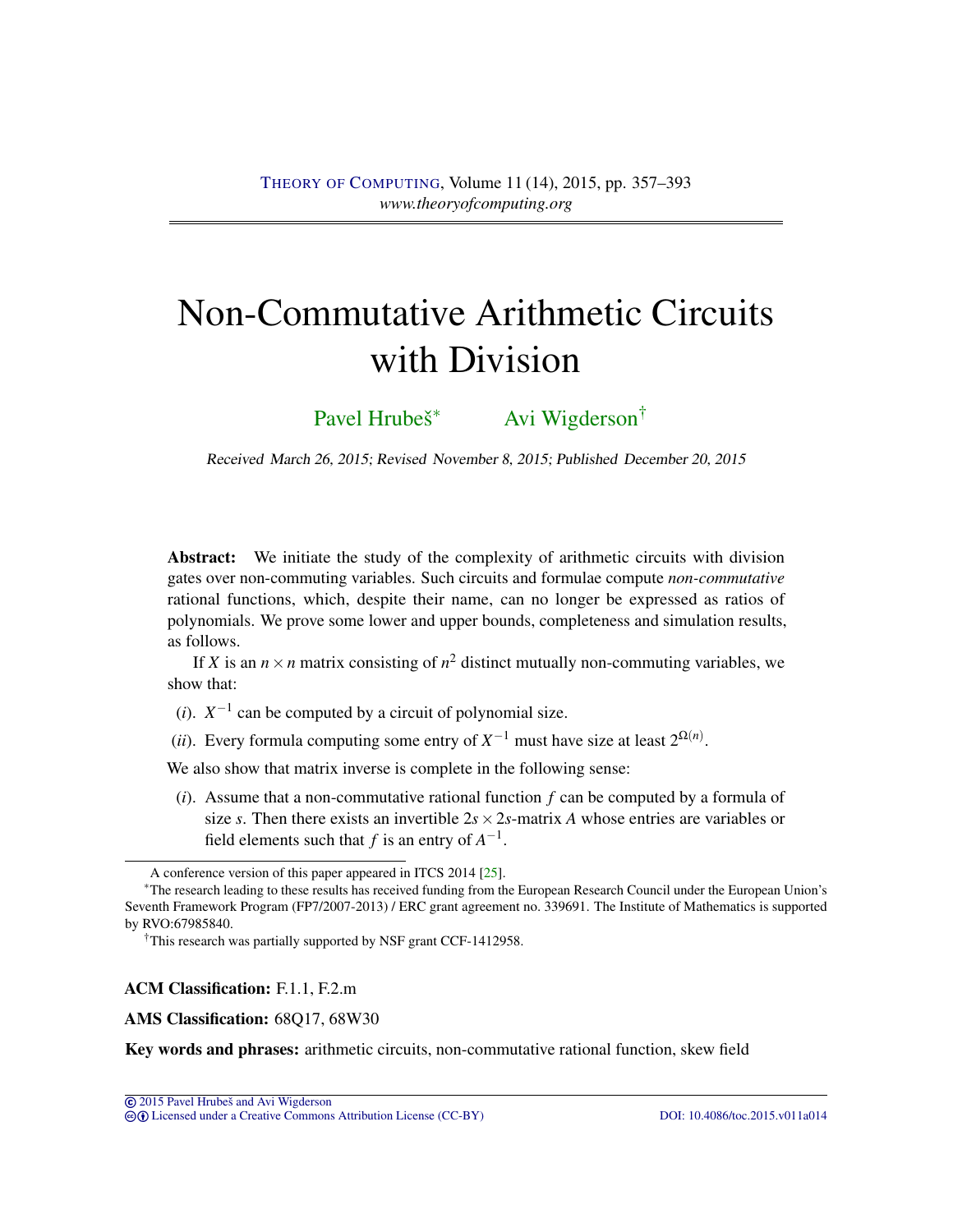<span id="page-1-0"></span>(*ii*). If *f* is a non-commutative polynomial computed by a formula without inverse gates then *A* can be taken as an upper triangular matrix with field elements on the diagonal.

We show how divisions can be eliminated from non-commutative circuits and formulae which compute polynomials, and we address the non-commutative version of the "rational function identity testing" problem. As it happens, the complexity of both of these procedures depends on a single open problem in invariant theory.

# 1 Introduction

*Arithmetic circuit complexity* studies the computation of polynomials and rational functions using the basic operations addition, multiplication, and division. It is chiefly interested in *commutative* polynomials or rational functions, defined over a set of multiplicatively commuting variables (see the survey [\[46\]](#page-35-1), or the book [\[7\]](#page-32-0)). The dominant computational models are the *arithmetic circuit* and its weakening, the *arithmetic formula*. The main open problem is to present an explicit polynomial which cannot be computed by a circuit—or a formula—of polynomial size.

The complexity of computing polynomials (not allowing division) in *non-commuting* variables has also been considered, for example, in [\[39,](#page-35-2) [27\]](#page-34-1). This was motivated partly by an apparent lack of progress in proving lower bounds in the commutative setting, partly by an interest in computations in matrix algebras.<sup>1</sup> And indeed, we do have nontrivial lower bounds in this setting. Most notably, Nisan [\[39\]](#page-35-2) has proved thirty years ago that any arithmetic *formula* computing the non-commutative determinant or permanent must have an exponential size, and also gave an exponential separation between the power of circuits and formulae in this model. Despite much effort, a similar lower bound for non-commutative arithmetic *circuits* has not been achieved—indeed, the best known lower bounds for non-commutative circuits are as weak as the commutative ones.

In this paper, we take the study of non-commutative computation one step further and consider the complexity of non-commutative circuits which contain division (equivalently, inverse) gates. Such a circuit computes a "non-commutative rational function"—a far more complicated object than its commutative counterpart. Traditionally, arithmetic circuit complexity focuses on the computation of polynomials, with rational functions receiving minor attention. This is mainly because any commutative rational function can be expressed as a pair of polynomials *f g*−<sup>1</sup> . Even on the computational level, commutative rational functions do not substantially differ from polynomials—apart from the omnipresent threat of dividing by zero. In contrast, the structure of non-commutative rational functions is far more complex, giving rise to a host of new phenomena. It is not difficult to see that  $x^{-1} + y^{-1}$  or  $xy^{-1}x$  can no longer be expressed as  $fg^{-1}$  (or  $g^{-1}f$ ), if *x*, *y* do not commute. More importantly, non-commutative rational functions may require *nested* inverses, as in  $(u + xy^{-1}z)^{-1}$ . Indeed, any number of inverse operations, and nested inverse operations, may be needed to represent a rational function. Moreover, there is no "canonical" representation of non-commutative rational functions. Despite these facts, or rather

<sup>1</sup>Observe that Strassen's (and all subsequent) fast matrix multiplication algorithms *necessarily* work over non-commuting matrix entries.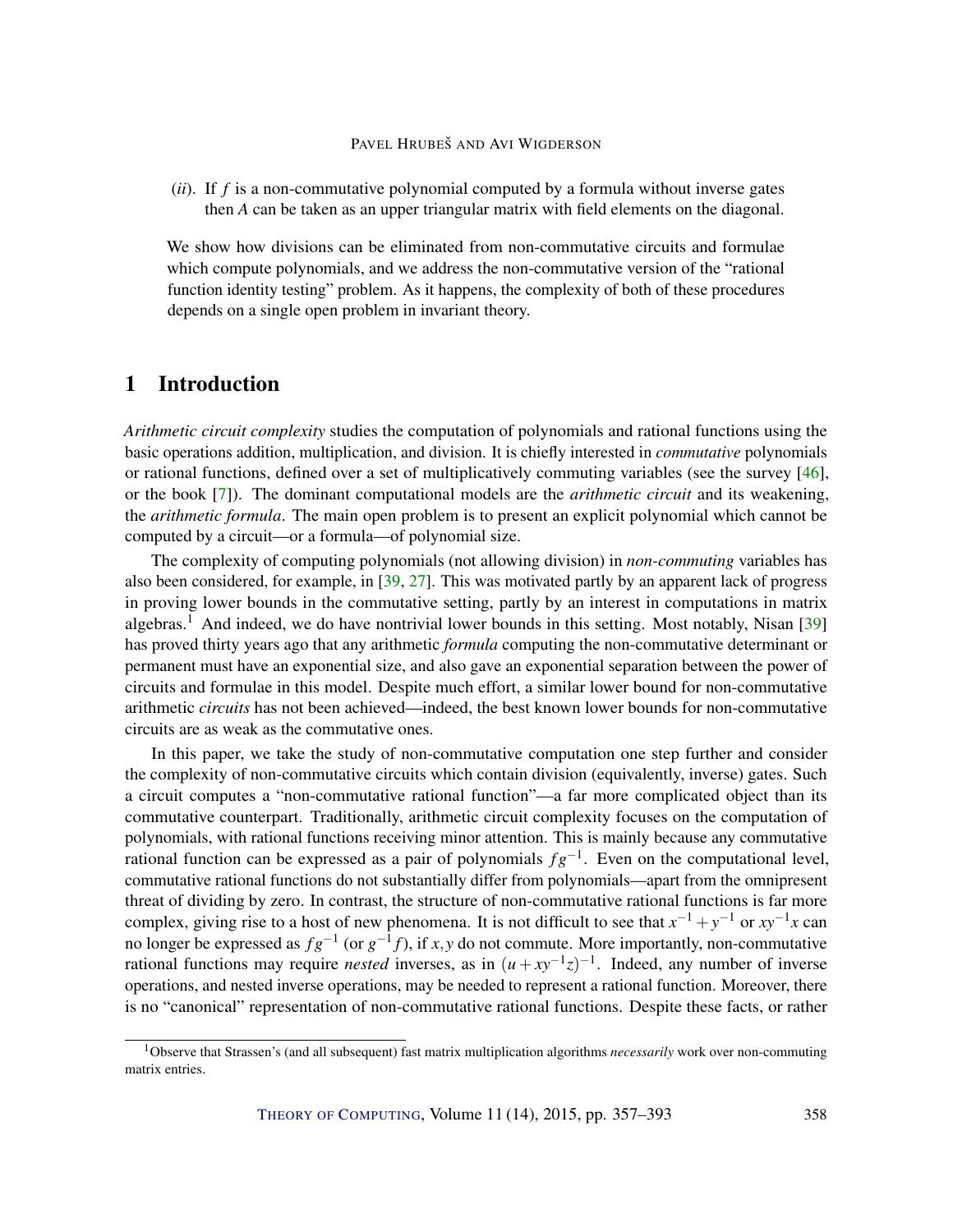<span id="page-2-0"></span>thanks to them, non-commutative rational functions possess quite a lot of structure. They form a skew field<sup>2</sup> which is equipped with invariants not present in the standard commutative field of fractions. Our main hope is that this additional structure may be useful for proving lower bounds, even for polynomials. We make initial steps in this direction.

Non-commutative rational functions arise naturally in a variety of settings, beyond the abstract mathematical fields of non-commutative algebra and geometry.<sup>3</sup> One area is linear system theory and control theory, where the order of actions clearly matters, and the dynamics is often given by a rational function and its iterates. The paper [\[32\]](#page-34-2) surveys some of this work, and also demonstrates situations where results in the commutative case were proven by "lifting" them to the non-commutative setting. Another area is formal language theory, where regular expressions and formal series play an analogous role. Indeed, these two areas are tightly connected, and the book [\[4\]](#page-32-1) surveys some of the connections between the algebraic and linguistic settings (and more).

Note that non-commutative rational functions can often be more natural than non-commutative polynomials. For example, the determinant as a non-commutative *polynomial* has no longer any relevance to solving linear equations or a geometrical interpretation. In [\[22\]](#page-33-0), it was argued that the correct analogy of the commutative determinant is the *quasideterminant*, which is a set of non-commutative rational functions sharing and extending many of the useful and beautiful properties of the commutative determinant. This development has important consequences in a variety of mathematical areas. The inverse of a matrix is probably the best example of a notion that makes perfect sense in the non-commutative setting, as a set of rational functions (and indeed the quasi-determinant of a matrix may be naturally defined from the entries of its inverse). Matrix inverse further plays a key role in one definition, due to Cohn [\[8\]](#page-32-2), of the universal skew field of non-commutative rational functions.

Matrix inverse turns out to be central from a computational perspective. In this paper we will focus on the complexity of computing the inverse  $X^{-1}$  of an  $n \times n$  matrix *X* consisting of  $n^2$  non-commuting variables. We show that  $X^{-1}$  can be computed by a polynomial size circuit, but on the other hand, every formula computing an entry of  $X^{-1}$  must have an exponential size. This provides a non-trivial example<sup>4</sup> of an exponential gap between circuit and formula size—a counterpart of the above mentioned result of Nisan. We also prove the following completeness result: if a rational function *f* can be computed by a formula of size *s* then *f* can be expressed as an entry of  $A^{-1}$ , where *A* is a 2*s* × 2*s*-matrix whose entries are variables or field elements. This is an analog of Valiant's [\[49\]](#page-35-3) theorem on completeness of determinant in the commutative, division-free, setting.

To see the origins of the lower bounds, let us return to examples of rational expressions. We note that the expression  $(x+xy^{-1}x)^{-1}$ , which has *nested* inversions, can be simplified by Hua's identity to an equivalent expression without nesting:  $x^{-1} - (x + y)^{-1}$ . On the other hand, in the somewhat similar expression  $(u+xy^{-1}z)^{-1}$ , the nested inversion cannot be eliminated. This new phenomenon of nested

 ${}^{2}$ A. k. a. "associative division algebra"—a field in which multiplication is not necessarily commutative.

 $3$ One of the best examples is the fact that the fundamental theorem of projective geometry follows rather simply from the fact that the following rational expression,  $(x+xy^{-1}x)^{-1} + (x+y)^{-1} - x^{-1}$ , is identically zero: this is called Hua's identity.

<sup>&</sup>lt;sup>4</sup>The trivial example would be  $x^{2^n}$ .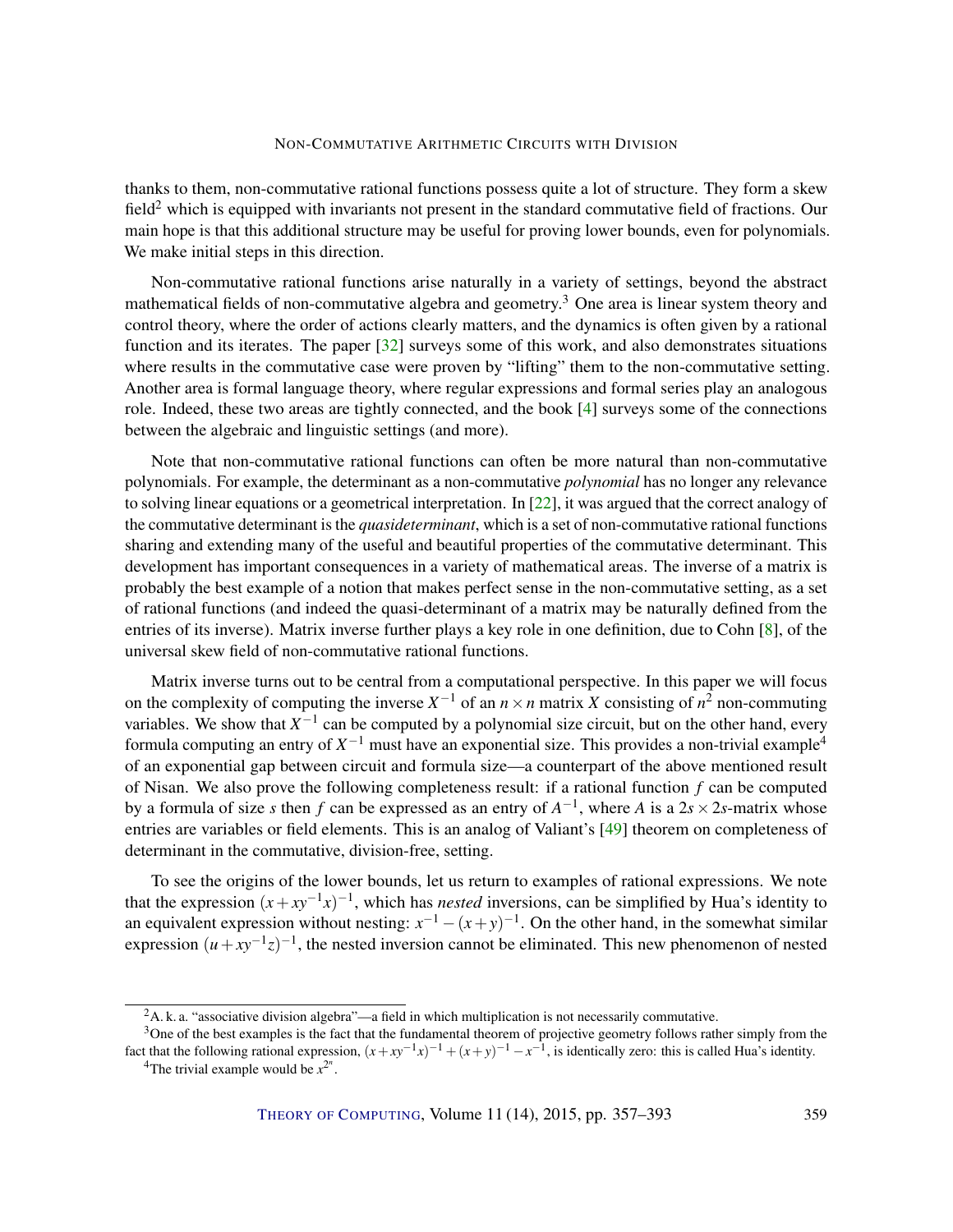<span id="page-3-0"></span>inversion provides a new invariant not present in the commutative setting—the *height* of a rational function. The height is the minimum number of nested inversions in a formula computing this rational function. For a long time, it was not even clear that the height is unbounded, and it was a major result of C. Reutenauer [\[43\]](#page-35-4) that it in fact is. Indeed, his result is much more precise and informative: any entry of the inverse of the generic  $n \times n$  matrix *X* requires *n* nested inversions, namely has height *n*.

Our lower bound on formula size of matrix inverse is obtained by showing that a formula of size *s* can compute a function of height at most logarithmic in *s*. This is obtained via a general balancing procedure of formulae, which is a bit more involved than the usual one due to the non-commutativity and presence of inversion gates. Combined with Reutenauer's theorem, this implies that the inverse of an  $n \times n$  matrix cannot be computed by a formula smaller than  $2^{\Omega(n)}$ . In circuit complexity, one keeps searching for properties that would imply that a function is hard to compute. For a polynomial *f* , there are not many such invariants at hand: for example, the degree or the number of variables, which both provide only very limited hardness results, and the more sophisticated rank of the partial derivative matrix used in Nisan's lower bound. In the context of non-commutative rational functions, we can now see that the inverse height is a new non-trivial invariant which can be successfully applied to obtain hardness results. Other non-trivial invariants are known in this setting, and it is quite possible that some of them can shed light on more classical problems of arithmetic circuit complexity.

We also prove a different characterization of the inverse height. We show that in a circuit, one never needs to use more inversion *gates* than the inversion height of the rational function computed, without significantly increasing the circuit size. Thus, e.g., the expression  $x_1^{-1} + x_2^{-1} + \cdots + x_n^{-1}$  can be computed using only one inverse gate by an  $O(n)$ -sized circuit, and  $n \times n$  matrix inverse can be computed by a polynomial size circuit with exactly *n* inverse gates.

We also consider the question of eliminating division from circuits or formulae whose output is a polynomial. Again, in the commutative setting this can be done with little overhead, as shown by Strassen [\[48\]](#page-35-5). His idea was to replace an inverse gate with an infinite power series expansion, and eventually truncate it according to the degree of the output polynomial. In the non-commutative setting, this approach faces a significant obstacle. In order to express  $f^{-1}$  as a power series, we need a point where *f* is non-zero, and so Strassen's argument hinges on the fact that a non-zero rational function does not vanish on some substitution from the underlying field (at least when the field is infinite). In contrast, assume that a non-commutative computation inverts the polynomial *xy*−*yx*. It is not identically zero, but vanishes on all inputs from any base field. A natural idea, which we indeed employ, is to evaluate the circuit on matrices instead of field elements. Extending relevant notions appropriately (namely, polynomials and power series with matrix coefficients), we can implement Strassen's idea and eliminate divisions, with the exception of one caveat—we don't know the size of matrices needed! As it turns out, it is a basic open problem, arising in non-commutative algebra as well as in commutative algebraic geometry, to determine a bound on the minimum size of matrices on which a nonzero rational expression does not vanish (resp., is invertible). Thus, our result is conditional: the simulation is polynomial in the size of the given circuit and in the size of the smallest dimension of matrices on which the given circuit can be correctly evaluated. Finally, we will see that this problem is also related to the question of deciding whether a rational expression computes the zero function. In the case of formulae, the "rational identity" testing" problem can be decided by an efficient randomized algorithm, provided that the above matrix dimension is small.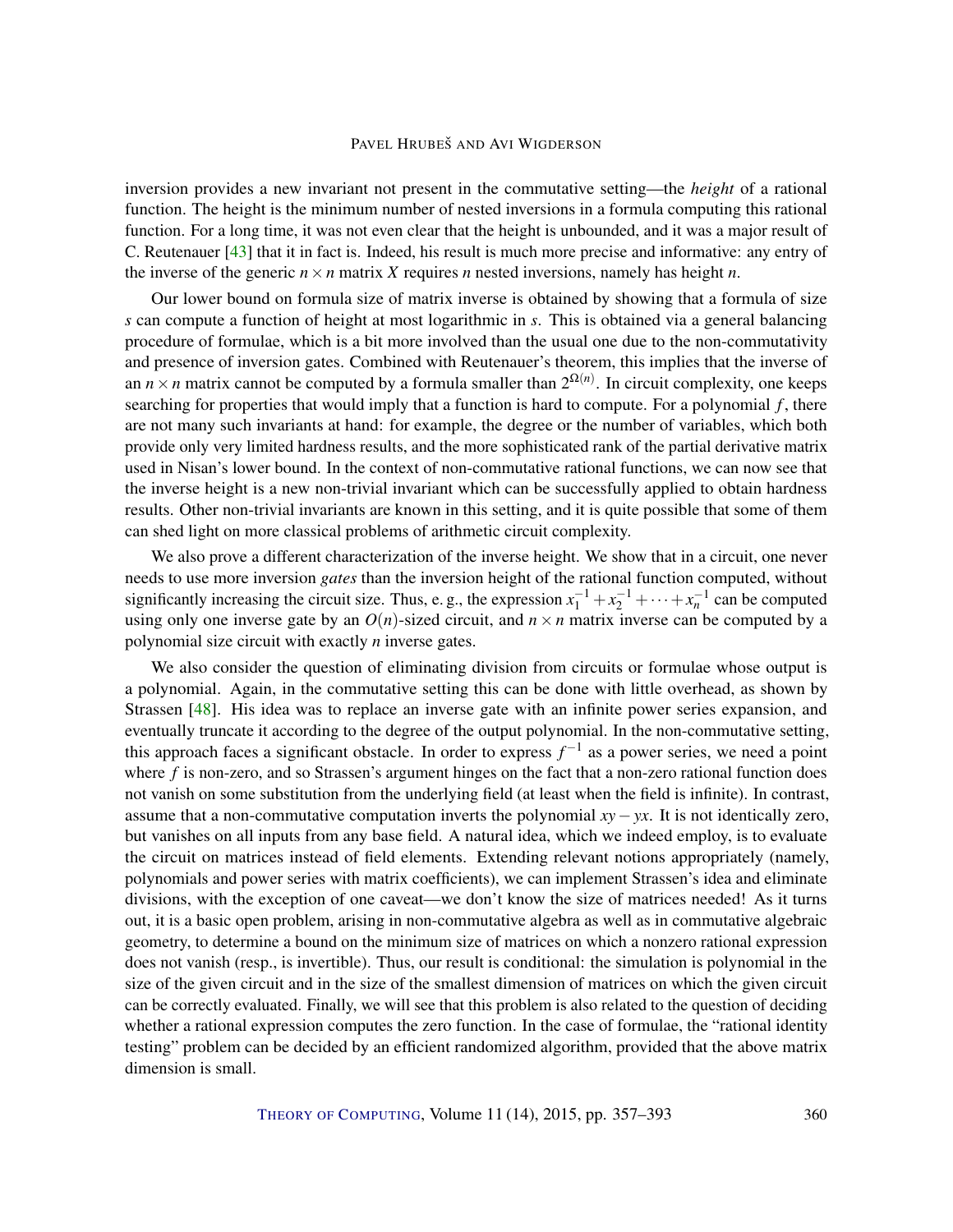# <span id="page-4-1"></span>**Organization**

In [Section](#page-4-0) [2](#page-4-0) we formally define our computational models, arithmetic circuits and formulae over noncommuting variables with division gates. We define rational functions, the skew field they live in and the notion of inverse height. Then we formally state our main results. In [Section](#page-8-0) [3](#page-8-0) we prove the circuit size upper bound on matrix inverse, and in [Section](#page-9-0) [4](#page-9-0) the formula size lower bound for it, via a general result about balancing formulae with division gates. In [Section](#page-12-0) [5](#page-12-0) we show that circuits require only as many inverse gates as the height, via an efficient simulation reducing the number of inverse gates to this bare minimum. In [Section](#page-13-0) [6](#page-13-0) we present several completeness results, most notably of matrix inverse for formulae. In [Section](#page-19-0) [7](#page-19-0) we define the identity testing problems for non-commutative polynomials and rational functions and discuss their complexities. In [Section](#page-25-0) [8](#page-25-0) we explain how to eliminate divisions when computing polynomials. In [Section](#page-28-0) [9](#page-28-0) we discuss some future directions and open problems. In [Appendix](#page-29-0) [A,](#page-29-0) we discuss a connection between the open problems and invariant theory.

# <span id="page-4-0"></span>2 Background and main results

Let F be a (commutative) field and  $\bar{x} = x_1, \ldots, x_n$  a set of variables. The ring of non-commutative polynomials in variables  $\bar{x}$  will be denoted  $\mathbb{F}\langle \bar{x} \rangle$ , and  $\mathbb{F}\langle \bar{x} \rangle$  denotes the free skew field of non-commutative rational functions. Two classical approaches to defining this field will be outlined below. For more detail see for example [\[9,](#page-32-3) [31\]](#page-34-3). The elements of  $\mathbb{F}\langle \bar{x} \rangle$  are *non-commutative rational functions*, which we call simply *rational functions*.

## Non-commutative arithmetic circuits with inverse gates

Non-commutative rational functions will be computed by means of *non-commutative arithmetic circuits with inverse gates*, which we call briefly *circuits*. This is a natural extension of both the notion of a commutative circuit with division gates, and the notion of a non-commutative circuit without divisions. We formally define the circuits, and then discuss how they lead to a definition of the free skew field.

A *circuit* Φ over a field F is a finite directed acyclic graph as follows. Nodes of in-degree zero are labeled by either a variable or a field element in F. All the other nodes have in-degree one or two. The gates of in-degree one are labeled by  $^{-1}$  and the gates of in-degree two by either  $+$  or  $\times$ . The two edges going into a gate labeled by  $\times$  are labeled by *left* and *right*, to determine the order of multiplication. The nodes are called input gates, inverse, sum and product gates. The nodes of out-degree zero are output gates. For nodes  $v, v_1, v_2$ , we write  $v = v_1 \times v_2$  to indicate that *v* is a product gate with the two edges coming from  $v_1$ ,  $v_2$ , and similarly for  $v = v_1 + v_2$  or  $v = v_1^{-1}$ .

The *size* of a circuit Φ is the number of gates in Φ. Its *depth* is the length of the longest path in Φ. A *formula* is a circuit where every node has out-degree at most one.

For a node *v* in  $\Phi$ , we denote  $\Phi$ <sub>*v*</sub> as the subcircuit of  $\Phi$  rooted at *v*.

A node *u* in a circuit  $\Phi$  in variables  $x_1, \ldots, x_n$  is intended to compute a non-commutative rational function  $\hat{u} \in \mathbb{F}\langle x_1,...,x_n\rangle$ . However, the circuit may also contain division by zero, in which case we say that  $\hat{u}$  is *undefined*. The exact definition of  $\hat{u} \in \mathbb{F}\langle x_1, \ldots, x_n \rangle$  is clear:

(*i*). If *v* is an input gate labeled by *a* (i.e., *a* is a variable or a field element), let  $\hat{v} := a$ .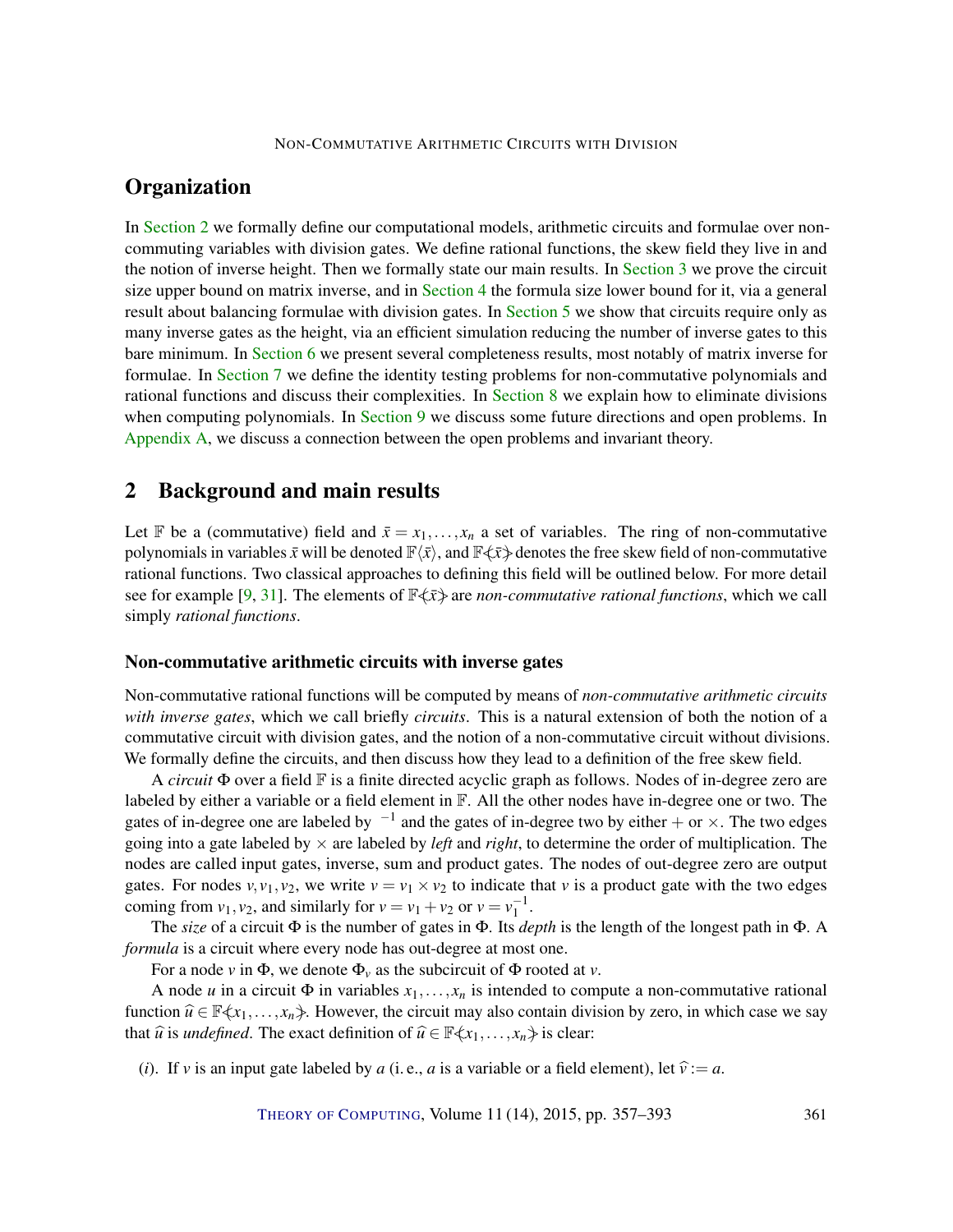- <span id="page-5-3"></span>(*ii*). If  $v = v_1 \times v_2$ , resp.  $v = v_1 + v_2$ , let  $\hat{v} = \hat{v}_1 \cdot \hat{v}_2$ , resp.  $\hat{v} = \hat{v}_1 + \hat{v}_2$ , provided that both  $\hat{v}_1$  and  $\hat{v}_2$  are defined.
- (*iii*). If  $v = u^{-1}$ , let  $\hat{v} := \hat{u}^{-1}$ , provided  $\hat{u}$  is defined and  $\hat{u} \neq 0$ .

We say that a circuit  $\Phi$  is a *correct circuit*, if  $\hat{u}$  is defined for every node in  $\Phi$ . A correct circuit  $\Phi$ *computes* a set of non-commutative rational functions  $\widehat{\Phi} = {\widehat{u}_1, \ldots, \widehat{u}_m}$ , where  $u_1, \ldots, u_m$  are the output gates of Φ.

#### The free skew field—a computational definition

One classical definition of the field  $\mathbb{F}\langle \bar{x}\rangle$  is through the computation of its elements as above, with equivalence of elements defined through evaluating their circuits on matrix algebras as we outline now.

Let *R* be a ring whose centre contains the field  $\mathbb{F}$  (i.e., every element of  $\mathbb{F}$  commutes with every element of *R*). Let  $\Phi$  be a circuit in variables  $x_1, \ldots, x_n$  with a single output node. Then  $\Phi$  can be viewed as computing a *partial* function  $\widehat{\Phi}^R: R^n \to R$ . That is, substitute  $a_1, \ldots, a_n$  for the variables  $x_1, \ldots, x_n$  and evaluate the circuit.  $\hat{\Phi}^R(a_1,...,a_n)$  is undefined if we come across an inverse gate whose input is not invertible in *R*. Note that

$$
\widehat{\Phi}^R(x_1,\ldots,x_n)=\widehat{\Phi}
$$

if we interpret  $x_1, \ldots, x_n$  as elements of  $R = \mathbb{F}\langle x_1, \ldots, x_n \rangle$ .

Looking at rings of  $k \times k$  matrices  $M_{k \times k}(\mathbb{F})$ , we can obtain the following characterization of circuits and non-commutative rational functions:

<span id="page-5-1"></span>**Theorem 2.1** (Amitsur, [\[2\]](#page-32-4), cf. [\[31\]](#page-34-3)).

- <span id="page-5-2"></span>*(i).*  $\Phi$  *is a correct circuit iff the domain of*  $\widehat{\Phi}^R$  *is non-empty for some*  $R = M_{k \times k}(\mathbb{F})$ *.*
- <span id="page-5-0"></span>(*ii*). For correct circuits  $\Phi_1, \Phi_2, \hat{\Phi}_1 = \hat{\Phi}_2$  iff  $\hat{\Phi}_1^R$  and  $\hat{\Phi}_2^R$  agree on the intersection of their domains, for *every*  $R = M_{k \times k}(\mathbb{F})$ *.*

In fact, those conditions can be used to define the skew field  $\mathbb{F}\langle x_1,\ldots,x_n\rangle$ . It can be constructed as the set of all correct circuits modulo the equivalence class induced by (*[ii](#page-5-0)*).

## Matrix inverse (and the quasi-determinant)

Let  $A \in Mat_{n \times n}(R)$  be an  $n \times n$  matrix whose entries are elements of a unital ring R. Then  $A^{-1} \in Mat_{n \times n}(R)$ is the  $n \times n$  matrix such that

$$
A \cdot A^{-1} = A^{-1} \cdot A = I_n,
$$

where  $I_n$  is the identity matrix. The inverse  $A^{-1}$  does not always exists, but if it does, it is unique. We will be specifically interested in the inverse of the  $n \times n$  generic matrix  $X_n \in \text{Mat}_{n \times n}(\mathbb{F}\left\langle x\right\rangle)$ , which is the matrix  $X_n = (x_{ij})_{i,j \in [n]}$  consisting of  $n^2$  distinct variables.

Matrix inverse is a very close cousin of the *quasi-determinant*. In two influential papers, Gelfand and Retakh [\[22,](#page-33-0) [23\]](#page-33-1) defined a non-commutative analog to the determinant, called *quasi-determinant*, which they argued to be the appropriate generalization of that fundamental polynomial. Its many beautiful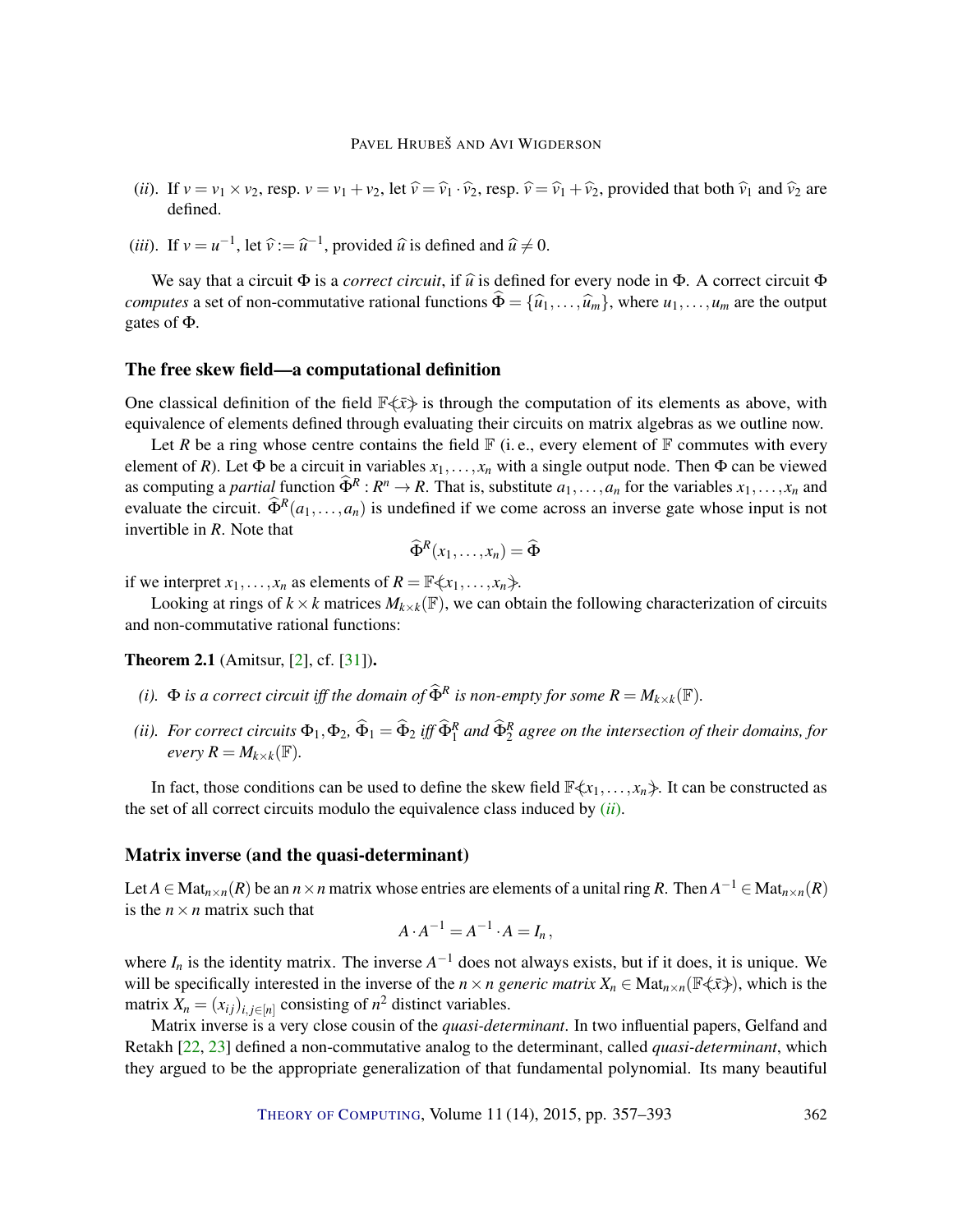<span id="page-6-3"></span>properties and applications are surveyed in [\[21\]](#page-33-2). The quasi-determinant of a generic matrix is actually a set of  $n^2$  rational functions, which can be simply defined from the entries of the matrix inverse. Indeed, the  $(i, j)$  quasi-determinant of *X* is simply the *inverse* of the  $(i, j)$  entry of  $X^{-1}$ . Thus, essentially everything we say about matrix inverse holds for the quasi-determinant as well.

That  $X_n^{-1}$  exists can be directly proved by induction on *n*, as in our construction in [Section](#page-8-0) [3.](#page-8-0) However, one can also invoke an interesting theorem due to Cohn. Let *R* be a ring. A matrix  $A \in Mat_{n \times n}(R)$  is called *full in R* if it cannot be written as  $A = B \cdot C$  with  $B \in Mat_{n \times k}(R)$ ,  $C \in Mat_{k \times n}(R)$  and  $k < n$ .

<span id="page-6-2"></span>**Theorem 2.2** (Cohn, [\[9\]](#page-32-3)). Let  $A \in Mat_{n \times n}(\mathbb{F}\langle \bar{x}\rangle)$  be a matrix of non-commutative polynomials. Then A *is invertible in the skew field*  $\mathbb{F}\langle \bar{x}\rangle$  *if and only if it is full in*  $\mathbb{F}\langle \bar{x}\rangle$ *. Moreover, if A is not full and its entries are polynomials of degree* ≤ 1*, then the entries of the factors B*,*C are without loss of generality degree* ≤ 1 *as well.*

This characterization of invertible matrices was then used by Cohn to give an alternative construction of the free field: we can identify an element of  $\mathbb{F}\leftarrow\bar{x}$  with an element of  $A^{-1}$  for some full  $A\in M_{n\times n}(\mathbb{F}\left\langle \bar{x}\right\rangle ).$ This is another indication of the key role matrix inverse has in the study of non-commutative rational functions. Note that in the *commutative* polynomial ring, there exist matrices which are both full and singular (e.g.,  $(7.2)$  in [Section](#page-23-0) [7.1\)](#page-23-0).

## The height of a rational function

An important characteristic of a rational function is the number of nested inverse operations necessary to express it. For a circuit  $\Phi$ , we define the *height* of  $\Phi$  as the maximum number *k* such that there exists a path in Φ which contains *k* inverse gates. For example, the formula *xy*−<sup>1</sup> +*zx*−<sup>1</sup> *y* <sup>2</sup> has height 1 and  $(1+xy^{-1}x)^{-1}$  has height 2. For a rational function *f*, the height of *f* is the smallest height of some circuit computing *f* (in this definition, one may equivalently consider formulae). Naturally, the depth of a circuit computing *f* must be at least the height of *f* .

In the commutative setting, every rational function can be written as *f g*−<sup>1</sup> for some polynomials *f*,*g* and so has height at most 1. In the non-commutative setting, there exist rational functions of an arbitrary height. This is in itself a remarkable and non-trivial fact. However, we will use a stronger statement:

<span id="page-6-1"></span>**Theorem 2.3** (Reutenauer, [\[43\]](#page-35-4)). *The height of any entry of the generic inverse matrix*  $X_n^{-1}$  *is n.* 

In [Section](#page-12-0) [5,](#page-12-0) we will give a different characterization of the inverse height of *f* : in [Corollary](#page-13-1) [5.3,](#page-13-1) we point out that a rational function of height *k* can be computed by a circuit which *altogether* uses only *k* inverses. Hence the height of *f* can also be defined as the smallest *number* of inverse gates needed to compute *f* by means of a circuit.

## Main results

We shall prove the following two theorems about the complexity of matrix inverse (recall that  $X_n$  is a matrix of  $n^2$  distinct variables):

<span id="page-6-0"></span>**Theorem 2.4.**  $X_n^{-1}$  can be computed by a circuit of size polynomial<sup>5</sup> in n.

<sup>&</sup>lt;sup>5</sup>In fact, we show that  $X_n^{-1}$  can be computed by a circuit of size  $O(n^{\omega})$ , where  $2 \le \omega < 3$  is the exponent of matrix multiplication.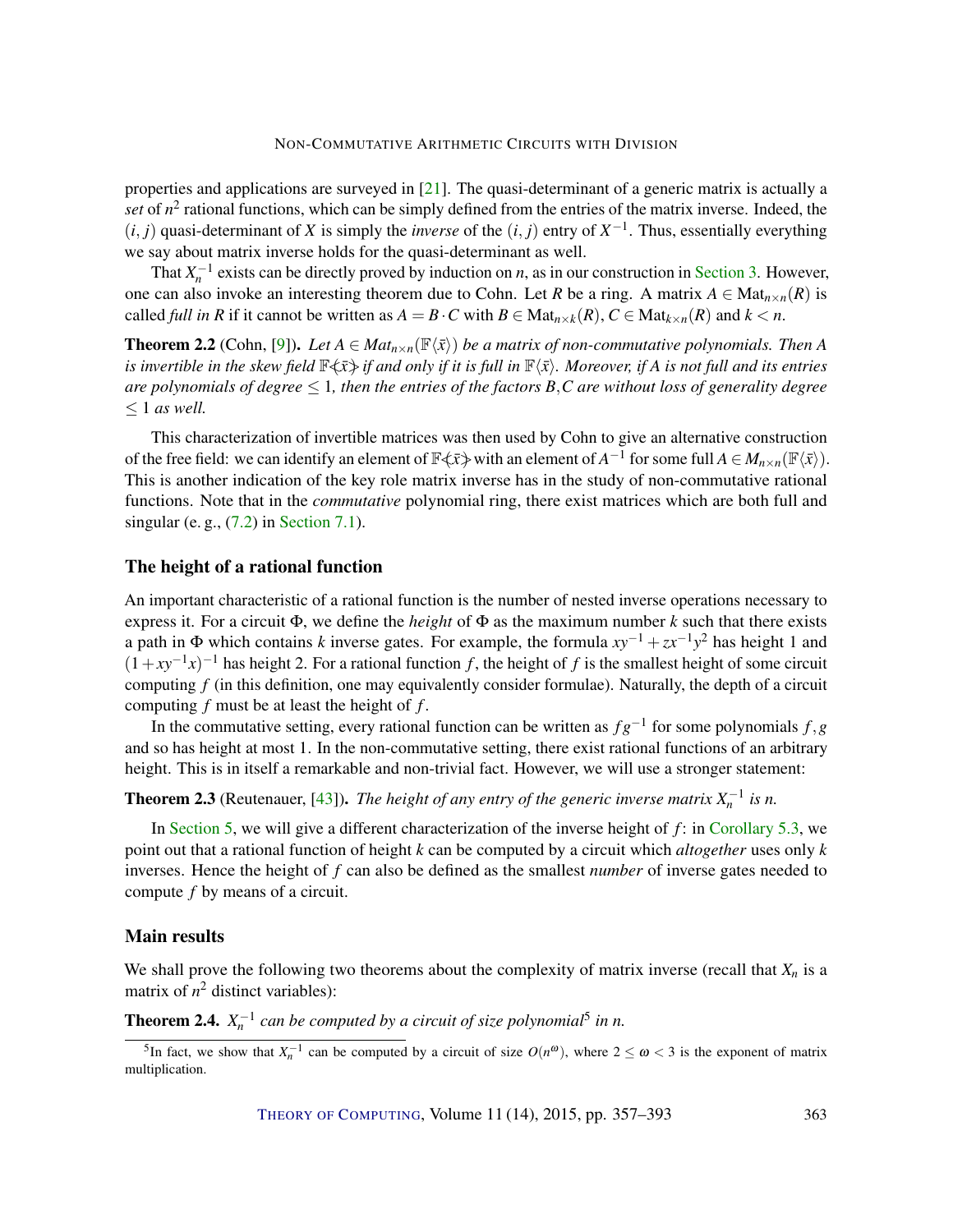<span id="page-7-2"></span><span id="page-7-0"></span>**Theorem 2.5.** Every formula computing some entry of  $X_n^{-1}$  has size  $2^{\Omega(n)}$ .

[Theorem](#page-6-0) [2.4](#page-6-0) is an explicit construction. [Theorem](#page-7-0) [2.5](#page-7-0) is obtained by showing that a formula of size *s* can be balanced to obtain an equivalent formula of depth *O*(log*s*). This entails that if *f* can be computed by a formula of size *s*, then *f* has height at most logarithmic in *s*. This gives [Theorem](#page-7-0) [2.5](#page-7-0) by [Theorem](#page-6-1) [2.3.](#page-6-1)

Theorems [2.4](#page-6-0) and [2.5](#page-7-0) can be strengthened as follows:

- (*i*).  $X_n^{-1}$  can be computed by a polynomial size circuit which contains only *n* inverse gates (cf. [Proposi](#page-13-2)[tion](#page-13-2) [5.2\)](#page-13-2).
- (*ii*). Every formula computing some entry of  $X_n^{-1}$  has  $2^{\Omega(n)}$  inverse gates (cf. [Corollary](#page-11-0) [4.4\)](#page-11-0).

In his seminal paper [\[49\]](#page-35-3), Valiant has shown that an arithmetic formula can be expressed as the determinant of a linear size matrix whose entries are variables or field elements. This result considers commutative formulae without inverse gates. That commutativity is not essential was later shown in [\[26\]](#page-34-4). Here, we show that a similar relationship holds between non-commutative arithmetic formulae and the matrix inverse:

<span id="page-7-1"></span>Theorem 2.6. *Assume that a rational function f can be computed by a formula* Φ *of size s. Then there* exists  $s' \leq 2s$  and an invertible  $s' \times s'$ -matrix  $A_{\Phi}$  whose entries are variables or field elements such that  $f$ *is an entry of*  $A_{\Phi}^{-1}$ .

This is proved in [Section](#page-13-0) [6.](#page-13-0) There, we also discuss some variants of the theorem. Namely, if *f* is computed without the use of inverse gates then *A* can be taken upper triangular, and we point out the connection with the non-commutative determinant.

We present several other results about the number of inverse gates in non-commutative circuits how to minimize them when computing rational functions, and how to eliminate them when computing polynomials. More specifically:

• If *f* can be computed by a circuit of size *s* and height *k*, then *f* can be computed by a circuit of size  $O(s(k+1))$  which contains *k* inverse gates.

In other words, if *f* can be computed by a circuit which contains at most *k* inverses on any *directed path*, it can be computed by a circuit with *k* inverse gates *in total*, with only a small increase in circuit size. [\(Proposition](#page-13-2) [5.2](#page-13-2) in [Section](#page-12-0) [5\)](#page-12-0).

• Let  $f \in \mathbb{F}\langle \bar{x} \rangle$  be a polynomial of degree *d* which is computable by a circuit with divisions of size *s*. Assume that there exist matrices  $a_1, \ldots, a_n \in R = \text{Mat}_{m \times m}(\mathbb{F})$  such that  $\widehat{\Phi}^R(a_1, \ldots, a_n)$  is defined. Then *f* can be computed by a division-free circuit of size  $O(s d<sup>3</sup> m<sup>3</sup>)$ .

This is an analogy of the elimination of division gates from commutative circuits. However, we do not know how large can the parameter  $m = m(s, d)$  be for the worst such circuit, and hence we do not know whether our construction is polynomial in *s* and *d*. (See [Section](#page-25-0) [8\)](#page-25-0).

A version of this parameter appears again in [Section](#page-19-0) [7](#page-19-0) in connection with the *rational identity testing problem*.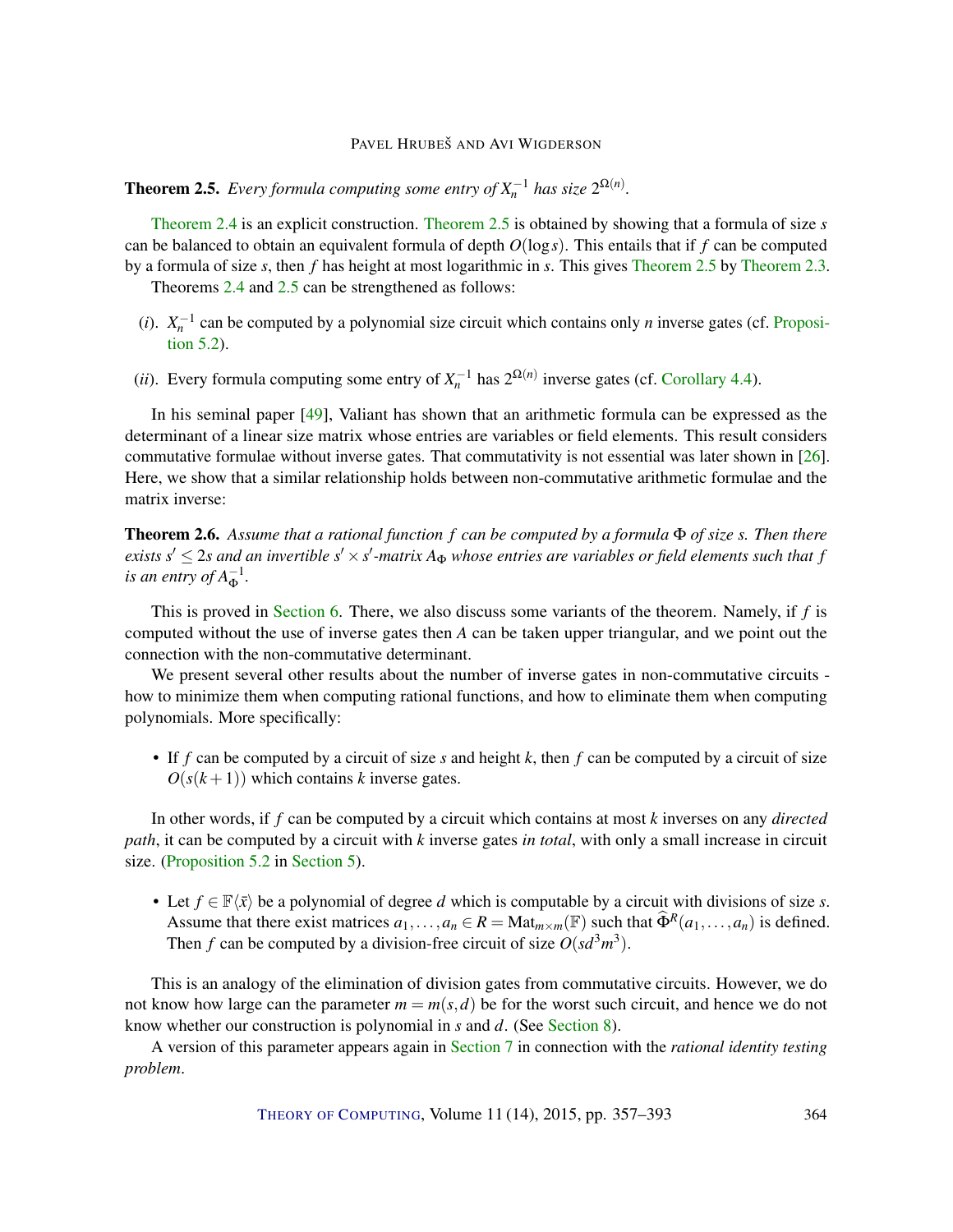<span id="page-8-2"></span>• For a correct formula  $\Phi$  of size *s*, one can decide whether  $\hat{\Phi} = 0$  by a randomized algorithm which runs in time polynomial in  $s \cdot w(s)$ .

Here,  $w(s)$  is defined as the smallest *k* so that every correct formula of size *s* can be correctly evaluated on some  $p \times p$  matrices with  $p \leq k$ . The algorithm can proceed simply by evaluating  $\Phi$  at random  $p \times p$ matrices, for every  $p \leq w(s)$ . Via the completeness theorem above, we also consider a different version of the problem: given an  $s \times s$  matrix *A* with linear functions as entries, decide whether *A* is invertible in the free skew field. Again, we obtain a probabilistic algorithm running in time  $s\tilde{w}(s)$ , where  $\tilde{w}(s)$  is a related parameter. We note that in the recent paper [\[29\]](#page-34-5), Ivanyos, Qiao and Subrahmanyam designed a *deterministic* algorithm for this problem with similar parameters.

An upper bound on  $w(s)$  (and  $\tilde{w}(s)$ ) can be obtained by solving the following basic problem in invariant theory. This is also the most important open problem our work suggests, and we conclude this section by stating it. In a slightly different formulation, it is presented in [Section](#page-28-0) [9](#page-28-0) as [Problem](#page-29-1) [9.4](#page-29-1) (that the formulations are equivalent follows from [Proposition](#page-21-0) [7.3\)](#page-21-0), and is also discussed in [Section](#page-23-0) [7.1.](#page-23-0)  $\mathbb F$  can be any field, but it is especially interesting for algebraically closed fields, and specifically for the complex numbers.

• Find an upper bound on the smallest  $k = k(s)$ , such that for all  $Q_1, \ldots, Q_n \in \text{Mat}_{s \times s}(\mathbb{F})$  if  $\Omega \geq_{i=1}^n Q_i \otimes \mathbb{F}$ *a*<sub>*i*</sub> is invertible for some  $m \in \mathbb{N}$  and  $a_1, \ldots, a_n \in \text{Mat}_{m \times m}(\mathbb{F})$  then  $\sum_{i=1}^n Q_i \otimes a_i$  is invertible for some  $a_1, a_2, \ldots, a_n \in \text{Mat}_{p \times p}(\mathbb{F})$  with  $p \leq k$ .

In other words, we want to find *k* such that  $\det(\sum_{i=1}^{n} Q_i \otimes a_i)$  does not identically vanish on  $(\leq k) \times (\leq k)$  $k$ ) matrices. Note that the vanishing of the determinant is invariant to acting on the sequence  $Q_i$  with left and right multiplication by any two invertible matrices—this provides the connection to invariant theory. This connection is further discussed in [Appendix](#page-29-0) [A.](#page-29-0)

# <span id="page-8-0"></span>3 A polynomial-size circuit for matrix inverse

In this section, we show that  $X_n^{-1}$  can be computed by a polynomial size circuit, thus proving [Theorem](#page-6-0) [2.4.](#page-6-0) The algorithm is implicit in Strassen's paper [\[47\]](#page-35-6).

# The construction of *X*<sup>−1</sup>

Let  $X = X_n = (x_{ij})_{i,j \in [n]}$  be a matrix consisting of  $n^2$  distinct variables. We define the matrix  $X^{-1}$ recursively. If  $n = 1$ , let  $X^{-1} := (x_{11}^{-1})$ . If  $n > 1$ , divide *X* into blocks as

<span id="page-8-1"></span>
$$
X = \left(\begin{array}{cc} a_1 & a_2 \\ a_3 & a_4 \end{array}\right),\tag{3.1}
$$

where  $a_1, a_4$  are square matrices of dimensions  $p \times p$  and  $(n-p) \times (n-p)$ , respectively, and  $a_2, a_3$  are in general rectangular matrices of dimension  $p \times (n - p)$  and  $(n - p) \times p$ , respectively. (Later, we will choose *p* as roughly  $n/2$ .) Assume we have already constructed the matrix  $a_1^{-1}$ . Let

$$
z := a_4 - a_3 a_1^{-1} a_2,
$$

<sup>6</sup>⊗ is the Kronecker product.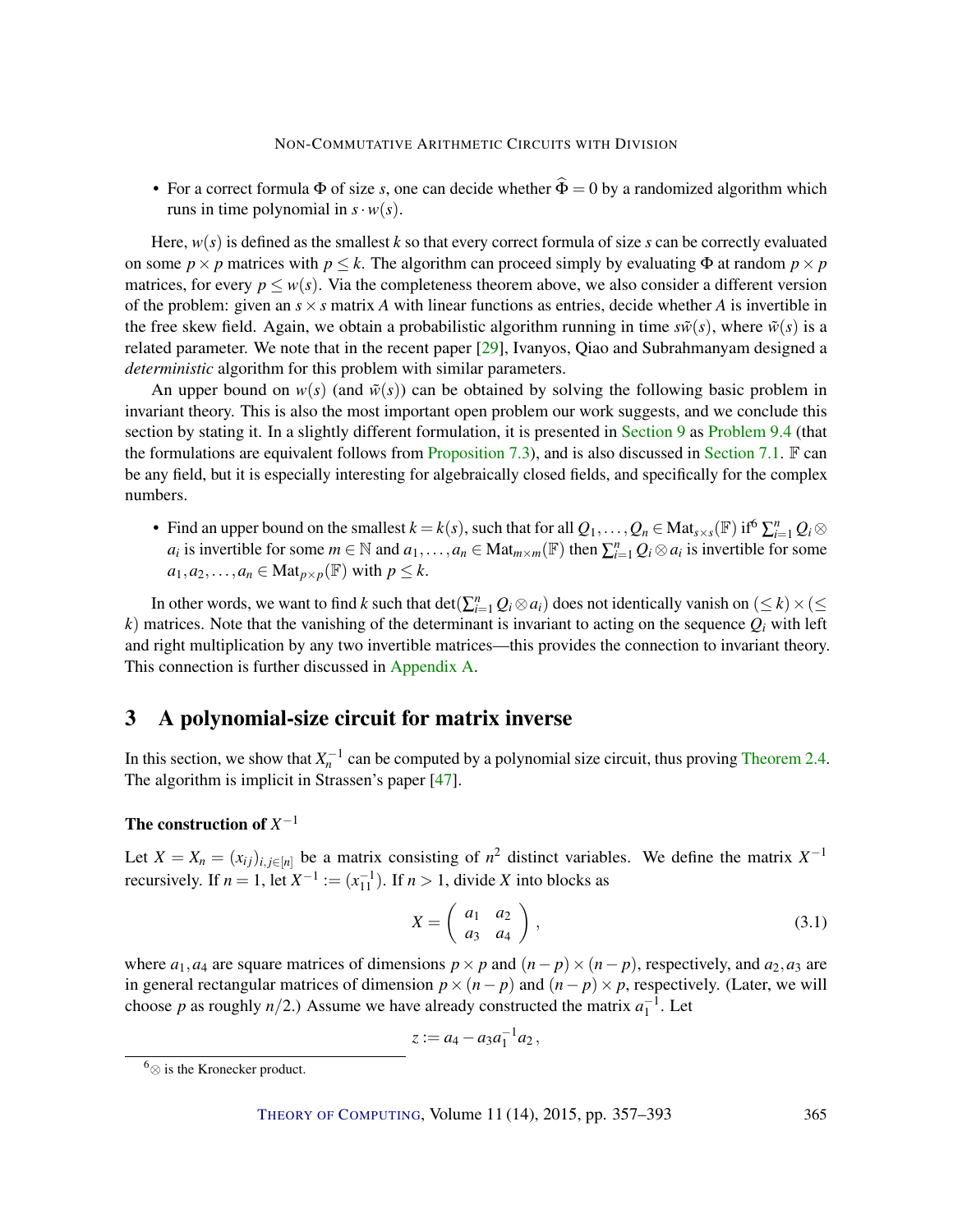<span id="page-9-2"></span>and

<span id="page-9-1"></span>
$$
X^{-1} := \begin{pmatrix} a_1^{-1} (I + a_2 z^{-1} a_3 a_1^{-1}) & -a_1^{-1} a_2 z^{-1} \\ -z^{-1} a_3 a_1^{-1} & z^{-1} \end{pmatrix}.
$$
 (3.2)

Here, we should argue that  $z^{-1}$  exists, which is however apparent from the fact that  $z = a_4$  if we set  $a_3 = 0$ and  $a_4$  is invertible.

#### **Correctness**

We must show that  $X^{-1}$ , as constructed above, indeed satisfies  $X \cdot X^{-1} = I$  and  $X^{-1} \cdot X = I$ . For  $n = 1$ , we have  $x_{11} \cdot x_{11}^{-1} = x_{11}^{-1} \cdot x_{11} = 1$ . Otherwise let  $n > 1$  and let *X* be as in [\(3.1\)](#page-8-1). Using some rearrangements and the definition of *z*, we obtain

$$
X \cdot X^{-1} = \begin{pmatrix} a_1 & a_2 \\ a_3 & a_4 \end{pmatrix} \begin{pmatrix} a_1^{-1} (I + a_2 z^{-1} a_3 a_1^{-1}) & -a_1^{-1} a_2 z^{-1} \\ -z^{-1} a_3 a_1^{-1} & z^{-1} \end{pmatrix}
$$
  
= 
$$
\begin{pmatrix} I + a_2 z^{-1} a_3 a_1^{-1} - a_2 z^{-1} a_3 a_1^{-1} & -a_2 z^{-1} + a_2 z^{-1} \\ a_3 a_1^{-1} + (a_3 a_1^{-1} a_2 - a_4) z^{-1} a_3 a_1^{-1} & (a_4 - a_3 a_1^{-1} a_2) z^{-1} \end{pmatrix}
$$
  
= 
$$
\begin{pmatrix} I & 0 \\ a_3 a_1^{-1} - z z^{-1} a_3 a_1^{-1} & z z^{-1} \end{pmatrix} = \begin{pmatrix} I & 0 \\ 0 & I \end{pmatrix}.
$$

The proof of  $X^{-1} \cdot X = I$  is constructed in a similar fashion.

#### **Complexity**

Assume first that *n* is a power of two. Then *X* in [\(3.1\)](#page-8-1) can be partitioned into four matrices of dimensions  $n/2 \times n/2$ . This shows that in order to compute the inverse of an  $n \times n$  matrix, it is sufficient to compute the inverse of two  $n/2 \times n/2$  matrices ( $a_1$  and  $z$ ), and add or multiply a constant number of  $n/2 \times n/2$ matrices. Let  $M(n)$  be the size of a smallest circuit which computes the product of two matrices and  $C(n)$ the size of a smallest circuit computing  $X_n^{-1}$ . Then we obtain

$$
C(n) \leq 2C(n/2) + c_1 M(n/2) + c_2 n^2,
$$

for some constants  $c_1, c_2$ . If  $M(n) = O(n^{\omega})$ , with  $2 \le \omega$ , this implies that  $C(n) = O(n^{\omega})$ .

If *n* is not a power of two, at each step partition *X* as evenly as possible, i.e., set  $p := \lfloor n/2 \rfloor$ . This gives that  $C(n) \leq C(2^k)$ , where k is the smallest integer such that  $2^k \geq n$ . Since  $2^k \leq 2n$ , this amounts to a loss of at most a constant factor.

Moreover, it is easy to see that the constructed circuit has height *n*.

# <span id="page-9-0"></span>4 Matrix inverse has exponential formula size

In this section, we prove [Theorem](#page-7-0) [2.5.](#page-7-0) For this purpose, we show that a formula of size *s* can be balanced to obtain an equivalent formula of depth *O*(log*s*). Both the statement and its proof are analogous to the commutative version given by Brent in [\[6\]](#page-32-5). On the other hand, the fact that this statement does hold for non-commutative rational functions is in itself slightly surprising.

THEORY OF C[OMPUTING](http://dx.doi.org/10.4086/toc), Volume 11 (14), 2015, pp. 357–393 366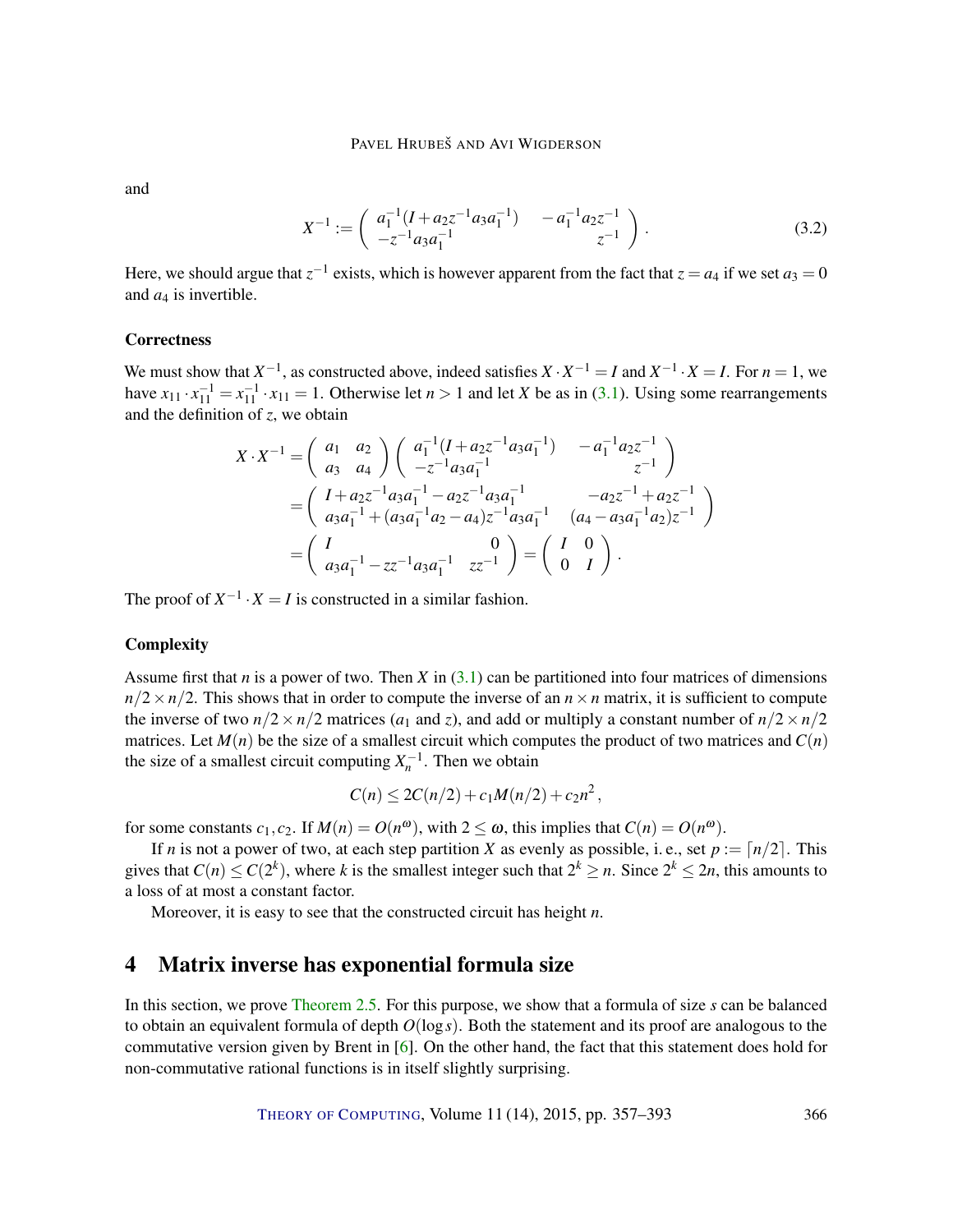<span id="page-10-0"></span>Proposition 4.1. *Assume that a non-commutative rational function f can be computed by a formula of size s. Then f can be computed by a formula of depth O*(log*s*)*.*

This immediately implies:

<span id="page-10-4"></span>Corollary 4.2. *If f can be computed by a formula of size s then f has height O*(log*s*)*.*

This, together with [Theorem](#page-6-1) [2.3,](#page-6-1) implies [Theorem](#page-7-0) [2.5.](#page-7-0)

Let us first prove [Proposition](#page-10-0) [4.1:](#page-10-0)

*Proof of [Proposition](#page-10-0) [4.1.](#page-10-0)* The proof is almost identical to Brent's commutative version. Hence we just outline the argument and point out the peculiarities arising in the non-commutative setting.

The idea is to simultaneously prove the following two statements by induction on *s*. Let  $\Phi$  be a correct formula of size *s* then, for sufficiently large *s* and suitable constants  $c_1$ ,  $c_2 > 0$ , the following hold:

- <span id="page-10-1"></span>(*i*).  $\widehat{\Phi}$  can be computed by a formula of depth  $c_1 \log s$ ,
- <span id="page-10-2"></span>(*ii*). if *z* is a variable occurring at most once in  $\Phi$  then

$$
\widehat{\Phi} = (Az + B)(Cz + D)^{-1},
$$

where  $A, B, C, D$  are non-commutative rational functions which do not depend on *z* and each is computable by a formula of depth  $\leq c_2 \log s$ . Moreover,  $C\Psi + D \neq 0$  for any  $\Psi$  such that  $\Phi(z/\Psi)$ is correct.

Here  $\Phi(z/\Psi)$  means that  $\Psi$  is substituted for *z* in  $\Phi$ . Furthermore, for a node *v* in  $\Phi$ ,  $\Phi$ <sub>*v*</sub> will stand for the subformula of  $\Phi$  with the output *v* and  $\Phi_{v:=z}$  is the formula obtained by replacing  $\Phi_v$  in  $\Phi$  by the variable *z*.

On the inductive step, [\(](#page-10-1)*i*) is obtained roughly as follows. Find a node *v* in  $\Phi$  such that both  $\Phi$ <sub>*v*</sub> and  $\Phi_{v:=z}$  are small [\(](#page-10-1)of size at most 2*s*/3). Apply part (*i*) of the inductive assumption to bound the depth of  $\widehat{\Phi}_{v}$ . Apply (*[ii](#page-10-2)*) to write  $\widehat{\Phi}_{v:=z} = (Az + B)(Cz + D)^{-1}$ , with *A*, *B*, *C*, *D* having small depth, which altogether gives a small depth formula for  $\widehat{\Phi} = (A\widehat{\Phi}_{\nu} + B)(C\widehat{\Phi}_{\nu} + D)^{-1}$ . To prove *([ii](#page-10-2))*, find an appropriate node *v* on the path between *z* and the output of  $\Phi$ . (An "appropriate *v*" is a node *v* such that  $\Phi_{v:=z_1}$  is small and  $\Phi_{u_1}$ is small, where either  $v = u_1^{-1}$ ,  $v = u_1 + u_2$ ,  $v = u_1 \times u_2$ , or  $v = u_2 \times u_1$ , where  $u_2$  does not depend on *z*.) Use the inductive assumptions to write

$$
\widehat{\Phi}_{\nu:=z_1} = (A_1z_1 + B_1)(C_1z_1 + D_1)^{-1}, \n\widehat{\Phi}_{\nu} = (A_2z + B_2)(C_2z + D_2)^{-1},
$$

and compose these expressions to obtain (*[ii](#page-10-2)*).

The main point that needs to be checked is that the representation

<span id="page-10-3"></span>
$$
f = (Az + B)(Cz + D)^{-1}
$$
\n(4.1)

is well-behaved in the non-commutative setting. If *A*,*B*,*C*,*D* do not depend on *z*, we will say that *f* in [\(4.1\)](#page-10-3) has *z*-normal form. It is not immediately clear that if  $\Phi$  is as in (*[ii](#page-10-2)*), then  $\widehat{\Phi}$  has a *z*-normal form (even if we require nothing about the complexity of *A*,*B*,*C*,*D*).

THEORY OF C[OMPUTING](http://dx.doi.org/10.4086/toc), Volume 11 (14), 2015, pp. 357–393 367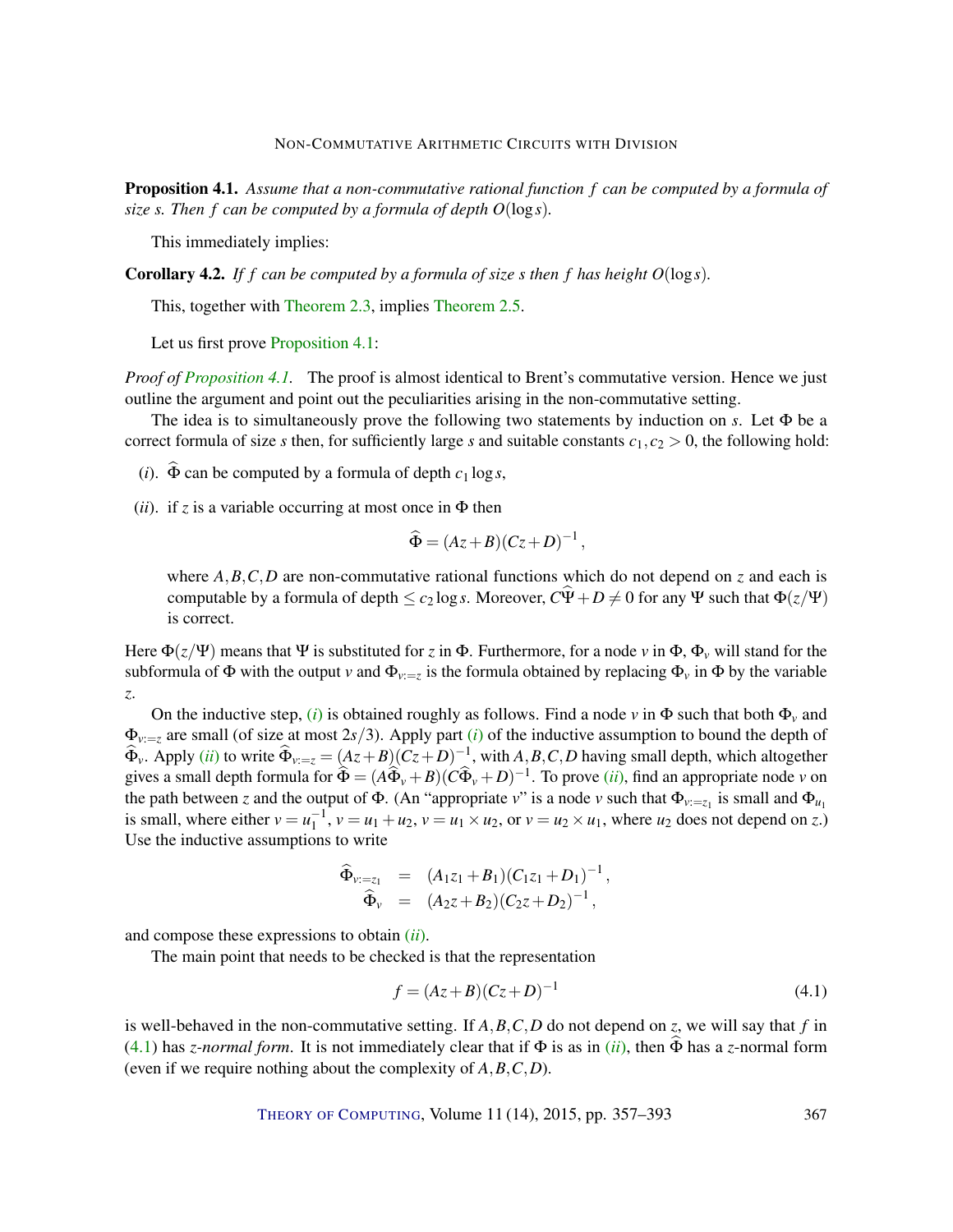To see this, assume that *z* appears at most once in Φ. Let *d* be the length of the shortest path from *z* to the root of  $\Phi$  and proceed by induction on *d*. (Hence,  $d = 0$  if  $\Phi = z$  and we set  $d := -1$  if *z* does not appear in  $\Phi$ .) If  $d \leq 1$ , we must convert the following

$$
A\,,\,z,\,z^{-1}\,,\,z\!+\!A\,,\,A\cdot z\,,\,z\cdot A\,,\,
$$

with *A* not depending on *z*, to a *z*-normal form. This is clear, perhaps with the exception of  $z \cdot A$ . If  $A \neq 0$ , this can be written as  $zA = z(A^{-1})^{-1} = (1z+0)(0z+A^{-1})^{-1}$ ; if  $A = 0$  then  $z \cdot A = (0z+0)(0z+1)^{-1}$ . If  $d > 1$ , it is enough to show that normal forms can be composed in the following sense. If

$$
f = (A_1z_1 + B_1)(C_1z_1 + D_1)^{-1},
$$
  

$$
z_1 = (A_2z + B_2)(C_2z + D_2)^{-1},
$$

then

$$
f = (Az+B)(Cz+D)^{-1},
$$

where  $A = A_1A_2 + B_1C_2$ ,  $B = A_1B_2 + B_1D_2$ ,  $C = C_1A_2 + D_1C_2$  and  $D = C_1B_2 + D_1D_2$ . To see this, let  $h_1 := A_2z + B_2$  and  $h_2 := C_2z + D_2$  so that  $z_1 = h_1h_2^{-1}$ . Then

$$
f = (A_1h_1h_2^{-1} + B_1)(C_1h_1h_2^{-1} + D_1)^{-1}
$$
  
=  $(A_1h_1 + B_1h_2)h_2^{-1}((C_1h_1 + D_1h_2)h_2^{-1})^{-1}$   
=  $(A_1h_1 + B_1h_2)h_2^{-1}h_2(C_1h_1 + D_1h_2)^{-1}$   
=  $(A_1h_1 + B_1h_2)(C_1h_1 + D_1h_2)^{-1}$ ,

and substitute for  $h_1$ ,  $h_2$ .

This shows that  $\widehat{\Phi}$  indeed has a *z*-normal form. Furthermore, the outlined compositionality of *z*-normal ms is quite sufficient to reconstruct Brent's proof. forms is quite sufficient to reconstruct Brent's proof.

Let us note that the proof of [Proposition](#page-10-0) [4.1](#page-10-0) does not rely on the fact that the formula computes an element of a *free* skew field, and the proposition can be generalized as follows (recall the definition of  $\Phi^R$ from [Section](#page-4-0) [2\)](#page-4-0):

<span id="page-11-1"></span>**Proposition 4.3.** Let  $\mathbb{F}$  be a field and R a skew field whose centre contains  $\mathbb{F}$ . Assume that  $\Psi(x_1,\ldots,x_n)$ *is a formula of size s* and  $\widehat{\Psi}^R(a_1,\ldots,a_n)$  *is defined for given*  $a_1,\ldots,a_n \in R$ . Then there exists a formula  $\Phi(x_1,...,x_n)$  *of depth O*(log *s*) *such that* 

$$
\widehat{\Phi}^R(a_1,\ldots,a_n)=\widehat{\Psi}^R(a_1,\ldots,a_n).
$$

This, together with [Lemma](#page-12-1) [4.5](#page-12-1) below, implies that [Corollary](#page-10-4) [4.2](#page-10-4) can be rephrased in terms of the number of inverse gates only:

<span id="page-11-0"></span>Corollary 4.4. *Assume that f can be computed by a formula with k inverse gates. Then f has height O*(log*k*)*.*

Consequently, any formula computing an entry of  $X_n^{-1}$  must have an exponential number of inverse gates. [Corollary](#page-11-0) [4.4](#page-11-0) follows from the following lemma, where we apply [Proposition](#page-11-1) [4.3](#page-11-1) to the formula  $\Psi(z_1,\ldots,z_m)$ .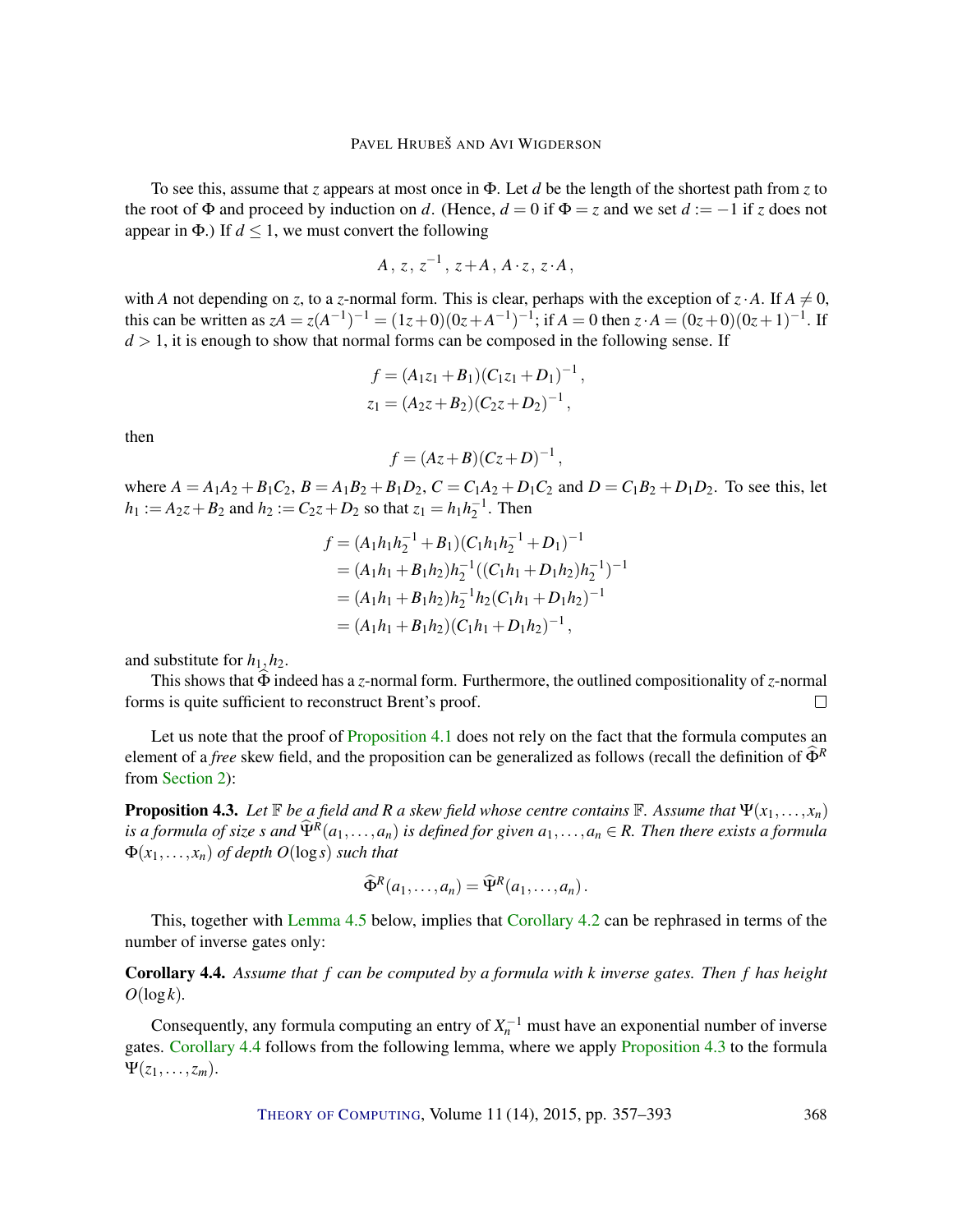<span id="page-12-1"></span>**Lemma 4.5.** Assume that a rational function  $f \in R = \mathbb{F}\langle \bar{x} \rangle$  can be computed by a formula with k inverse *gates. Then there exists a formula*  $\Psi(z_1,...,z_m)$  *such that* 

- *(i).* Ψ *has size O(k)*,
- *(ii).*  $f = \widehat{\Psi}^R(h_1, \ldots, h_m)$  *for some polynomials*  $h_1, \ldots, h_m \in \mathbb{F}\langle \bar{x} \rangle$ *.*

*Proof.* Let us call a gate *u* in a formula Φ *trivial* if Φ*<sup>u</sup>* does not contain any inverse gate. Let us call *u maximal* if it is trivial and for every trivial  $v \neq u$ , *u* is not a gate in  $\Phi_v$ .

Assume that *f* can be computed by a formula with *k* inverse gates. It is sufficient to show that *f* can be computed by a formula  $\Phi$  with  $m = O(k)$  maximal gates. For let  $u_1, \ldots, u_m$  be the maximal gates in  $\Phi$ . Introduce new variables  $z_1, \ldots, z_m$ , and let Ψ be the formula obtained by replacing every  $u_i$  by  $z_i$  in Φ. Clearly,  $f = \widehat{\Psi}^R(h_1, \ldots, h_m)$ , where  $h_i$  is the polynomial computed by  $\Phi_{u_i}$ . Moreover, Ψ is a formula with *m* leaves. If we assume that Ψ does not contain redundant inverse gates  $(u^{-1})^{-1}$ , then Ψ has size  $O(m)$ .

To construct a formula with  $O(k)$  maximal gates computing f, assume that  $k > 0$ . First, show that any formula with *k* inverses can be transformed to an equivalent formula Φ with *k* inverses such that every maximal gate  $u$  occurs in  $\Phi$  in one of the following contexts:

- <span id="page-12-2"></span> $(i)$ .  $u^{-1}$ ,
- <span id="page-12-3"></span>(*ii*).  $u \times v^{-1} \times u'$  or  $u' \times v^{-1} \times u$ , where  $u'$  is itself maximal,
- <span id="page-12-4"></span>(*iii*).  $v_1 \times v_2 + u$ , where  $v_1 \times v_2$  is non-trivial.

This is easily proved by induction on *k*. If  $k = 1$ , we are supposed to compute f by a formula of the form  $u_1 \times v^{-1} \times u_2 + u_3$ , where  $v, u_1, u_2, u_3$  do not contain inverse gates.

Finally, let us argue that  $\Phi$  contains  $O(k)$  maximal gates. For every inverse gate, there are at most 3 maximal gates corresponding to the conditions [\(](#page-12-2)*i*) and (*[ii](#page-12-3)*). This also means that the number of nontrivial product gates  $v_1 \times v_2$  in  $\Psi$  is  $O(k)$  and so there are  $O(k)$  maximal gates corresponding to the condition (*[iii](#page-12-4)*).  $\Box$ 

# <span id="page-12-0"></span>5 Height versus the number of inverse gates

Recall that the height of a circuit is the maximum number of inverse gates along *some directed path* in the circuit. Here we show that a circuit of height *k* can be transformed to an equivalent circuit which *altogether* uses only *k* inverse gates. This means that the height of *f* can be equivalently defined as the smallest number of inverse gates needed to compute *f* by a circuit.

This is based on the observation that  $x_1^{-1}, \ldots, x_n^{-1}$  can be simultaneously computed using one inverse gate only:

**Lemma 5.1.** The rational functions  $x_1^{-1},...,x_n^{-1}$  can be simultaneously computed by a circuit of size *O*(*n*) *which contains only one inverse gate.*

*Proof.* Let 
$$
z := x_1 x_2 \cdots x_n
$$
. As  $z^{-1} = x_n^{-1} x_{n-1}^{-1} \cdots x_1^{-1}$ , we have for every  $j \in \{1, ..., n\}$   

$$
x_j^{-1} = (x_{j+1} x_{j+2} \cdots x_n) z^{-1} (x_1 x_2 \cdots x_{j-1}).
$$

THEORY OF C[OMPUTING](http://dx.doi.org/10.4086/toc), Volume 11 (14), 2015, pp. 357–393 369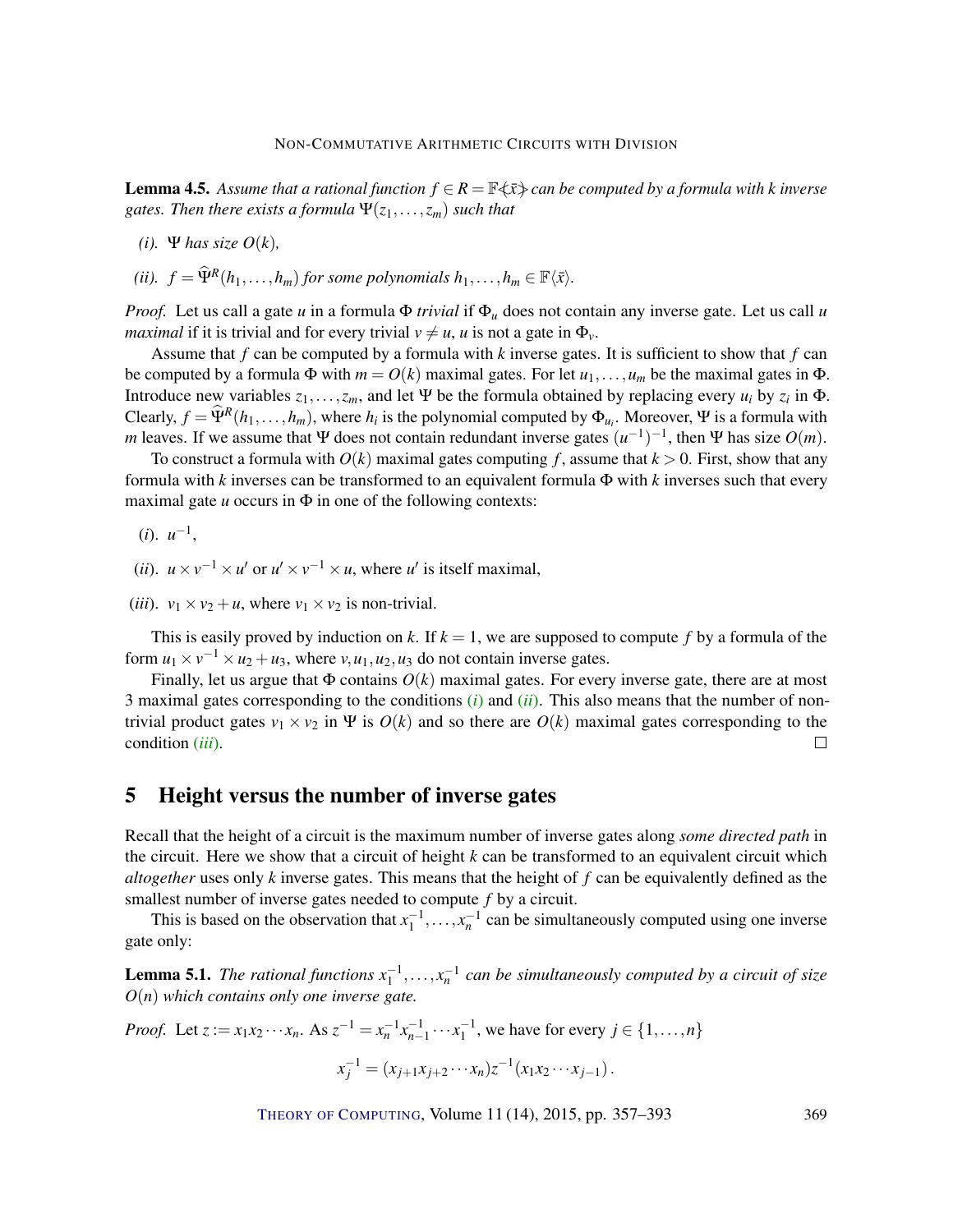<span id="page-13-3"></span>Hence  $x_1^{-1}, \ldots, x_n^{-1}$  can all be computed using just the inverse  $z^{-1}$ . To see that this gives a linear size circuit, it is sufficient to construct a linear size circuit simultaneously computing the polynomials  $f_i = x_i x_{i+1} \cdots x_n$ and  $g_i = x_1x_2 \cdots x_i$ , for  $i \in \{1, \ldots, n\}$ . This is clear because  $f_i = x_if_{i+1}$  and  $g_{i+1} = g_ix_{i+1}$ .  $\Box$ 

<span id="page-13-2"></span>Proposition 5.2. *Assume that a rational function f can be computed by a circuit of size s and height k. Then f can be computed by a circuit of size*  $O(s(k+1))$  *which contains k inverse gates.* 

*Proof.* Assume that  $\Phi$  is a circuit of size *s*, inverse height *k*, which computes *f*. We construct the new circuit by induction on *k*. If  $k = 0$ , the statement is trivial, and so assume that  $k > 0$ . Let  $u_1^{-1}, \ldots, u_n^{-1}$ be the inverse gates in  $\Phi$  such that  $\Phi_{u_i}$  does not contain any inverse gate. By the previous lemma, the rational functions computed by  $u_1^{-1}, \ldots, u_n^{-1}$  can be computed by a circuit Ψ of size *c* · *s* which contains only one inverse gate. Let  $\Phi'$  be the circuit obtained from  $\Phi$  by replacing the gate  $u_i^{-1}$  by a fresh variable  $z_i$ , for every  $i \in \{1, ..., n\}$ . The circuit  $\Phi'$  has inverse height  $k - 1$  and size  $\leq s$ , and so we can construct an equivalent circuit of size *csk* with only  $k - 1$  division gates. Feeding the outputs of Ψ into the circuit  $\Phi'$ , we obtain a circuit computing *f* which has *k* inverse gates and size  $csk + cs = cs(k + 1)$ .  $\Box$ 

#### <span id="page-13-1"></span>Corollary 5.3. *The following are equivalent:*

- *(i). f has inverse height*  $\leq k$ ,
- *(ii).*  $f$  can be computed by a circuit with  $\leq k$  inverse gates.

As follows from [Corollary](#page-11-0) [4.4,](#page-11-0) the proposition or its corollary do not hold for formulae. Moreover, every formula computing  $x_1^{-1} + \cdots + x_n^{-1}$  must contain a linear number of inverse gates (cf. [Corollary](#page-15-0) [6.2](#page-15-0)) and Proposition 7.7.7 of [\[8\]](#page-32-2)).

# <span id="page-13-0"></span>6 Formula completeness of matrix inverse

Here we prove [Theorem](#page-7-1) [2.6.](#page-7-1) Our construction of matrices from formulae is similar to Malcolmson's approach for the construction of the skew field [\[35\]](#page-34-6). After this proof, we proceed in the following subsections to discuss the special case of formulae without inverse gates, in which the computation produces a non-commutative polynomial, and compare with the commutative case.

*Proof of [Theorem](#page-7-1) [2.6.](#page-7-1)* The matrix *A* is constructed by induction on *s*. We retain the property that *f* is the entry in the upper-right corner of  $A^{-1}$ . This entry will be denoted  $RA^{-1}$ .

Let *A*, *B* be invertible matrices of dimension  $p \times p$  and  $q \times q$ . For  $k \in \{p,q\}$ , let  $u_k$ , resp.  $v_k$ , be the  $1 \times k$  vector whose first, resp. last, component is 1 and the others are zero. Furthermore, let  $a^t$  be the first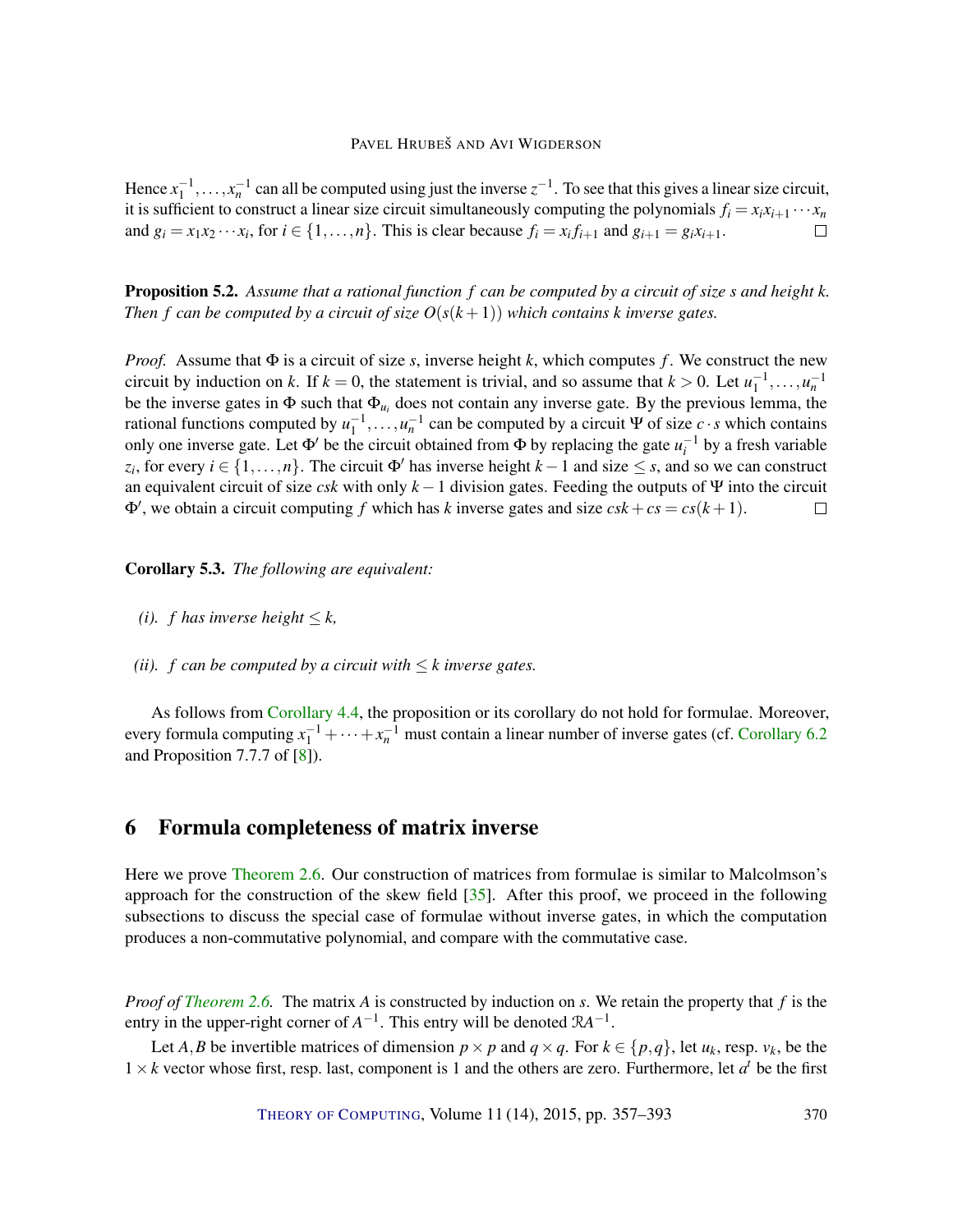column of *A*. The key observation are the following equalities (the unspecified entries are zero):

$$
\mathcal{R}A^{-1} \cdot \mathcal{R}B^{-1} = \mathcal{R} \begin{pmatrix} A & -v_p^t \cdot u_q \\ B & \end{pmatrix}^{-1},\tag{6.1}
$$

$$
\mathcal{R}A^{-1} + \mathcal{R}B^{-1} = \mathcal{R}\begin{pmatrix} A & a^t \cdot u_q & -v_p^t \\ B & v_q^t \\ 1 & 1 \end{pmatrix}^{-1},\tag{6.2}
$$

<span id="page-14-0"></span>
$$
(\mathcal{R}A^{-1})^{-1} = \mathcal{R} \begin{pmatrix} v_p^t & A \\ 0 & -u_p \end{pmatrix}^{-1} \qquad \text{if } \mathcal{R}A^{-1} \neq 0.
$$
 (6.3)

To prove  $(6.1)$  and  $(6.2)$ , note that

<span id="page-14-2"></span><span id="page-14-1"></span>
$$
\left(\begin{array}{cc} a_1 & a_2 \\ 0 & a_4 \end{array}\right)^{-1} = \left(\begin{array}{cc} a_1^{-1} & -a_1^{-1} a_2 a_4^{-1} \\ 0 & a_4^{-1} \end{array}\right),
$$

whenever the right hand side makes sense. This follows from  $(3.2)$ , noting that  $(3.2)$  holds whenever *X* is a matrix such that the right hand side makes sense. This gives

$$
\mathcal{R}\left(\begin{array}{cc}A & -\nu_p^t u_q \\ B\end{array}\right)^{-1} = \mathcal{R}\left(\begin{array}{cc}A^{-1} & A^{-1}\nu_p^t u_q B^{-1} \\ B^{-1}\end{array}\right)
$$

$$
= \mathcal{R}(A^{-1}\nu_p^t u_q B^{-1}) = (\mathcal{R}A^{-1})(\mathcal{R}B^{-1}).
$$

Similarly, one can verify that the entry in the upper-right corner of the matrix in [\(6.2\)](#page-14-1) is the first entry of the  $p \times 1$ -vector

$$
w = A^{-1}v_p^t + A^{-1}d^t u_q B^{-1}v_q^t = A^{-1}v_p^t + u_p^t u_q B^{-1}v_q^t = A^{-1}v_p^t + (\mathcal{R}B^{-1})u_p^t,
$$

where we used that  $A^{-1}a^t = u_p^t$ . The first entry of *w* is therefore  $RA^{-1} + RB^{-1}$ .

To prove [\(6.3\)](#page-14-2), apply [\(3.2\)](#page-9-1), with  $a_1 = A$  and  $a_4 = 0$ , to show that the entry in *lower*-right corner of

$$
\left(\begin{array}{cc}A&v_p^t\\-u_p&0\end{array}\right)^{-1}
$$

is  $(u_p A^{-1} v_p^t)^{-1} = (\mathcal{R}A^{-1})^{-1}$ . We have

$$
\begin{pmatrix}\n v_p^t & A \\
 0 & -u_p\n\end{pmatrix}^{-1} = \left( \begin{pmatrix}\n A & v_p^t \\
 -u_p & 0\n\end{pmatrix} \begin{pmatrix}\n I \\
 1\n\end{pmatrix} \right)^{-1} \\
= \begin{pmatrix}\n 1 \\
 I\n\end{pmatrix} \begin{pmatrix}\n A & v_p^t \\
 -u_p & 0\n\end{pmatrix}^{-1},
$$

and so  $\mathcal{R} \begin{pmatrix} v_p^t & A \\ 0 & v_p^t \end{pmatrix}$ 0  $-u_p$  $= (\mathcal{R}A^{-1})^{-1}.$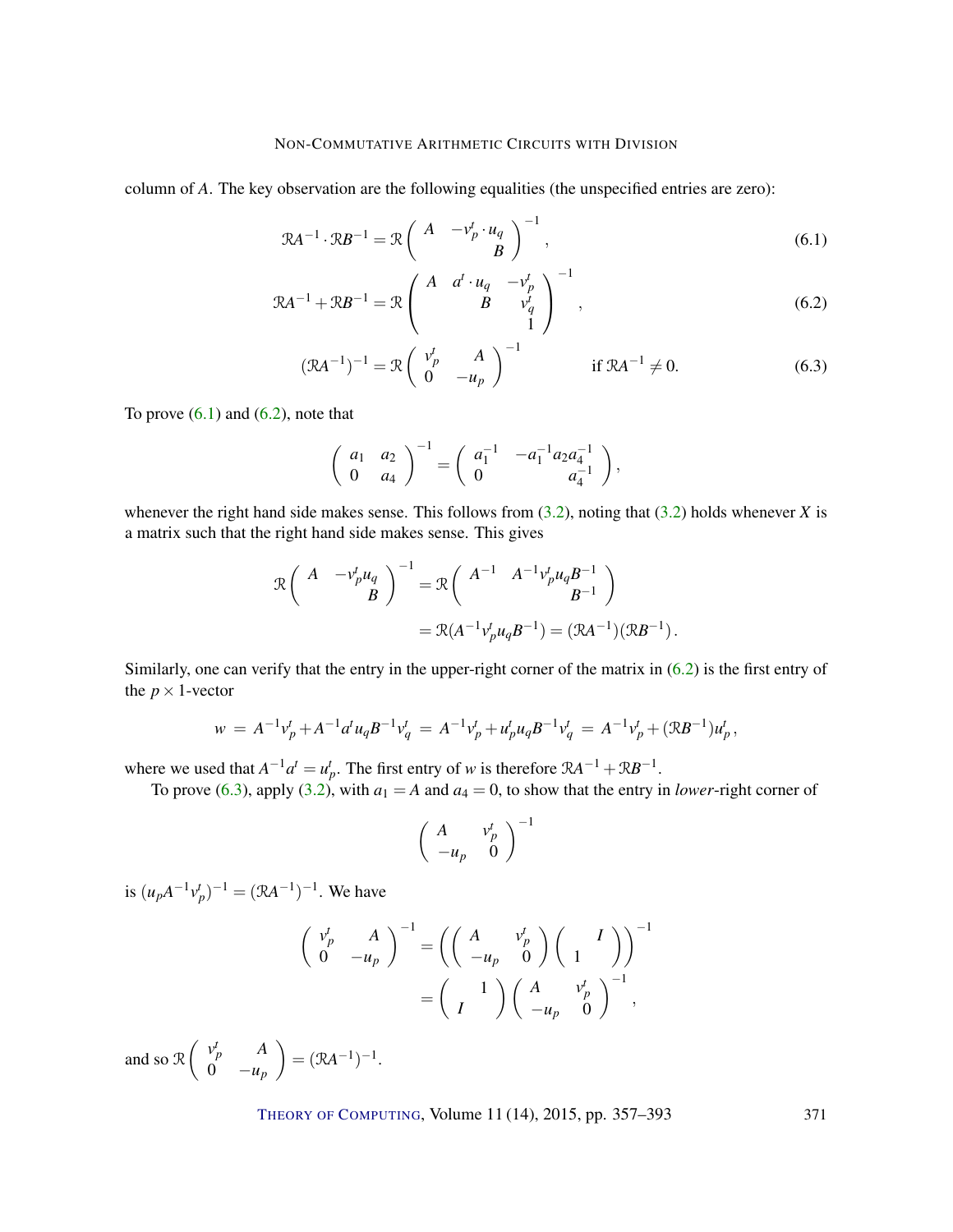<span id="page-15-2"></span>Equipped with  $(6.1)-(6.3)$  $(6.1)-(6.3)$  $(6.1)-(6.3)$ , the statement of the theorem is directly proved by induction. If  $s = 1$ , *f* is either a variable or a field element and we have

$$
f = \mathcal{R} \left( \begin{array}{cc} 1 & f \\ 0 & -1 \end{array} \right)^{-1}.
$$

If  $s > 1$ , consider the output node of the size-*s* formula computing f and apply [\(6.1\)](#page-14-0)-[\(6.3\)](#page-14-2) accordingly.  $\square$ 

The matrix  $A_{\Phi}$  can be written as  $Q_0 + x_1Q_1 + \cdots + x_nQ_n$ , where  $Q_0$  is a matrix in  $\mathbb F$  and  $Q_1, \ldots Q_n$  are 0,1-matrices. In general, if *A* is a matrix of the form

$$
Q_0 + x_1 Q_1 + \cdots + x_n Q_n
$$
 with  $Q_0, \ldots, Q_n \in \text{Mat}_{s' \times s'}(\mathbb{F}),$ 

*R* is a ring with  $R \supseteq F$ , and  $a_1, \ldots, a_n \in R$ , we define

$$
A(a_1,\ldots,a_n):=Q_0+a_1Q_1+\cdots+a_nQ_n;
$$

it is a matrix in  $Mat_{s' \times s'}(R)$ . [Theorem](#page-7-1) [2.6](#page-7-1) can be generalized in the following manner:

<span id="page-15-1"></span>**Proposition 6.1.** Let  $\mathbb{F}$  be a field and R a ring whose centre contains  $\mathbb{F}$ . Assume that  $\Phi(x_1,\ldots,x_n)$  is a formula of size s and  $a_1, ..., a_n \in R$  are such that  $\widehat{\Phi}^R(a_1, ..., a_n)$  is defined. Then  $A_{\Phi}(a_1, ..., a_n)$  is *invertible in*  $M_{s' \times s'}(R)$ *, and*  $\widehat{\Phi}^R(a_1, \ldots, a_n)$  *is an entry in*  $A_{\Phi}^{-1}$ *.* 

The proof is almost identical to that of [Theorem](#page-7-1) [2.6.](#page-7-1) The only difference is that we do not assume that *R* is a skew field, and we must check that the constructed matrix *A* is indeed invertible. This follows from the assumption that  $\widehat{\Phi}^R(a_1,...,a_n)$  is defined.

By means of [Lemma](#page-12-1) [4.5,](#page-12-1) [Proposition](#page-15-1) [6.1](#page-15-1) implies:

<span id="page-15-0"></span>Corollary 6.2. *Assume that a rational function f can be computed by a formula with k inverses. Then there exists an*  $O(k) \times O(k)$  *invertible matrix A whose entries are polynomials such that*  $f$  *is an entry of A*<sup>−1</sup>.

The matrix inverse representation of rational functions will be directly used in the next section, on the *rational identity testing* problem. Before that we take a detour to discuss the special case of formulae without inverse gates.

## 6.1 Triangular matrices

As remarked in the "Main results" section, commutatively or not, the determinant is complete for formulae without inverse gates. That is, a polynomial *f* can be written as  $f = det(A)$ , where *A* is a matrix of variables or field elements whose dimension is linear in the formula size of *f* . One difference between the commutative and non-commutative settings is the following: the commutative determinant can be computed by a formula of size  $n^{O(\log n)}$ , but non-commutatively, it requires a formula of exponential size (see [\[39\]](#page-35-2)). However, let us remark here that this gulf is by no means necessary. Inspecting the construction presented in [\[26\]](#page-34-4), one can see that it uses only matrices *A* of a specific form, and one can show that the determinant of such matrices can be computed by a non-commutative formula of quasipolynomial size.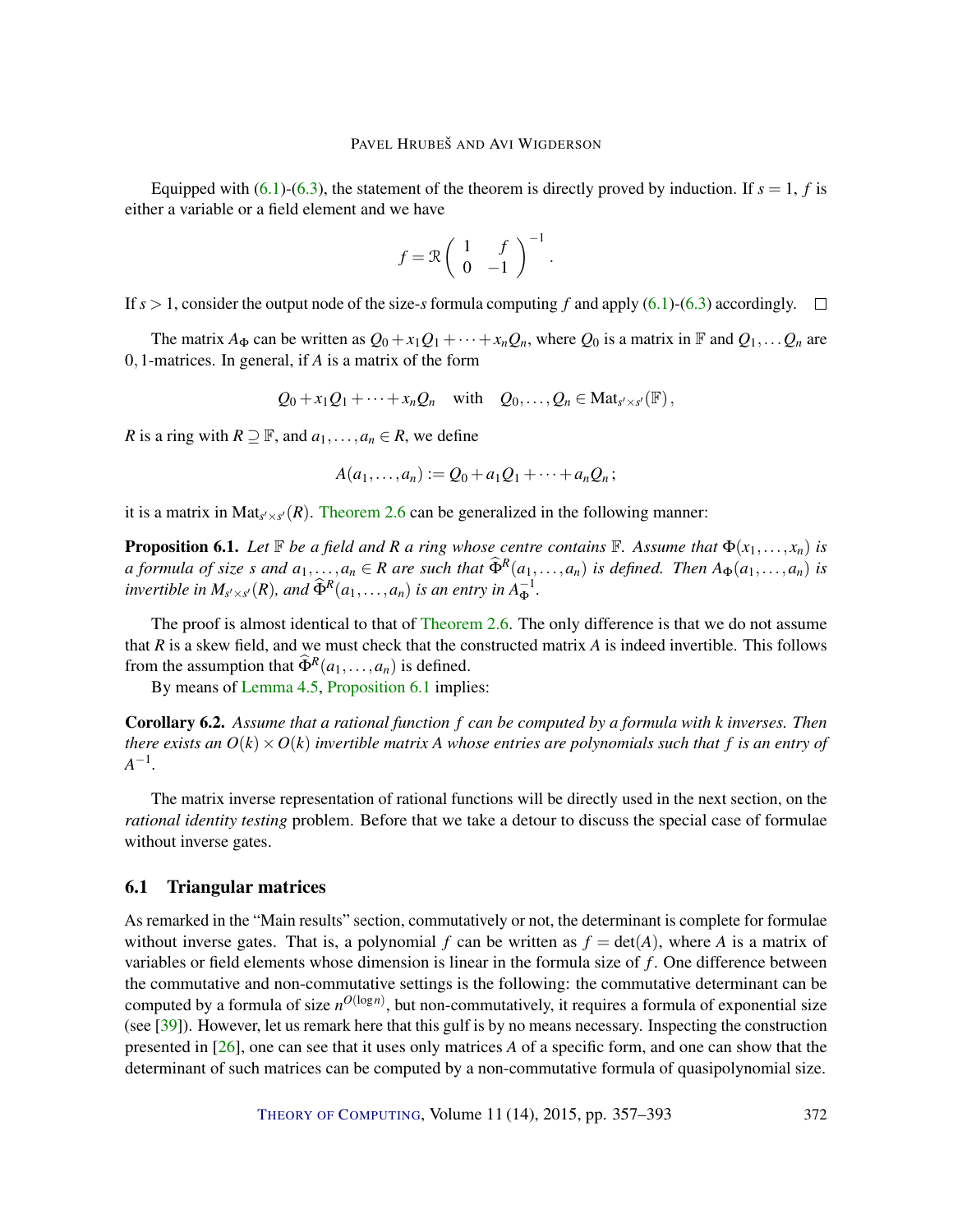Let us first see what happens with our construction in [Theorem](#page-7-1) [2.6,](#page-7-1) if we assume that *f* is a noncommutative polynomial computed by a formula without inverse gates. The constructed matrix *A* is then upper triangular with field elements on the diagonal. We summarize the properties of such matrices in the following proposition:

# <span id="page-16-2"></span>Proposition 6.3.

- <span id="page-16-0"></span>*(i).* Let A be an  $n \times n$ -upper triangular matrix whose entries are variables or field elements such that A *has non-zero field elements on the diagonal. Then the entries of A* <sup>−</sup><sup>1</sup> *are polynomials. Moreover, every entry can be computed by a formula without inverse gates of size nO*(log*n*) *.*
- <span id="page-16-1"></span>*(ii). Assume that a polynomial f can be computed by a formula without inverse gates of size s. Then there exists a* 2*s*×2*s-upper triangular matrix A whose entries are variables or field elements, A has* 1 *or* −1 *on the diagonal, and f is the entry in the upper-right corner of A*−<sup>1</sup> *.*

*Proof.* [\(](#page-16-0)*i*) Without loss of generality assume that *A* has the constant 1 on the diagonal, and write  $A = I - J$ , where *J* is an upper triangular matrix with zeros on the diagonal. This implies that  $J^n = 0$  and therefore

$$
A^{-1} = (I-J)^{-1} = I + J + J^2 + \dots + J^{n-1}.
$$

In general, if *B* is  $n \times n$  matrix then every entry of  $B^k$  can be computed by a formula of size  $n^{O(\log k)}$ . This means that  $A^{-1}$  has formula size  $n^{O(\log n)}$ .

 $(iii)$  $(iii)$  $(iii)$  Inspect the construction in the proof of [Theorem](#page-7-1) [2.6.](#page-7-1) The equation  $(6.3)$  is never applied since f is computed without inverse gates. Equations  $(6.1)$  and  $(6.2)$  convert upper-triangular matrices  $A, B$  to an upper triangular matrix.  $\Box$ 

One may wonder whether [Proposition](#page-16-2) [6.3](#page-16-2) can be improved to show that  $A^{-1}$  can be computed by a polynomial size formula, if *A* is upper triangular. However, this problem is—up to a polynomial equivalent to the problem of computing the product  $A_1A_2 \cdots A_k$  of  $n \times n$  matrices  $A_1, \ldots, A_k$ . We have seen one half of this statement in the proof of [Proposition](#page-16-2) [6.3:](#page-16-2) in order to compute *A*<sup>-1</sup>, it is sufficient to compute  $J, J^2, \ldots, J^{n-1}$ . Conversely, suppose that we want to compute the product of  $n \times n$  matrices  $A_1A_2 \cdots A_k$ . Let *A* be the  $((k+1)n) \times ((k+1)n)$ –matrix

<span id="page-16-3"></span>
$$
A := \begin{pmatrix} I & -A_1 & & & \\ & I & -A_2 & & \\ & & \ddots & & \\ & & & I & -A_k \\ & & & & I \end{pmatrix} . \tag{6.4}
$$

One can check that the *n* × *n*-block in the upper right corner of  $A^{-1}$  equals  $A_1A_2 \cdots A_k$ . This means that the inverse of an upper triangular matrix has a polynomial size formula iff the iterated matrix product can be computed by a polynomial size formula, which is believed to be unlikely.

This observation can be used to strengthen [Proposition](#page-16-2) [6.3](#page-16-2) to apply to algebraic branching programs instead of formulae. An *algebraic branching program*, ABP, is a directed acyclic graph without multiple edges and with exactly one source and one sink such that every edge is labeled by a (not necessarily

THEORY OF C[OMPUTING](http://dx.doi.org/10.4086/toc), Volume 11 (14), 2015, pp. 357–393 373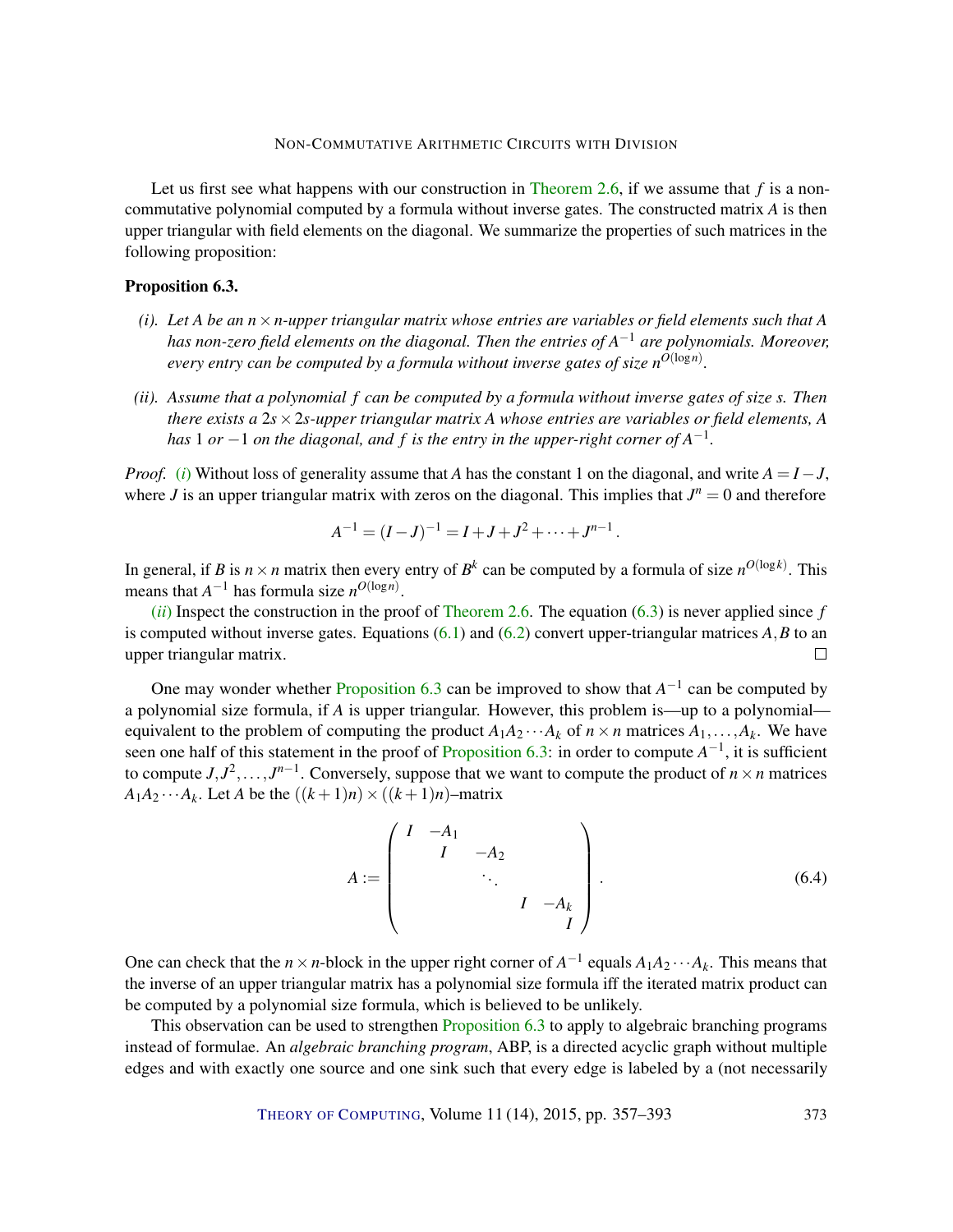homogeneous) linear function  $\sum_i a_i x_i + b$ . An ABP computes a polynomial which is the sum, over all paths from the source to the sink, of products of the linear functions on that path. We are considering non-commutative computation, and the order of multiplication is taken from the source to the sink. The size of an ABP is the number of vertices.

Algebraic branching programs can simulate formulae (without inverse gates), and are believed to be more powerful. This is because the product  $A_1A_2 \cdots A_k$  of  $n \times n$  matrices can be computed by an ABP of size  $O(kn^2)$ , but the best known formula has size  $n^{O(\log k)}$ . In fact, algebraic branching programs can be characterized in terms of matrix product:

Lemma 6.4. *Assume that a polynomial f in n variables can be computed by an ABP of size s. Then there*  $e$ xist  $k\times k$  matrices  $A_1,\ldots,A_{2s}$  with  $k=O(ns^2)$  such that their entries are variables or field elements and *f* is the entry in the upper-right corner of the product  $A_1A_2 \cdots A_{2s}$ .

*Proof.* Let *f* have *n* variables and let *C* be an ABP of size *s* computing *f* . First, show that *f* can be computed by an ABP *B* with the following properties:

- (*i*). Every edge is labeled by a variable or a field element.
- (*ii*). *B* has  $2s+1$  levels: the vertices can be partitioned into disjoint sets  $B_0, B_1, \ldots, B_{2s}$  with every edge going from  $B_i$  to  $B_{i+1}$ , and with  $B_0$  and  $B_{2s}$  containing only the source and the sink, respectively.
- <span id="page-17-0"></span>(*iii*). For every  $i \in \{1, ..., 2s - 1\}$ ,  $B_i$  has size  $k = O(n s^2)$ .

[\(](#page-16-0)*i*) is obtained by taking every edge in *C* labeled by  $a_1x_1 + \cdots + a_nx_n + b$  and replacing it by *n* new vertices and  $2n + 1$  edges, labeled by  $a_1, x_1, \ldots, a_n, x_n$  and *b* respectively. Since *C* has at most  $\binom{s}{2}$  $2^{\binom{s}{2}}$  edges, the new ABP has  $k = O(n s^2)$  vertices. Moreover, since C had depth at most *s*, the new ABP has depth at most 2*s*. The conditions (*[ii](#page-16-1)*) and (*[iii](#page-17-0)*) will be guaranteed by adding a copy of every vertex to every level  $B_1, \ldots, B_{2s-1}$ , with appropriate labels of edges.

For  $i \in 1, \ldots, 2s-1$ , let  $v_i$  be the vector of the *k* polynomials computed by the nodes in  $B_i$  and let  $v_0 := (1,0,\ldots,0)$  $v_0 := (1,0,\ldots,0)$  $v_0 := (1,0,\ldots,0)$  and  $v_{2s} := (0,\ldots,0,f)$ . The condition (*i*) guarantees that we can find, for every  $i \in \{1, \ldots, 2s\}$ , a  $k \times k$  matrix  $A_i$  of variables or field elements such that

$$
v_i = v_{i-1} A_i.
$$

Hence  $v_{2s} = v_0 A_1 A_2 \cdots A_{2s}$ , which implies that *f* is the entry in the upper-right corner of  $A_1 A_2 \cdots A_{2s}$ .

## <span id="page-17-1"></span>Proposition 6.5.

- *(i). Let A be an n*×*n-upper triangular matrix whose entries are variables or field elements such that A has non-zero field elements on the diagonal. Then every entry of A* −1 *can be computed by a polynomial size ABP.*
- *(ii). Assume that a polynomial f in n variables can be computed by an ABP of size s. Then there exists*  $a$   $k$   $\times$   $k$ -upper triangular matrix A with  $k$   $=$   $O(n s^3)$  whose entries are variables or field elements, A *has* 1 *on the diagonal, and f is the entry in the upper-right corner of A*−<sup>1</sup> *.*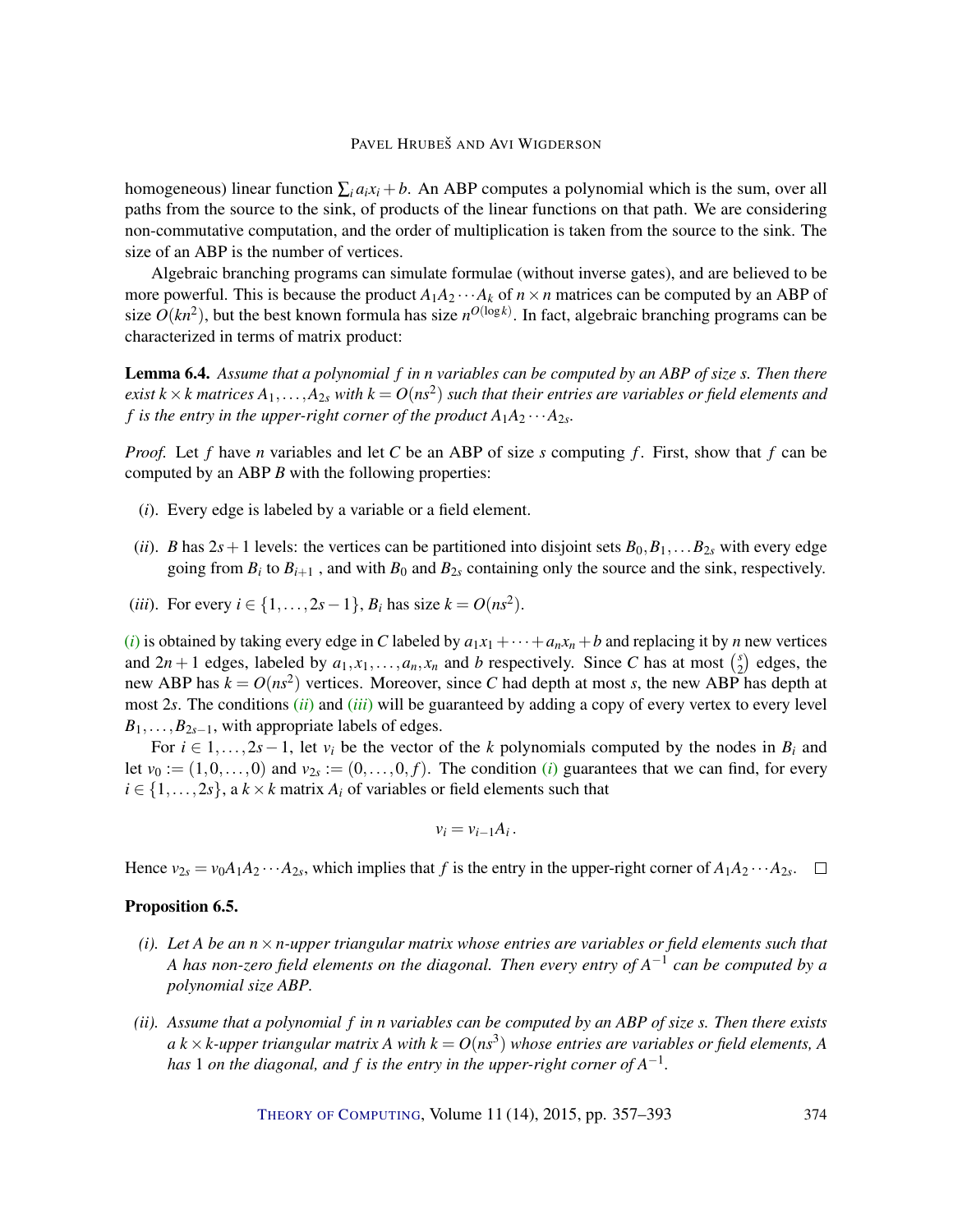*Proof.* [\(](#page-16-0)*i*) is as in [Proposition](#page-16-2) [6.3,](#page-16-2) where we note that  $J^k$  can be computed by a polynomial-size ABP. (*[ii](#page-16-1)*). Let  $A_1, \ldots, A_{2s}$  be the matrices from the previous lemma. Let

$$
A := \begin{pmatrix} I & A_1 & & & \\ & I & A_2 & & \\ & & \ddots & & \\ & & & I & A_{2s} \\ & & & & I \end{pmatrix}.
$$

be as in [\(6.4\)](#page-16-3). Then the upper-right block in  $A^{-1}$  is  $A_1 \cdots A_{2s}$  and hence f is the entry in the upper-right corner of  $A^{-1}$ .  $\Box$ 

## 6.2 The determinant of nearly triangular matrices

We now discuss the connection between matrix inverse of triangular matrices and the determinant of *nearly* triangular matrices. If  $X_n = (x_{i,j})_{i,j \in [n]}$ , let

$$
\det(X) = \sum_{\sigma \in S_n} sgn(\sigma) x_{1,\sigma(1)} \cdots x_{n,\sigma(n)},
$$
  
perm(X) = 
$$
\sum_{\sigma \in S_n} x_{1,\sigma(1)} \cdots x_{n,\sigma(n)}.
$$

An *n* × *n*-matrix *A* will be called *nearly (upper) triangular*, if for every  $i, j \in [n], A_{i,j} \in \{1, -1\}$ , if  $j = i - 1$ , and  $A_{i,j} = 0$ , if  $j < i - 1$ . That is, *A* is upper triangular, except for a string of 1 and  $-1$  below the main diagonal.

As an application of Propositions [6.3](#page-16-2) and [6.5,](#page-17-1) we obtain:

#### <span id="page-18-0"></span>Proposition 6.6.

- *(i). Let A be a nearly triangular matrix consisting of variables or field elements. Then* det(*A*) *can be computed by a non-commutative formula of size n <sup>O</sup>*(log*n*) *without inverse gates, and also by a polynomial size ABP.*
- *(ii). Let f be a polynomial in n variables which is computed by a) a formula of size s without inverse gates, or b) an ABP of size s. Then*  $f = det(A)$ *, where A is a*  $k \times k$ *-nearly triangular matrix whose entries are variables or field elements where a)*  $k = 2s$ *, or b)*  $k = O(ns^3)$ *.*

*Proof.* To prove (*i*[\),](#page-16-0) extend *A* to an upper triangular matrix

$$
B = \left(\begin{array}{cc} u^t & A \\ 0 & v \end{array}\right) \quad \text{with} \quad u = (1,0,\ldots,0), v = (0,\ldots,0,1).
$$

Let *g* be the entry in the upper right corner of  $B^{-1}$ . By Propositions [6.3](#page-16-2) and [6.5,](#page-17-1) *g* can be computed by a quasipolynomial size formula and a polynomial-size ABP. Commutatively, we would be done, since det(*B*) is either 1 or −1 and *A* is the minor of  $B_{n+1,1}$ . Hence *g* is equal—up to a sign—to det(*A*).

THEORY OF C[OMPUTING](http://dx.doi.org/10.4086/toc), Volume 11 (14), 2015, pp. 357–393 375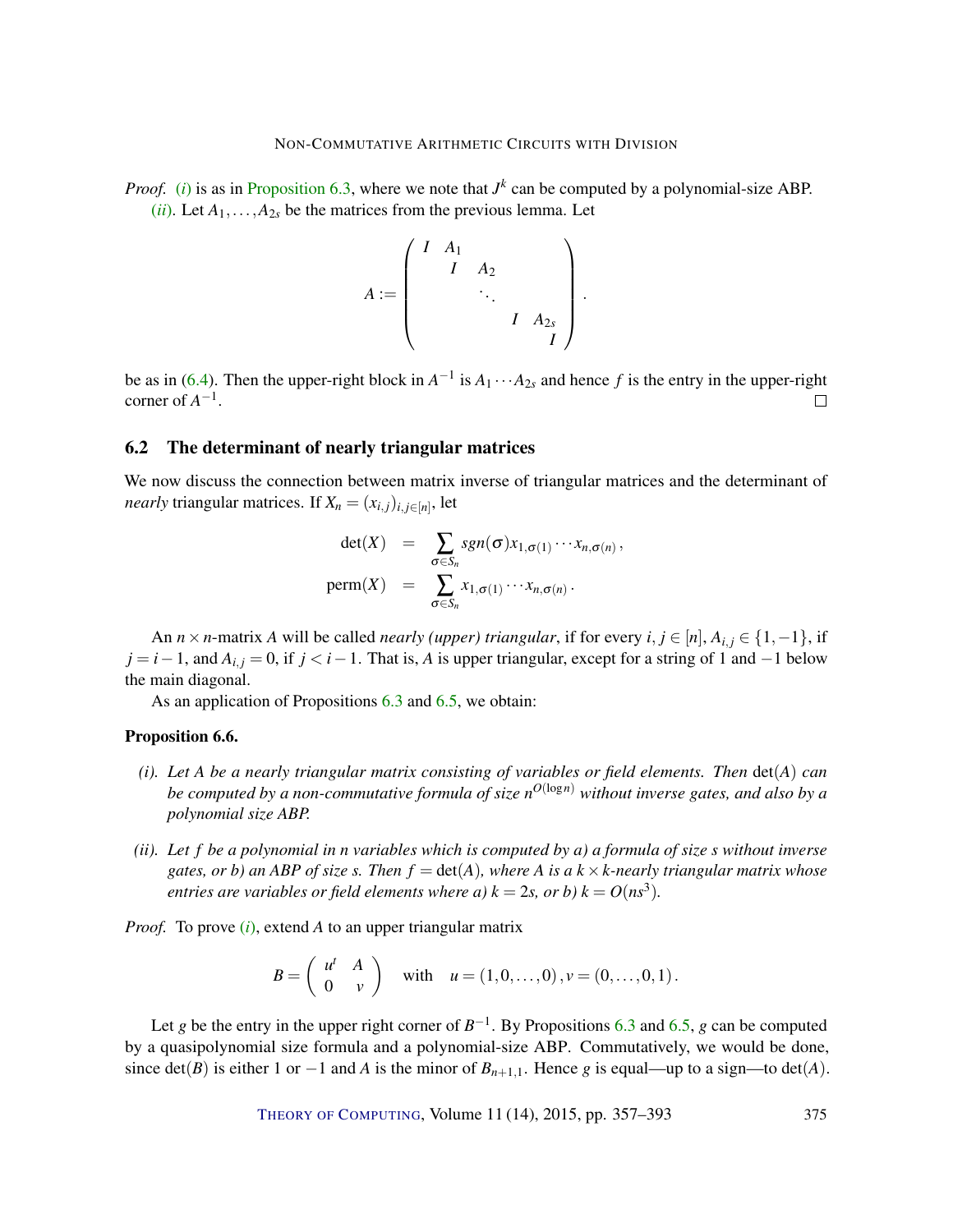<span id="page-19-1"></span>Non-commutatively, one must check that the inverse of an upper triangular matrix can indeed be expressed in terms of determinants of minors. This we leave as an exercise. (Note that in the definition of the determinant, variables of *X* are multiplied row by row.)

Similarly, if *A* is the matrix from [Proposition](#page-16-2) [6.3](#page-16-2) or [6.5,](#page-17-1) such that *f* is the entry in the upper right corner of  $A^{-1}$ , we can argue that *f* is—up to a sign—equal to the determinant of the minor of  $A_{2s,1}$ , and this minor is a nearly upper triangular matrix. (The sign can be accounted for by adding an appropriate row and column.)  $\Box$ 

A well-known, albeit not well-used, approach to lower-bounds on commutative formula size, is to try to bound the smallest *s* such that  $f = det(A)$ , where *A* is an  $s \times s$  matrix of variables or field elements. The previous proposition shows that we can without loss of generality assume that *A* is nearly upper triangular. This restricted problem may perhaps be easier to solve. Also, one could hope to prove a lower bound even for the determinant itself: to ask what is the smallest *s* such that  $det(X) = det(A)$ , where *A* is a nearly triangular matrix of variables or field elements.

However, the following shows that the modified problem is different only in the non-commutative setting:

#### Corollary 6.7.

- *(i).* Assume that  $det(X_n) = det(A)$  *or perm* $(X_n) = det(A)$ *, where A is a nearly triangular matrix with entries variables or field elements, of dimension s*  $\times$  *s. Then s*  $\geq 2^{\Omega(n)}$ *.*
- *(ii). Assuming commutativity of variables, there exists a polynomial-size nearly triangular matrix A of variables or field elements such that*  $det(X_n) = det(A)$ *.*

*Proof.* [\(](#page-16-0)*i*) By [\[39\]](#page-35-2), both det( $X_n$ ) and perm( $X_n$ ) require ABP of size  $2^{\Omega(n)}$ , but det(A) can be computed by a polynomial-size ABP.

 $(iii)$  $(iii)$  $(iii)$  Commutatively,  $det(X_n)$  can be computed by a branching program of a polynomial size, and use part (*[ii](#page-16-1)*) of [Proposition](#page-18-0) [6.6.](#page-18-0)  $\Box$ 

# <span id="page-19-0"></span>7 The rational identity testing problem

We will now address the following basic question: how can we decide whether two rational expressions define the same rational function? This is equivalent to testing whether a single rational expression defines the zero function. This problem can take several forms, and we will focus on deciding whether a *formula* computes the zero function, and refer to this question as the *rational identity testing* problem. As we shall see, the complexity of this problem will depend on a natural problem in (commutative) invariant theory of a simple linear-algebraic flavor, which will appear again in the next section on the elimination of divisions.

In the commutative setting, the rational identity testing problem can be reduced to the well-known *polynomial identity testing* problem, which can be solved quite efficiently by a polynomial time randomized algorithm, by means of the Schwarz-Zippel Lemma. The reduction is possible due to the fact that a commutative rational function can be written as a ratio of two polynomials.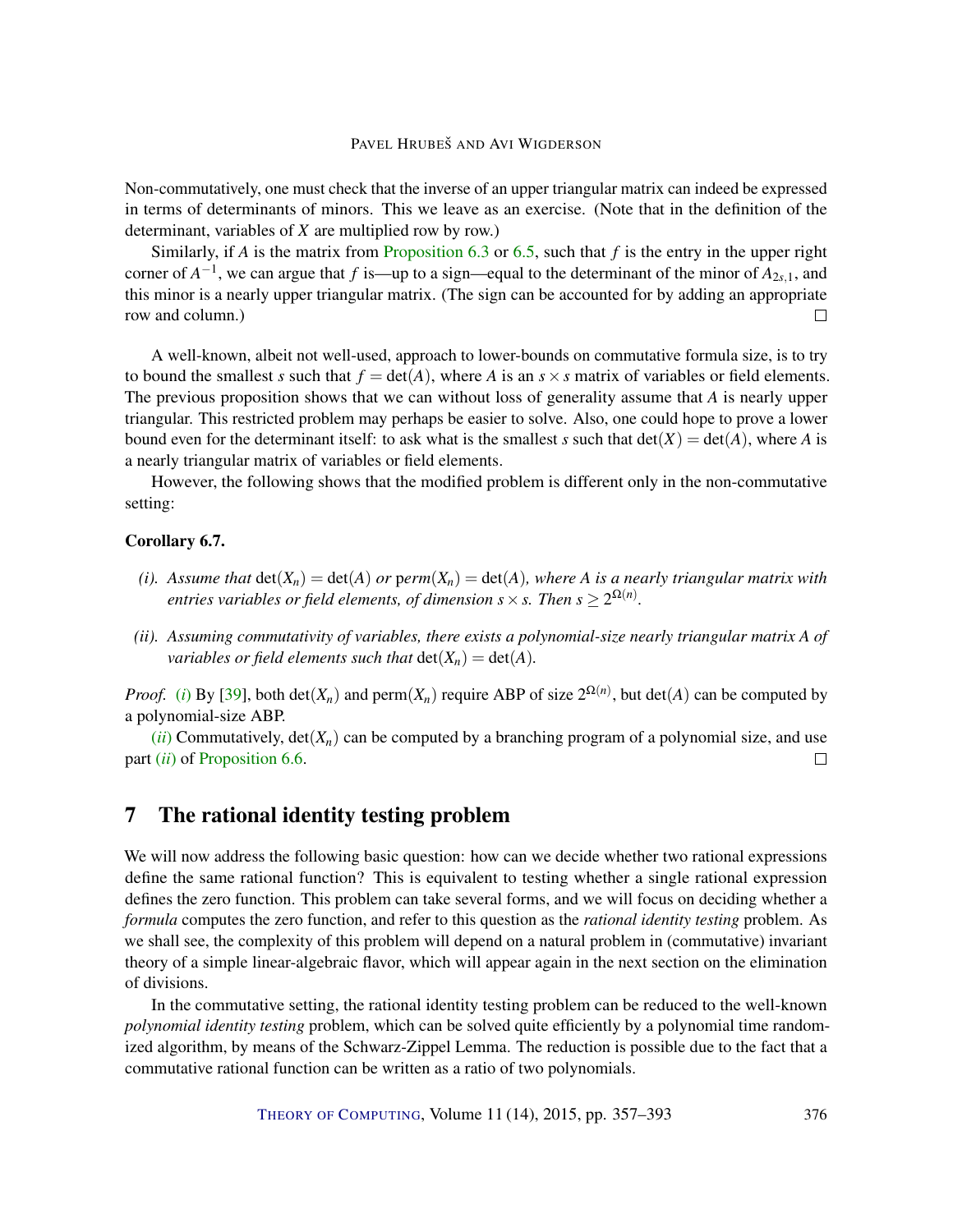<span id="page-20-4"></span>Given the complex structure of rational expressions, it is not even clear that the rational identity testing problem is decidable. This was shown by Cohn and Reutenauer in [\[10\]](#page-32-6). The algorithm eventually requires deciding whether a set of (commutative) polynomial equations has a solution, which puts this problem in PSPACE. We will outline a probabilistic algorithm whose efficiency depends on an extra parameter *w* arising from the above mentioned invariant-theory problem, and assuming the bound is polynomial in *s* will yield a BPP algorithm for the problem.

The parameter is defined as follows:

• *w*(*s*) is the smallest *k* so that for every correct formula  $\Phi(x_1,...,x_n)$  of size *s* there exists  $p \leq k$  and  $a_1, \ldots, a_n \in R := \text{Mat}_{p \times p}(\mathbb{F})$  such that  $\widehat{\Phi}^R(a_1, \ldots, a_n)$  is defined.<sup>7</sup>

We will sketch a randomized algorithm for rational identity testing which runs in time polynomial in *s* and  $w(s)$ . We will also consider a different version of the parameter. Recall that a linear matrix is of the form

<span id="page-20-0"></span>
$$
A = Q_0 + x_1 Q_1 + \dots + x_n Q_n \quad \text{with} \quad Q_0, \dots, Q_n \in \text{Mat}_{s \times s}(\mathbb{F}). \tag{7.1}
$$

The second parameter is defined as:

•  $\tilde{w}(s)$  is the smallest *k* so that for every  $s \times s$  matrix *A* of the form [\(7.1\)](#page-20-0) with  $Q_0 = 0$ , if *A* is invertible in  $\mathbb{F}\langle x_1,\ldots,x_n\rangle$  then there exists  $p \leq k$  and  $a_1,\ldots,a_n \in \text{Mat}_{p\times p}(\mathbb{F})$  such that  $Q_1 \otimes a_1 + \cdots + Q_n \otimes a_n$ is invertible in Mat<sub>sp×sp</sub>( $\bar{F}$ ).

That both  $w(s)$  and  $\tilde{w}(s)$  are finite essentially follows from [Theorem](#page-5-1) [2.1](#page-5-1) part *(i)*. We will prove this in [Section](#page-23-0) [7.1](#page-23-0) where the two parameters are further discussed. Note that the absence of the constant term  $Q_0$  in the definition of  $\tilde{w}$  is just cosmetic and, without loss of generality, one can assume  $n \leq s^2$ (cf. Claims [7.5](#page-22-0) and [7.8\)](#page-23-1).

Let us first observe that the rational identity problem is essentially equivalent to the following problem: decide whether a formula  $\Phi$  is a correct formula. For, in order to see whether  $\Phi$  is correct, we must only check that for every inverse gate *u*<sup>-1</sup> in Φ, Φ<sub>*u*</sub> doesn't compute the zero function. Conversely, a correct formula  $\Phi$  computes the zero function if and only if  $\Phi^{-1}$  is not a correct formula. Using the construction in [Theorem](#page-7-1) [2.6,](#page-7-1) we can give the following criterion for the correctness of a formula:

<span id="page-20-3"></span>**Proposition 7.1.** *Let*  $\mathbb{F}$  *be a field and*  $R$  *a ring whose centre contains*  $\mathbb{F}$ *. For a formula*  $\Phi$  *and*  $a_1, \ldots, a_n \in R$ , *the following are equivalent:*

- <span id="page-20-1"></span>*(i).*  $\widehat{\Phi}^R(a_1,\ldots,a_n)$  *is defined.*
- <span id="page-20-2"></span>*(ii). For every gate u in*  $\Phi$ ,  $A_{\Phi_u}(a_1,\ldots,a_n)$  *is invertible in Mat*(*R*).

*Proof.* [\(](#page-20-1)*i*)→(*[ii](#page-20-2)*) follows from [Proposition](#page-15-1) [6.1.](#page-15-1) To prove the converse, assume that  $\widehat{\Phi}^R(a_1,...,a_n)$  is not defined. Then there exists a gate  $u^{-1}$  in  $\Phi$  such that  $\widehat{\Phi}_u(a_1,\ldots,a_n)$  is defined but  $b := \widehat{\Phi}_u(a_1,\ldots,a_n)$ is not invertible in *R*. Let  $A := A_{\Phi_u}(a_1, \ldots, a_n)$ . From [Proposition](#page-15-1) [6.1,](#page-15-1) we know that *A* is invertible and  $b = \mathcal{R}A^{-1}$ , where we invoke the notation from the proof [Theorem](#page-7-1) [2.6.](#page-7-1) It is sufficient to show that  $B := A_{\Phi_{u^{-1}}}(a_1, \ldots, a_n)$  is not invertible.

 $7\overline{F}$  is the algebraic closure of  $\overline{F}$ .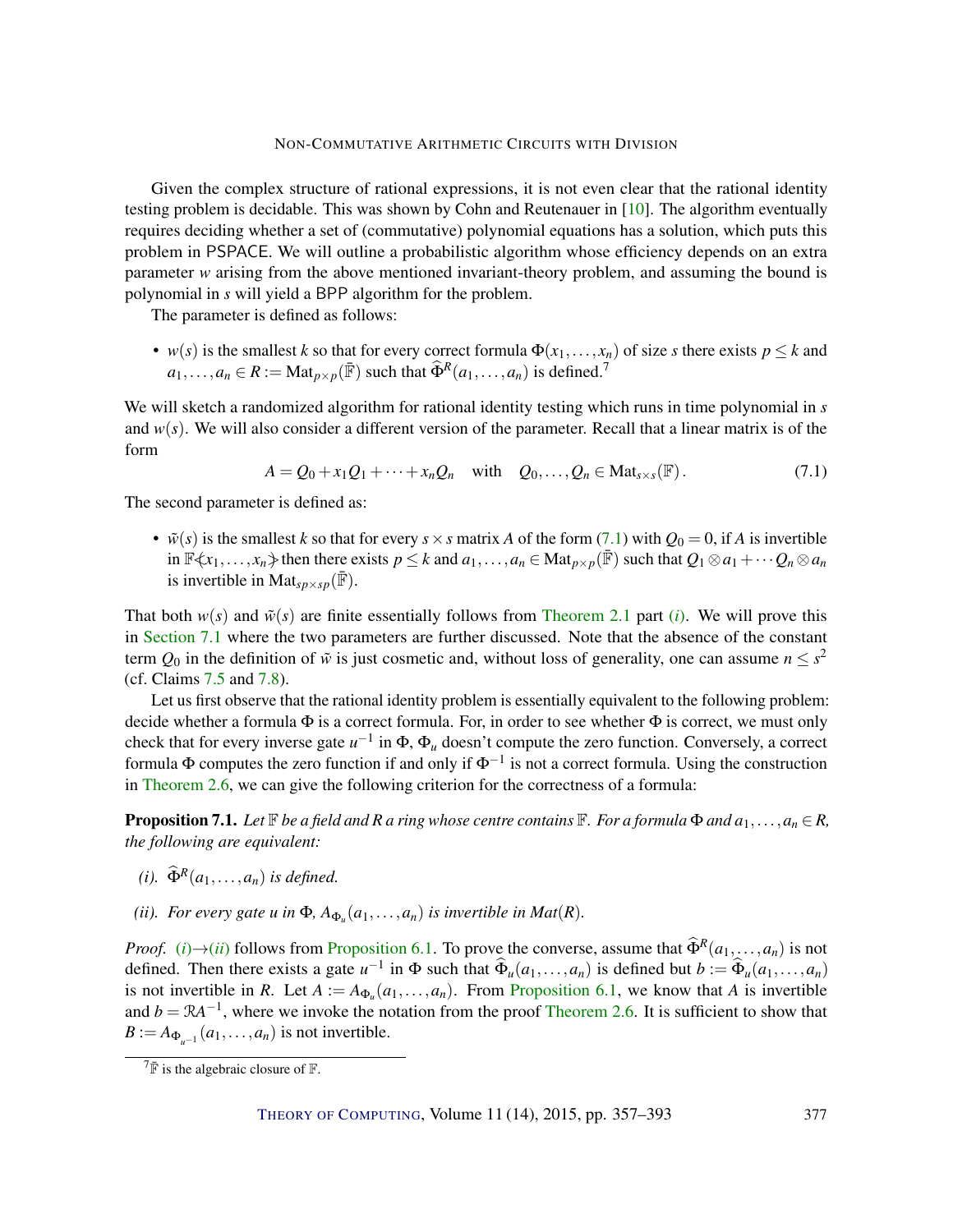<span id="page-21-1"></span>From the construction of  $A_{\Phi_{u^{-1}}}$ , we have

$$
B=\left(\begin{array}{cc} v_p^t & A \\ 0 & -u_p \end{array}\right)\,,
$$

and  $b = u_p A^{-1} v_p^t$ . Assume that *A* is a  $k \times k$  matrix. Then there exist invertible  $(k+1) \times (k+1)$  matrices *C*,*D* such that

$$
B=C\left(\begin{array}{cc}b&0\\0&I_k\end{array}\right)D.
$$

This can be seen from

$$
\left(\begin{array}{cc} v_p^t & A \\ 0 & -u_p \end{array}\right) = \left(\begin{array}{cc} 0 & I_k \\ 1 & -u_p A^{-1} \end{array}\right) \cdot \left(\begin{array}{cc} u_p A^{-1} v_p^t & 0 \\ 0 & I_k \end{array}\right) \cdot \left(\begin{array}{cc} 1 & 0 \\ v_p^t & A \end{array}\right).
$$

Hence, if *B* is invertible then so is

$$
\left(\begin{array}{cc}b&0\\0&I_k\end{array}\right)
$$

and *b* must be invertible. Therefore, *B* is not invertible.

Specializing to the case  $R = \mathbb{F}\langle x_1, \ldots, x_n \rangle$ , we obtain:

**Corollary 7.2.**  $\Phi$  *is a correct formula iff for every gate u in*  $\Phi$ *,*  $A_{\Phi_u}$  *is invertible.* 

Hence, the problem of deciding whether  $\Phi$  is a correct formula can be reduced to the problem of deciding whether a matrix *A*, whose entries are degree one polynomials, is invertible. The algorithm in [\[10\]](#page-32-6) in fact solves this latter problem. The essence of the algorithm is [Theorem](#page-6-2) [2.2.](#page-6-2) By the second part of the theorem, *A* of dimension  $m \times m$  is invertible iff it cannot be written as  $B \cdot C$  where  $B, C$  consist of degree-one polynomials and have dimensions  $m \times k$  and  $k \times m$ , respectively, with  $k \le m$ . Taking the coefficients of the polynomials in *B*,*C* as unknowns, the problem is expressible in terms of solvability of a set of (commutative) polynomial equations over F.

However, we will use a different invertibility test:

<span id="page-21-0"></span>**Proposition 7.3.** Let A be as in [\(7.1\)](#page-20-0). Then A is invertible in  $Mat_{s\times s}(\mathbb{F}\langle\bar{x}\rangle)$  iff there exists  $k \in \mathbb{N}$  and  $a_1, \ldots, a_n \in Mat_{k \times k}(\mathbb{F})$  *such that* 

$$
Q_0\otimes I_k+Q_1\otimes a_1+\cdots+Q_n\otimes a_n
$$

*is invertible in Mat*<sub>*sk*×*sk*</sub>( $\mathbb{F}$ )*.* 

*Proof.* If *A* is invertible, there is  $A^{-1} \in Mat_{s \times s}(\mathbb{F}\left\langle \bar{x}\right\rangle)$  with  $A \cdot A^{-1} = A^{-1} \cdot A = I_s$ . The entries of  $A^{-1}$ are rational functions. By [Theorem](#page-5-1) [2.1](#page-5-1) part (*i*[\),](#page-5-2) there exist  $k \in \mathbb{N}$  and  $a_1, \ldots, a_n \in R := \text{Mat}_{k \times k}(\overline{\mathbb{F}})$  such that every  $A_{i,j}^{-1}$  is defined on  $a_1, \ldots, a_n$ . (To obtain  $a_1, \ldots, a_n$  which work for every *i*, *j*, it is enough to consider a circuit in which every  $A_{i,j}^{-1}$  is computed by some gate.) Evaluating  $A^{-1}$  at this point gives a matrix  $B \in Mat_{s \times s}(R)$  such that

$$
A(a_1,\ldots,a_n)\cdot B=B\cdot A(a_1,\ldots,a_n)=I_s,
$$

THEORY OF C[OMPUTING](http://dx.doi.org/10.4086/toc), Volume 11 (14), 2015, pp. 357–393 378

 $\Box$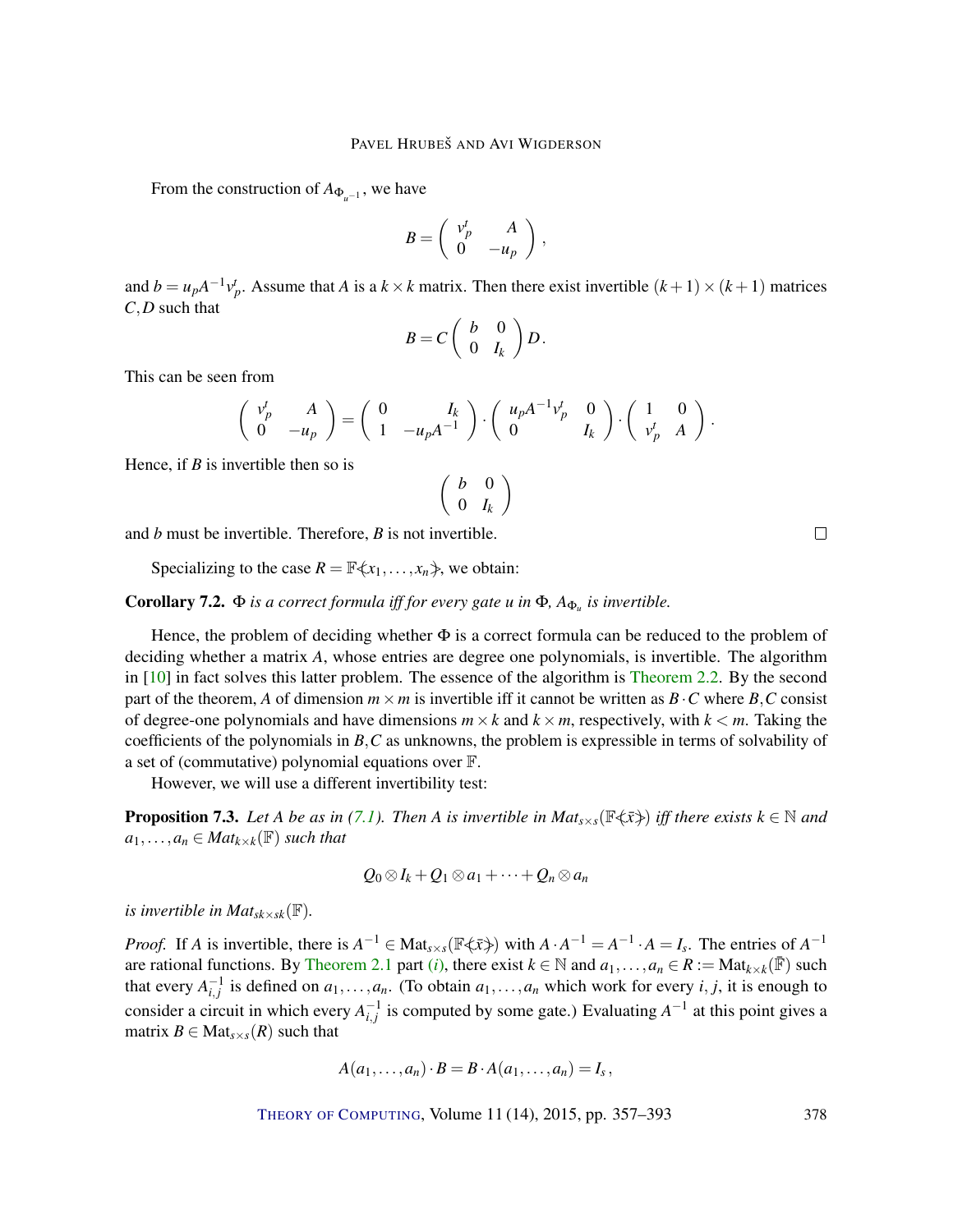<span id="page-22-1"></span>and so  $A(a_1,...,a_n)$  is invertible in Mat<sub>*s*×*s*</sub>( $R$ ). It is an  $s \times s$ -matrix with  $k \times k$ -matrices as entries, and it can be identified with the  $sk \times sk$ -matrix

$$
A(a_1,\ldots,a_n)'=Q_0\otimes I_k+\sum_{i=1}^n Q_i\otimes a_i.
$$

Clearly,  $A(a_1,...,a_n)$  is invertible iff  $A(a_1,...,a_n)'$  is invertible. Hence  $A(a_1,...,a_n)'$  is invertible.

If *A* is not invertible then it is not full by [Theorem](#page-6-2) [2.2.](#page-6-2) Hence  $A(a_1, \ldots, a_n)$  is not full in *R* for every  $R = Mat_{k \times k}(\mathbb{F})$  and every  $a_1, \ldots, a_n$ . Hence  $A(a_1, \ldots, a_n)$  and  $A(a_1, \ldots, a_n)'$  are never invertible.  $\Box$ 

The quantity  $\tilde{w}$  is utilized as follows. Let *A* be an  $s \times s$  matrix as in [\(7.1\)](#page-20-0), and *k* a parameter. Introduce *nk*<sup>2</sup> distinct *commutative* variables  $y_{p,q}^i$ ,  $i \in \{1, ..., n\}$ ,  $p, q \in \{1, ..., k\}$ . For every variable  $x_i$ , consider the  $k \times k$  matrix

$$
x_i^* := (y_{p,q}^i)_{p,q \in \{1,\ldots,k\}},
$$

and let

$$
A^{(k)} := Q_0 \otimes I_k + Q_1 \otimes x_1^* + \cdots + Q_n \otimes x_n^*.
$$

It is an *sk* ×*sk* matrix whose entries are commutative (linear) polynomials in the auxiliary variables *Y*. Then we obtain the following invertibility test:

**Proposition 7.4.** Let A be as [\(7.1\)](#page-20-0). Then A is invertible iff there exists  $k \leq \tilde{w}(s)$  such that  $det(A^{(k)}) \neq 0$ (*as a polynomial in*  $\mathbb{F}[Y]$ *)*.

*Proof.* We first note that the assumption  $Q_0 = 0$  in the definition of  $\tilde{w}$  is inessential:

<span id="page-22-0"></span>**Claim 7.5.** A is invertible iff there exists  $k \leq \tilde{w}(s)$  and  $a_1, \ldots, a_n \in Mat_{k \times k}(\bar{\mathbb{F}})$  such that

$$
Q_0\otimes I_k+\sum_{i=1}^n Q_i\otimes a_i
$$

*is invertible.*

*Proof of [Claim](#page-22-0)* [7.5.](#page-22-0) If  $Q_0 \otimes I_k + \sum_{i=1}^n Q_i \otimes a_i$  is invertible then *A* is invertible by [Proposition](#page-21-0) [7.3.](#page-21-0) Conversely, if *A* is invertible then so is  $x_0Q_0 + \sum_{i=1}^n x_iQ_i$ , where  $x_0$  is a fresh variable. Hence there exist  $k \leq \tilde{w}(s)$  and  $a_0, \ldots, a_n \in \text{Mat}_{k \times k}(\bar{\mathbb{F}})$  such that  $Q_0 \otimes a_0 + \sum_{i=1}^n Q_i \otimes a_i$  is invertible. Since  $\bar{\mathbb{F}}$  is infinite, we can assume that  $a_0$  is invertible and hence  $Q_0 \otimes I_k + \sum_{i=1}^n Q_i \otimes (a_i a_0^{-1})$  is invertible.  $\Box$ 

This shows that *A* is invertible (over the free skew field) iff there exists  $k \leq \tilde{w}(s)$  such that  $A^{(k)}$  is invertible (over the field of fractions  $F(Y)$ ). The matrix  $A^{(k)}$  has entries from the commutative ring  $\mathbb{F}[Y] \subseteq \mathbb{F}(Y)$  and so it is invertible iff  $\det(A^{(k)}) \neq 0$ .  $\Box$ 

Setting  $m := s\tilde{w}(s)$ , each  $A^{(k)}$  has dimension at most  $m \times m$ , and each entry is a linear polynomial in the commuting variables *Y*. Hence  $det(A^{(k)})$  is a polynomial of degree at most *m*, and it can be computed by a commutative arithmetic circuit of size polynomial in *m*. This allows to test invertibility of *A* by a randomized algorithm running in time polynomial in *s* and  $\tilde{w}(s)$ . We note that in [\[29\]](#page-34-5), a *deterministic* algorithm was designed which runs in time polynomial in  $s$  and a parameter similar to  $\tilde{w}$ .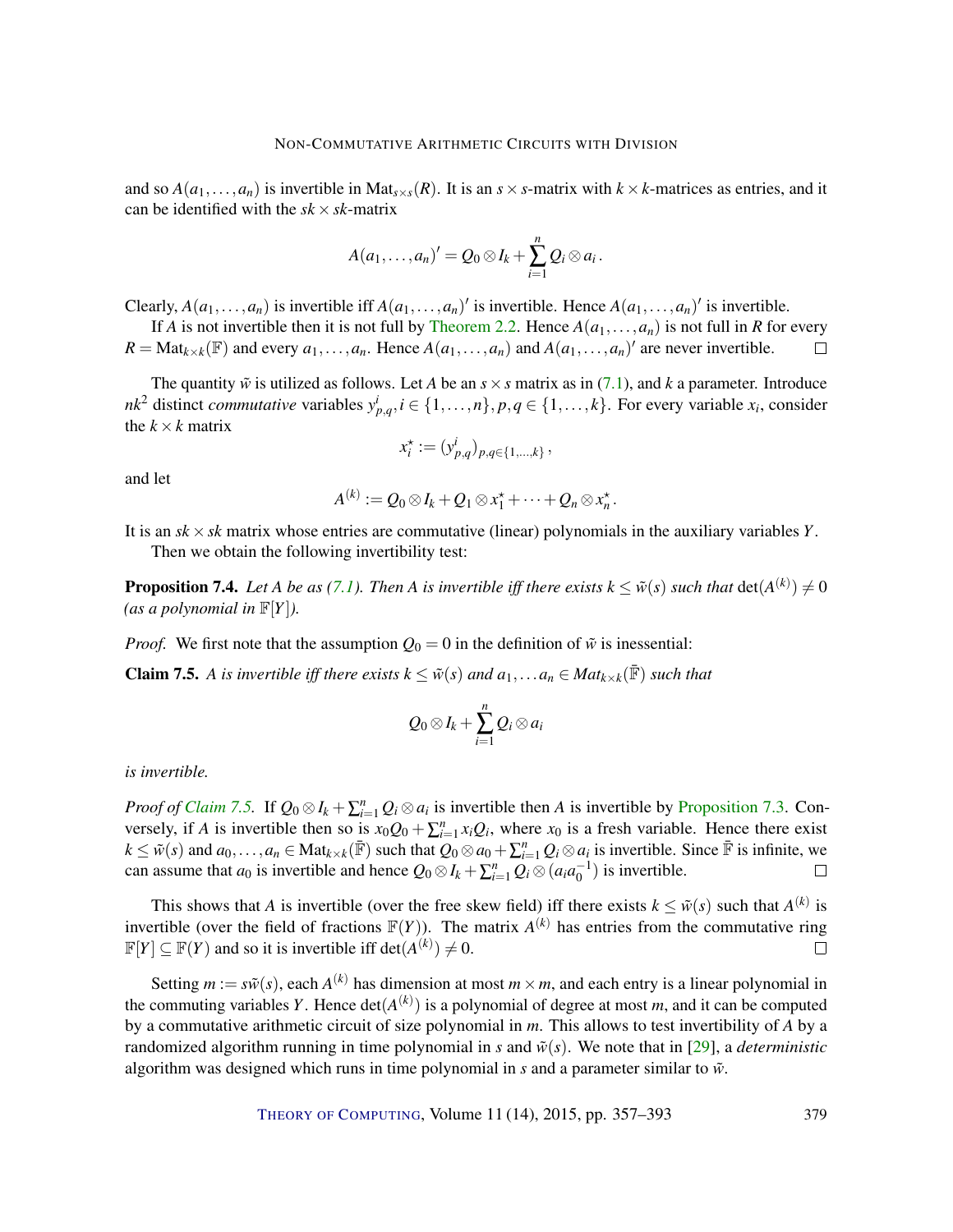<span id="page-23-4"></span>By means of [Proposition](#page-20-3) [7.1,](#page-20-3) this also gives an algorithm for rational identity testing whose complexity depends on  $\tilde{w}$ . However, such an algorithm can also be obtained using the parameter  $w$  instead. [Proposition](#page-20-3) [7.1](#page-20-3) gives:

<span id="page-23-2"></span>Proposition 7.6. *For a formula* Φ *of size s, the following are equivalent:*

- *(i).* Φ *is a correct formula.*
- *(ii). There exists*  $k \leq w(s)$  *such that for every gate u in*  $\Phi$ , det $(A_{\Phi_n}^{(k)})$  $\phi_u^{(\kappa)}$ )  $\neq 0$ .

By [Theorem](#page-7-1) [2.6,](#page-7-1) each of the matrices  $A_{\Phi}^{(k)}$  $\Phi_{\mu}^{(k)}$  has size at most  $2sw(s) \times 2sw(s)$  and each entry is again a linear polynomial in the commuting variables *Y*. This allows to reduce the non-commutative rational identity testing problem to *s* instances of the commutative polynomial identity testing problem.

# Non-commutative *polynomial* identity testing

Let us add some comments about the special case of rational identity testing: decide whether a formula or a circuit *without* inverse gates computes the zero polynomial. In [\[41\]](#page-35-7), Raz and Shpilka show that the problem can be decided by a polynomial time deterministic algorithm for a formula or even an arithmetic branching program. For a non-commutative circuit, no such deterministic algorithm is known. In [\[5\]](#page-32-7), Bogdanov and Wee show it can be decided by a polynomial time randomized algorithm.

The main point is given by the celebrated Amitsur-Levitzki theorem ([\[3\]](#page-32-8), discussed in a greater detail in [Section](#page-28-0) [9\)](#page-28-0): if a polynomial *f* vanishes on all  $k \times k$  matrices over an infinite field then *f* must have degree at least 2*k*. Hence, assume that we are given a division free circuit Φ computing a polynomial  $f(x_1,...,x_n)$  of degree  $\lt 2k$ . To check whether  $f(x_1,...,x_n) = 0$ , it is now sufficient to check whether  $f(a_1,...,a_n) = 0$  for all  $k \times k$  matrices  $a_1,...,a_n$ , over an infinite field. As above, we can interpret  $f(a_1,...,a_n)$  as a matrix of  $k^2$  polynomials in  $nk^2$  commuting variables, each of degree  $\lt 2k$ , and hence reduce the non-commutative identity testing problem to  $k^2$  instances of the commutative identity testing. This yields a polynomial time randomized algorithm, whenever we focus on a class of circuits computing polynomials of a polynomial degree.

# <span id="page-23-0"></span>7.1 The two parameters

We now give more details about the parameters  $w$  and  $\tilde{w}$ . We start by showing that they are indeed well-defined, and that ˜*w* can be used to upper-bound *w*.

<span id="page-23-3"></span>**Proposition 7.7.** *Both w and*  $\tilde{w}$  are well-defined non-decreasing functions and  $w(s) \le \tilde{w}(s^2 + s)$ .

*Proof.* We start by proving that  $\tilde{w}(s)$  is well-defined (finite) for every *s*. To see this, we first note the following:

<span id="page-23-1"></span>**Claim 7.8.** Assume that  $\sum_{i=1}^{n} x_i Q_i$  is invertible, where  $Q_1, \ldots, Q_n \in Mat_{s \times s}(\mathbb{F})$ . Then there exists  $M \subseteq$  $\{1,\ldots,n\}$  *with*  $|M| \leq s^2$ , *such that*  $\sum_{i \in M} x_i Q_i$  *is invertible.*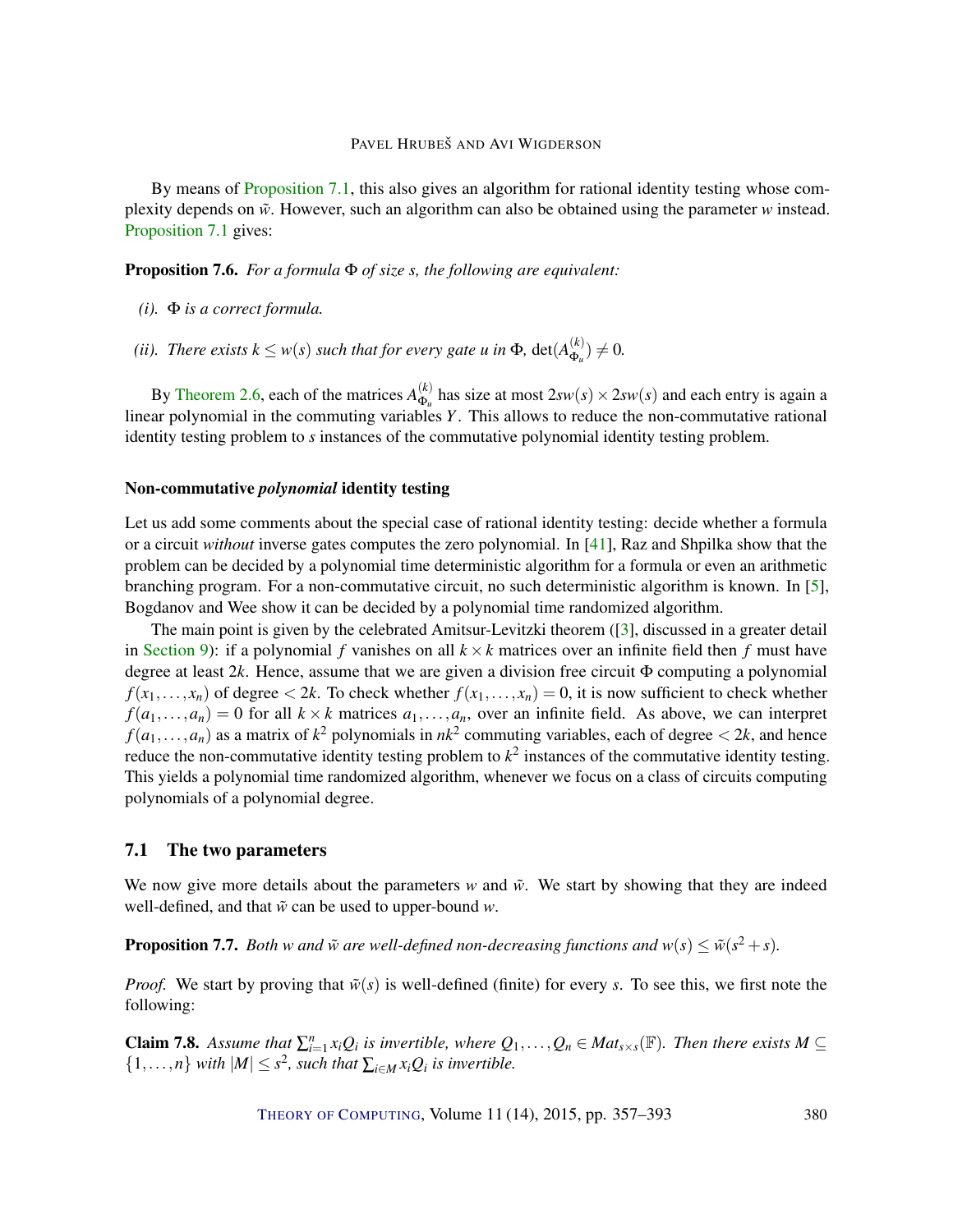<span id="page-24-0"></span>*Proof of [Claim](#page-23-1)* [7.8.](#page-23-1) Assume that  $Q_n$  lies in the linear span of  $Q_1, \ldots, Q_{n-1}$ , i.e.,  $Q_n = \sum_{i=1}^{n-1} c_i Q_i$  for some constants  $c_1, \ldots c_{n-1}$  from  $\mathbb F$ . [Proposition](#page-21-0) [7.3](#page-21-0) gives that  $\sum_{i=1}^n Q_i \otimes a_i$  is invertible in Mat $k_s \times k_s(\mathbb F)$  for some  $a_1, \ldots, a_n \in \text{Mat}_{k \times k}(\mathbb{F})$ . We have

$$
\sum_{i=1}^n Q_i \otimes a_i = \sum_{i=1}^{n-1} Q_i \otimes a_i + \left(\sum_{i=1}^{n-1} c_i Q_i\right) \otimes a_n = \sum_{i=1}^{n-1} Q_i \otimes (a_i + c_i a_n).
$$

Hence, by the same proposition,  $\sum_{i=1}^{n-1} x_i Q_i$  is invertible in  $\mathbb{F}\langle x_1,\ldots,x_{n-1}\rangle$ . To conclude, it is enough to pick *M* so that  $\{Q_i : i \in M\}$  is a basis of the linear span of  $Q_1, \ldots, Q_n$ .  $\Box$ 

The claim shows that in the definition of  $\tilde{w}(s)$  we can assume that  $n = s^2$ , which we now proceed to do. Let *T* be the set of non-invertible linear matrices of the form  $A = \sum_{i=1}^{s^2} A_i$  $\sum_{i=1}^{s^2} x_i Q_i$  with  $Q_1, \ldots, Q_{s^2} \in \text{Mat}_{s \times s}(\mathbb{F}).$ [Proposition](#page-21-0) [7.3](#page-21-0) asserts that  $A \in T$  iff

$$
\det\left(\sum_{i=1}^{s^2} Q_i\otimes a_i\right)=0
$$

for every  $k \in \mathbb{N}$  and  $a_1, \ldots, a_{s^2} \in \text{Mat}_{k \times k}(\mathbb{F})$ . We can view *A* as the  $s^2$ -tuple of the  $s \times s$  matrices  $Q_1, \ldots, Q_{s^2}$  and *T* as a subset of  $\mathbb{F}^{s^4}$ . Then we see that *T* is an algebraic set defined by the equations

$$
\det\left(\sum_{i=1}^{s^2} Q_i\otimes a_i\right)=0,
$$

for all possible *ai*'s. By Hilbert's basis theorem, a finite subset of the equations is enough to define *T*. Switching to the complement of *T*, this means that there exists  $k \in \mathbb{N}$  such that *A* is invertible iff there exists  $p \le k$  and  $a_1, \ldots, a_{s^2} \in \text{Mat}_{p \times p}(\mathbb{F})$  such that  $\sum_{i=1}^{s^2} Q_i \otimes a_i$  is invertible—and  $\tilde{w}(s)$  is the smallest such *k*.

We now prove the inequality  $w(s) \leq \tilde{w}(s^2 + s)$ . Let  $\Phi$  be a correct formula of size *s* in variables  $x_1, \ldots, x_n$ . For a gate v in  $\Phi$ , let  $s_\nu$  be the size of  $\Phi_\nu$  and let  $A_{\Phi_\nu}$  be of dimension  $k_\nu \times k_\nu$ . Let  $k := \sum_\nu k_\nu$ . It is easy to see that  $\sum_{v} s_v \le (s^2 + s)/2$ . Since  $k_v \le 2s_v$  [\(Theorem](#page-7-1) [2.6\)](#page-7-1), we have that  $k \le s^2 + s$ . Let *A* be a  $k \times k$ -matrix which is block-diagonal with the blocks being the matrices  $A_{\Phi_{\nu}}$ , for all gates *v*. Then *A* is invertible and of the form  $Q_0 + \sum_{i=1}^n x_i Q_i$  with  $Q_0, \ldots, Q_n \in \text{Mat}_{k \times k}(\mathbb{F})$ . By [Claim](#page-22-0) [7.5,](#page-22-0) there exist  $p \leq \tilde{w}(k)$  and  $a_1, \ldots, a_n \in R := \text{Mat}_{p \times p}(\mathbb{F})$  so that  $Q_0 \otimes I_k + \sum_{i=1}^n Q_i \otimes a_i$  is invertible. That is,  $A(a_1,...,a_n)$  is invertible in Mat $_{k\times k}(R)$ —and hence all the blocks  $A_{\Phi_v}$  are. This shows that  $\Phi^R(a_1,...,a_n)$ is defined by [Proposition](#page-20-3) [7.1](#page-20-3) and so  $w(s) \le \tilde{w}(k) = \tilde{w}(s^2 + s)$ .

This entails that *w* is well-defined.  $\tilde{w}$  is non-decreasing because an invertible matrix *A* can be enlarged to a block-diagonal  $(s+1) \times (s+1)$  invertible matrix *A'*, the blocks being *A* and  $x_1$ . *w* is non-decreasing because a correct formula Φ of size *s* can be modified to a correct formula of size *s*+1 which contains all the inverse gates of  $\Phi$ . (Hint:  $\Phi^{-1}$  works whenever  $\widehat{\Phi} \neq 0$ .)  $\Box$ 

In [\[25\]](#page-34-0),  $\tilde{w}$  was originally defined with the additional constraint  $n \leq s$  on *A* in [\(7.1\)](#page-20-0). Here, we have removed this assumption: [Claim](#page-23-1) [7.8](#page-23-1) shows that we can always assume  $n \leq s^2$  and hence it is unnecessary to have an explicit constraint on *n*.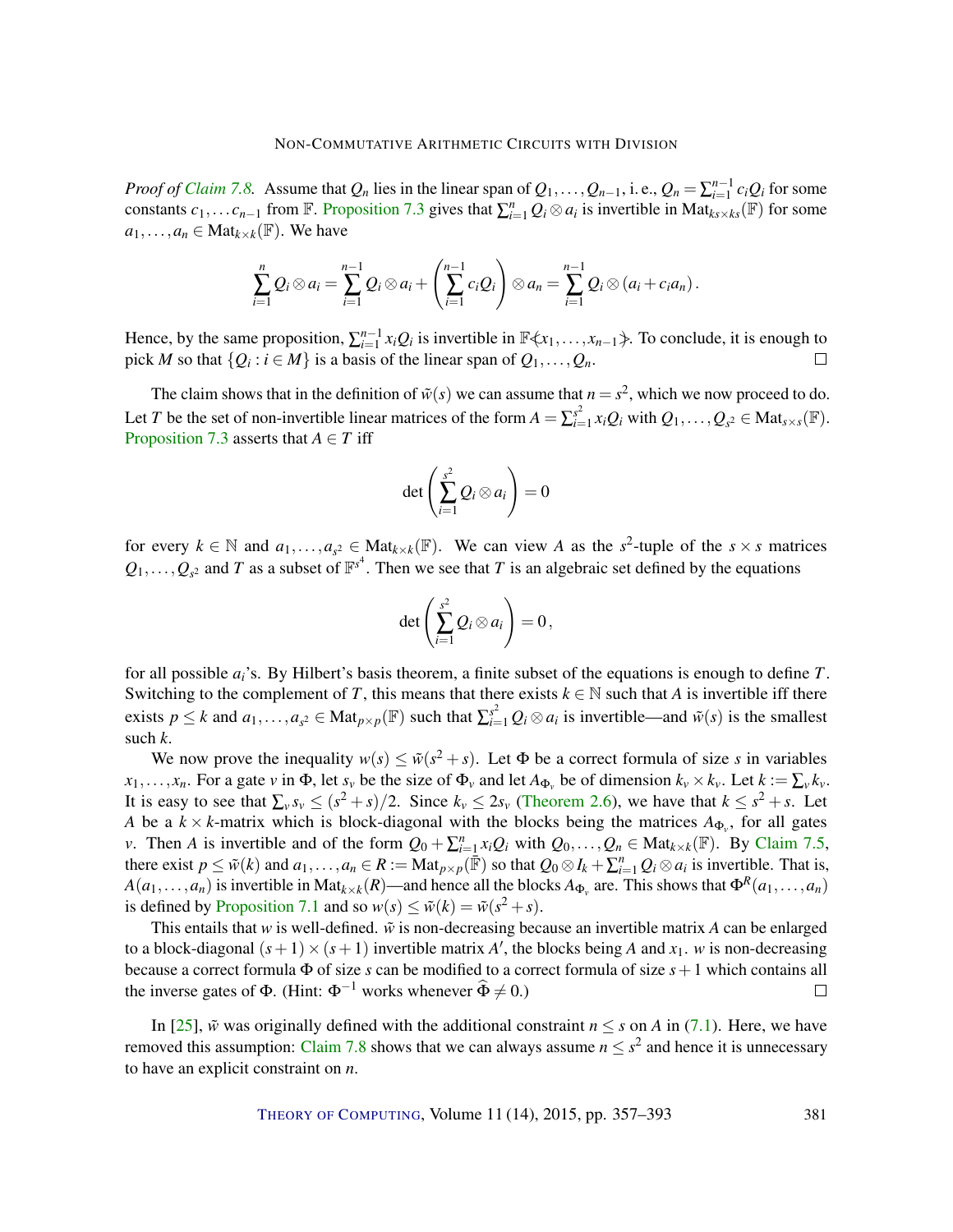<span id="page-25-2"></span>Amitsur-Levitzki theorem (cf. [Section](#page-28-0) [9\)](#page-28-0) shows that both  $w(s)$  and  $\tilde{w}(s)$  grow with *s*. To see that *w*(*s*) exceeds 1 for some *s*, it is enough to take the formula  $(xy - yx)^{-1}$ . Similarly, the following matrix (borrowed from [\[19\]](#page-33-3)) shows that  $\tilde{w}(3) \geq 2$ :

<span id="page-25-1"></span>
$$
\left(\begin{array}{ccc} 0 & x & y \\ -x & 0 & z \\ -y & -z & 0 \end{array}\right).
$$
\n(7.2)

[Proposition](#page-23-2) [7.6](#page-23-2) shows that in order to obtain an efficient rational identity testing algorithm, it is enough to show that  $w(s)$  is small. The other parameter  $\tilde{w}$  is designed to solve the more general problem of deciding whether a linear matrix is invertible. We do not have a reason to believe that the inequality in [Proposition](#page-23-3) [7.7](#page-23-3) is even close to being tight. Hence, estimating *w* in terms of  $\tilde{w}$  can turn out to be far too generous. However, the main appeal of  $\tilde{w}$  is the simplicity of its definition. By means of [Proposition](#page-21-0) [7.3,](#page-21-0)  $\tilde{w}$  can be introduced without any reference to computations or even the skew field: in the definition of  $\tilde{w}$ , the assumption "*A* is invertible over  $\mathbb{F}\left\langle \xi\right\rangle$ " can be replaced by the assumption " $\sum_{i=1}^{n}Q_i\otimes a_i$  is invertible for some  $m \in \mathbb{N}$  and  $a_1, \ldots, a_n \in \text{Mat}_{m \times m}(\mathbb{F})$ ." We also note that the suspected gap between *w* and  $\tilde{w}$ disappears if in the definition of  $\tilde{w}$ , we consider only matrices A which come from a representation of some formula  $\Phi$  as in [Theorem](#page-7-1) [2.6—](#page-7-1)i. e.,  $A = A_{\Phi}$  for some  $\Phi$ .

# <span id="page-25-0"></span>8 How to eliminate divisions

A classical result of Strassen [\[48\]](#page-35-5), see also [\[7\]](#page-32-0) Chapter 7.1, asserts that division gates are not very helpful when computing commutative polynomials. If a commutative polynomial *f* of degree *k* can be computed by a circuit with divisions of size *s* then it can be computed by a circuit without divisions of size  $O(sk^2)$ . (The original argument assumes that the underlying field is infinite. It was noted in [\[28\]](#page-34-7) that a similar statement holds over any field.) However, when dealing with non-commutative computations, the situation seems to be much more complicated. To outline the main issue, assume that we have computed a polynomial *f* using only one inverse  $g^{-1}$  for a polynomial *g*. Commutatively, if  $g \neq 0$  and F is infinite, there must exist  $a \in \mathbb{F}^n$  such that  $g(a) \neq 0$ . We can then rewrite  $g^{-1}$  as a power series around the point *a*. Supposing *f* has degree *k*, it is enough to truncate the series up to terms of degree *k*, obtaining a computation of f without divisions. Non-commutatively, no such substitution from  $\mathbb{F}$  may exist. For example,  $g = xy - yx$  is a non-zero polynomial which vanishes on every substitution from  $\mathbb{F}$ . An obvious remedy is to allow substitutions which are  $m \times m$  matrices over  $\mathbb{F}$ , and then to work with power series in this matrix algebra. In the example  $xy - yx$ , it is easy to find  $2 \times 2$  matrices *a*,*b* such that *ab*−*ba* is invertible, and the power series argument yields a satisfactory answer. However, as *g* gets more complicated, we must substitute  $m \times m$  matrices with a larger *m*. Computations with  $m \times m$  matrices have cost roughly *m* 3 and in order to eliminate divisions efficiently, we want *m* to have polynomial size. The question now becomes: what is the dimension of matrices we need to make *g* invertible? We do not know how to answer this question and state it as [Problem](#page-29-2) [9.3](#page-29-2) in [Section](#page-28-0) [9.](#page-28-0) As opposed to the running example, we cannot in general assume that *g* is a polynomial: it may itself contain inverses, and nested inverses. This makes the bound on *m* quite challenging; see [Section](#page-28-0) [9](#page-28-0) for further discussion. In [Proposition](#page-27-0) [8.3,](#page-27-0) we will prove only a conditional result: if a polynomial *f* is computed by a circuit with divisions  $\Phi$  such that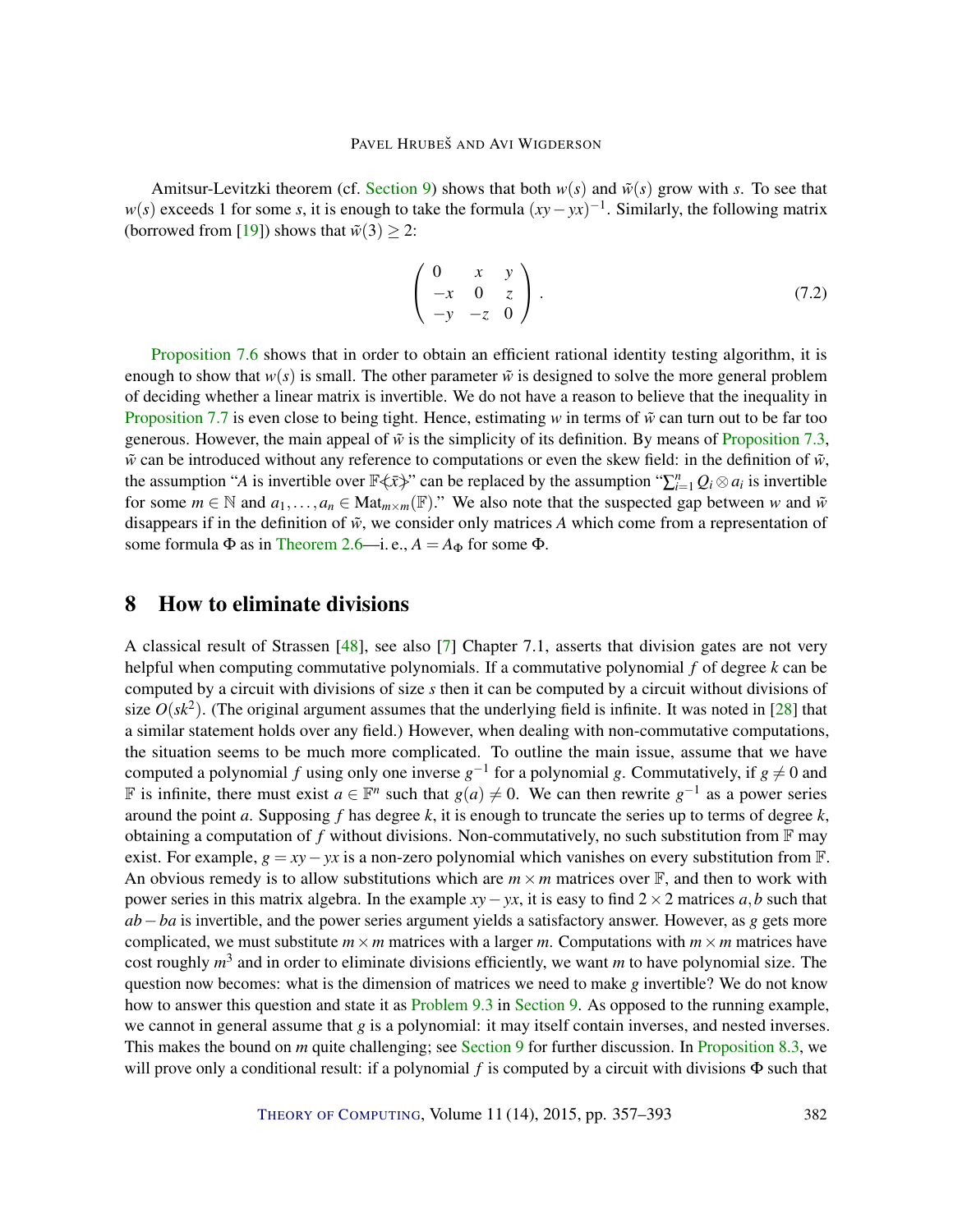$\widehat{\Phi}$  is defined for some matrices of small size, then *f* can be computed by a small circuit without division gates.

We now proceed towards proving [Proposition](#page-27-0) [8.3.](#page-27-0) This requires introducing some definitions as well as extending definitions from [Section](#page-4-0) [2.](#page-4-0) Let *R* be an arbitrary (unital) ring and let  $\bar{x} = \{x_1, \ldots, x_n\}$  a set of variables.  $R\langle \bar{x} \rangle$  will denote the set of polynomials in variables  $\bar{x}$  with coefficients from *R*. The ring *R* is not in general commutative, and the variables do not multiplicatively commute, but we will assume that variables commute with elements of *R*. More exactly, a polynomial in  $R\langle \bar{x} \rangle$  is a sum

$$
\sum_{\alpha} c_{\alpha} \alpha \,,
$$

where  $\alpha$  ranges over products of variables from  $\bar{x}$  and  $c_{\alpha} \in R$ , with only finitely many  $c_{\alpha}$ 's being non-zero. Addition and multiplication are given by

$$
\sum_{\alpha} c_{\alpha} \alpha + \sum_{\alpha} c'_{\alpha} \alpha = \sum_{\alpha} (c_{\alpha} + c'_{\alpha}) \alpha ,
$$

$$
\sum_{\alpha} c_{\alpha} \alpha \cdot \sum_{\alpha} c'_{\alpha} \alpha = \sum_{\alpha, \beta} (c_{\alpha} c'_{\beta}) (\alpha \beta) .
$$

We will extend  $R\langle \bar{x} \rangle$  to the ring of power-series<sup>8</sup>  $R\{\bar{x}\}\)$ . A power series  $f \in R\{x\}$  is an infinite sum

$$
f^{(0)} + f^{(1)} + f^{(2)} + \cdots,
$$

where every  $f^{(k)} \in R\langle \bar{x} \rangle$  is a homogeneous polynomial of degree *k*. Addition and multiplication are defined in the obvious way:

$$
(f+g)^{(k)} = f^{(k)} + g^{(k)},
$$
  $(f \cdot g)^{(k)} = \sum_{i+j=k} f^{(i)} \cdot g^{(j)}.$ 

If  $f^{(0)} = a \in R$  is invertible in R then f is invertible in  $R\{\bar{x}\}\)$ . Its inverse is given by

$$
f^{-1} = (a - (a - f))^{-1} = a^{-1} (1 - (1 - fa^{-1}))^{-1} = a^{-1} \sum_{i=0}^{\infty} (1 - fa^{-1})^{i}.
$$

If we denote the partial sum  $f^{(0)} + f^{(1)} + \cdots + f^{(k)}$  by  $f^{(\leq k)}$  this can be written as

<span id="page-26-0"></span>
$$
(f^{-1})^{(\leq k)} = a^{-1} \left( \sum_{i=0}^{k} (1 - f^{(\leq k)} a^{-1})^i \right)^{(\leq k)}.
$$
\n(8.1)

We also need to extend the definition of a circuit so that it can compute power series over *R*: this is achieved by taking circuits as introduced in [Section](#page-4-0) [2,](#page-4-0) but allowing them to use elements of *R* in the computation (in the same way elements of the fields were). Such a circuit will be called an *R-circuit*. All other notions are generalized in an obvious manner. Mainly, an *R*-circuit computes an element of  $R\{\bar{x}\}\$ : evaluate the circuit gate-by-gate over  $R\{\bar{x}\}\$ . This either produces an element of  $R\{\bar{x}\}\$ , or the evaluation fails due to attempted inversion of a non-invertible elements in  $R\{\bar{x}\}.$ 

<sup>&</sup>lt;sup>8</sup>This ring is sometimes denoted  $R\langle\langle \bar{x} \rangle\rangle$ .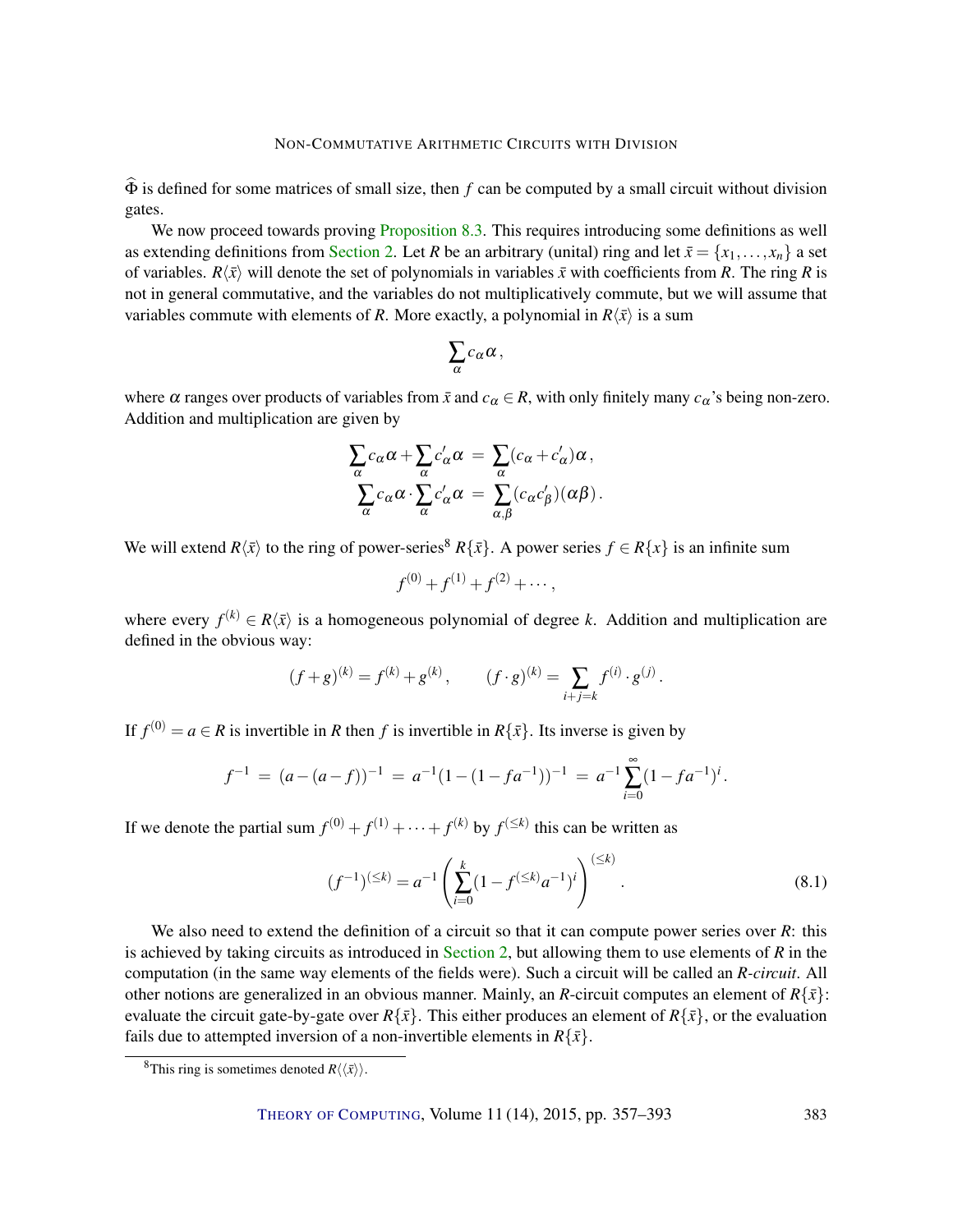<span id="page-27-1"></span>**Lemma 8.1.** *Assume that*  $f \in R\{\bar{x}\}$  *can be computed by an R-circuit of size s and depth d. Then for*  $e$ *very*  $k \in \mathbb{N}$ ,  $f^{(\leq k)} \in R\langle \bar{x} \rangle$  *can be computed by an R-circuit without division gates of size*  $O(sk^3)$  *and*  $depth O(d \log^2 k).$ 

*Proof.* We divide the proof into two steps.

Step 1. Let  $\Phi$  be the circuit computing f, and let us fix k. We will construct a division-free circuit  $\Phi'$ of size  $O(sk)$  and depth  $O(d \log k)$  computing a polynomial  $g \in R\langle \bar{x} \rangle$  such that  $f^{(\leq k)} = g^{(\leq k)}$ . Let  $\lambda(z)$ be the univariate polynomial  $\sum_{i=0}^{k} (1-z)^i$ . Clearly, it can be computed by a division free circuit  $\Lambda(z)$  of size  $O(k)$  and depth  $O(\log k)$  (actually, even of size  $O(\log k)$ ). For any inverse gate  $u^{-1}$  in  $\Phi$ , *u* computes an invertible element  $\hat{u} \in R\{\bar{x}\}$  and so  $a := \hat{u}^{(0)} \in R$  is invertible. Then  $\Phi'$  is obtained by simultaneously replacing every inverse gate  $u^{-1}$  by the circuit  $a^{-1}\Lambda(ua^{-1})$  and appropriately rewiring the inputs and outputs.

Since  $a^{-1} \in R$ ,  $\Phi'$  is an *R*-circuit without divisions, and it computes a polynomial  $g \in R\langle \bar{x} \rangle$ . That *g* satisfies  $g^{(\leq k)} = f^{(\leq k)}$  is easily proved by induction on the size *s*. Note that for every  $f_1, f_2$ ,

$$
(f_1 \circ f_2)^{(\leq k)} = (f_1^{(\leq k)} \circ f_2^{(\leq k)})^{(\leq k)},
$$

where  $o \in \{+, \cdot\}$ , and [\(8.1\)](#page-26-0) gives  $(f_1^{-1})^{(\leq k)} = a^{-1}(\lambda(f_1^{(\leq k)}))$  $f_1^{(\leq k)} a^{-1})^{(\leq k)}$ , where  $a = f_1^{(0)}$  $\frac{1}{1}$ .

Step 2. Given a division-free  $\Phi'$  of size *s'* and depth *d'* computing a polynomial *g*,  $g^{(\leq k)}$  can be computed by a division-free circuit of size  $O(s'k^2)$  and depth  $O(d' \log k)$ . This is a standard homogenization argument.

Altogether we have obtained a circuit of size  $O(sk^3)$  and depth  $O(d \log^2 k)$  computing  $f^{(\leq k)}$ .  $\Box$ 

Next, we consider the ring of  $m \times m$  matrices

$$
R:=\mathrm{Mat}_{m\times m}(\mathbb{F})\,.
$$

We want to interpret a polynomial  $f \in R\langle \bar{x} \rangle$  as an  $m \times m$  matrix  $f^*$  whose entries are polynomials in  $\mathbb{F}\langle \bar{x} \rangle$ . Let  $f \in R\langle \bar{x} \rangle$  be written as  $f = \sum_{\alpha} c_{\alpha} \alpha$ , where  $c_{\alpha} \in R$  and  $\alpha$  ranges over products of the variables  $\bar{x}$ . Then  $f^* \in Mat_{m \times m}(\mathbb{F}\langle \bar{x} \rangle)$  is the matrix with

$$
f_{i,j}^{\star} = \sum_{\alpha} (c_{\alpha})_{i,j} \alpha, \ i,j \in \{1,\ldots,m\}.
$$

<span id="page-27-2"></span>**Lemma 8.2.** Assume that  $f \in R\langle \bar{x} \rangle$  can be computed by an *R*-circuit without divisions of size *s* and depth d. Then  $f^*$  can be computed by a circuit over  $\mathbb F$  without divisions of size  $O(sm^3)$  and depth  $O(d \log m)$ .

*Proof.* Note that  $(f_1 + f_2)^* = f_1^* + f_2^*$  and  $(f_1 \cdot f_2)^* = f_1^* \cdot f_2^*$ , where on the right hand side we see a sum, resp. product, of  $m \times m$  matrices. This means that a sum and a product gate in an *R*-circuit can be simulated by a sum, resp. product, of  $m \times m$  matrices over  $\mathbb{F}$ . This gives an increase in size of factor at most  $O(m^3)$  and depth by a factor of  $O(\log m)$ .  $\Box$ 

<span id="page-27-0"></span>**Proposition 8.3.** Let  $f \in \mathbb{F}\langle \bar{x} \rangle$  be a polynomial of degree k which is computable by a circuit  $\Phi$  of size *s* and *depth d.* Assume that there exist matrices  $a_1, \ldots, a_n \in R = Mat_{m \times m}(\mathbb{F})$  such that  $\widehat{\Phi}^R(a_1, \ldots, a_n)$  is defined. *Then f can be computed by a circuit without divisions of size*  $O(sk^3m^3)$  *and depth*  $O(d \log^2 k \log m)$ *.* 

THEORY OF C[OMPUTING](http://dx.doi.org/10.4086/toc), Volume 11 (14), 2015, pp. 357–393 384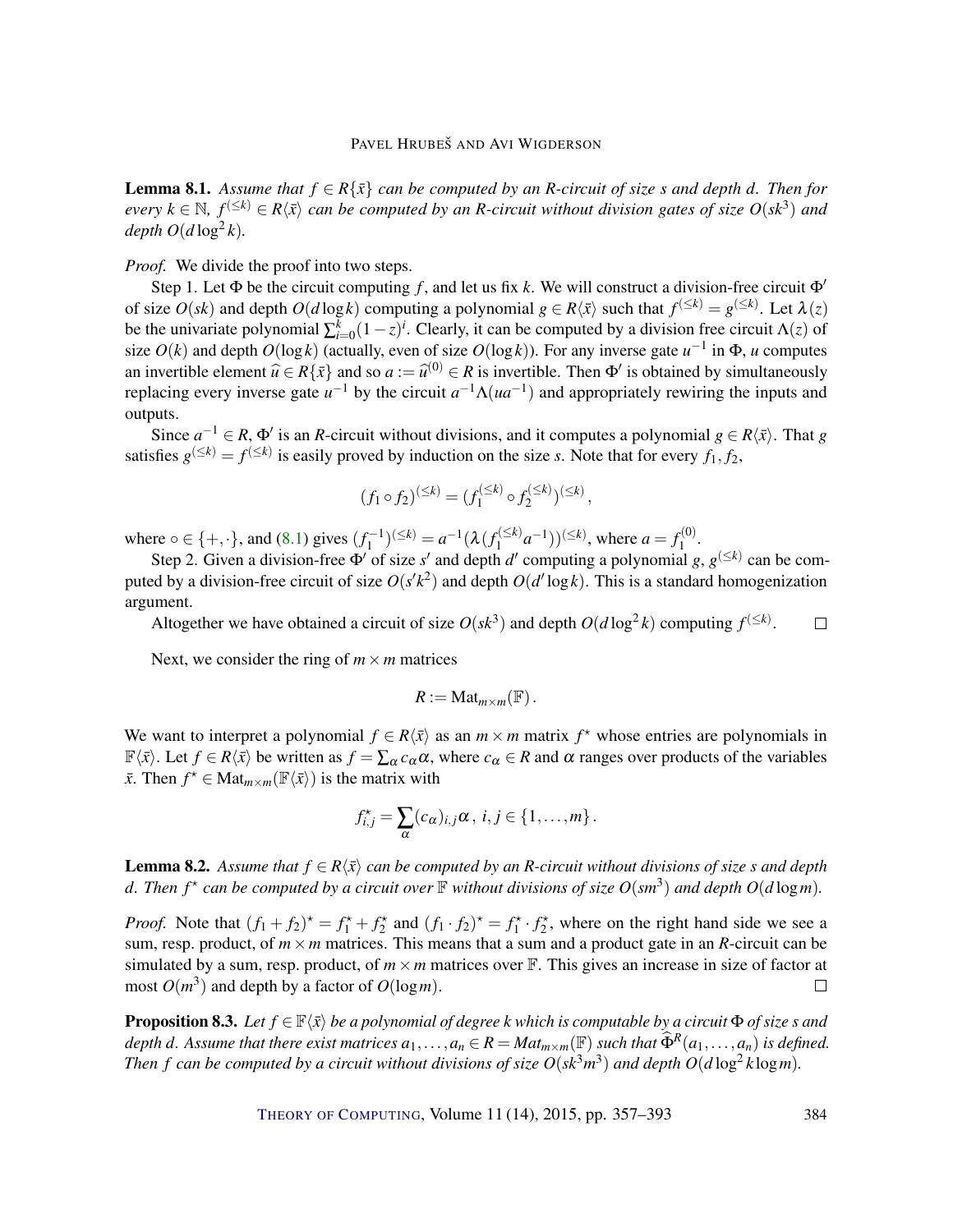<span id="page-28-4"></span>*Proof.* F can be embedded into *R* via the map  $a \in \mathbb{F} \to aI_m \in R$ . Similarly, each variable  $x_i$  is mapped to *x*<sub>*i*</sub>*Im*. So we can view *f* as en element of  $R\langle \bar{x} \rangle$  and  $\Phi$  as an *R*-circuit. Consider  $g := f(x_1 + a_1, \ldots, x_n + a_n)$ and the *R*-circuit  $\Phi' := \Phi(x_1 + a_1, \ldots, x_n + a_n)$ . The assumption that  $\widehat{\Phi}^R(a_1, \ldots, a_n)$  is defined guarantees that  $\Phi'$  is a correct *R*-circuit computing  $g \in R\langle \bar{x} \rangle \subseteq R\{\bar{x}\}\$ . By [Lemma](#page-27-1) [8.1,](#page-27-1)  $g^{(\leq k)}$  can be computed by a division-free *R*-circuit  $\Phi''$  of size  $O(sk^3)$  and depth  $O(d \log^2 k)$ . Since *g* has degree *k*, we have  $g^{(\leq k)} = g$ and  $\Psi''$  computes *g*. Moreover,  $f = g(x_1 - a_1, \ldots, x_n - a_n)$  and so  $\Phi''(x_1 - a_1, \ldots, x_n - a_n)$  computes *f*. [Lemma](#page-27-2) [8.2](#page-27-2) gives that  $f^*$  can be computed by a division-free circuit over  $\mathbb F$  of size  $O(sk^3m^3)$  and depth  $O(d \log^2 k \log m)$ . But  $f^*$  is simply the diagonal matrix with f on the diagonal and the statement of the proposition follows.  $\Box$ 

Invoking [Proposition](#page-10-0) [4.1](#page-10-0) gives:

<span id="page-28-1"></span>**Corollary 8.4.** *Let*  $f \in \mathbb{F}\langle \bar{x} \rangle$  *be a polynomial of degree k which is computable by a formula*  $\Phi$  *of size s. Assume that there exist matrices*  $a_1, \ldots, a_n \in Mat_{m \times m}(\mathbb{F})$  *such that*  $\widetilde{\Phi}(a_1, \ldots, a_n)$  *is defined. Then f can be computed by a formula without divisions of size*  $s^{O(\log^2 k \log m)}$ *.* 

Recalling the definition of  $w(s)$  from [Section](#page-19-0) [7,](#page-19-0) the corollary implies that

• if  $\mathbb F$  is algebraically closed then *f* can be computed by a formula without divisions of size  $s^{O(\log^2 k \log w(s))}$ .

The bounds presented in [Proposition](#page-27-0) [8.3,](#page-27-0) and [Corollary](#page-28-1) [8.4,](#page-28-1) are not intended to be optimal. A more careful calculation would show

- a size upper bound  $O(sk^2 \log k \cdot m^\omega)$ , where  $\omega < 3$  is the (hitherto unknown) exponent of matrix multiplication;
- a depth upper bound  $O(d \log k \log m)$  assuming that F is infinite (owing to savings in Step 2 in the proof of [Lemma](#page-27-1) [8.1\)](#page-27-1).

# <span id="page-28-0"></span>9 Open problems

<span id="page-28-2"></span>**Problem 9.1.** Give an explicit polynomial  $f \in \mathbb{F}\langle \bar{x} \rangle$  which cannot be computed by a polynomial size formula *with divisions*.

Nisan's result [\[39\]](#page-35-2) gives the solution for formulae without division gates. An obvious approach to [Problem](#page-28-2) [9.1](#page-28-2) is to show that division gates can be eliminated without increasing the formula size too much. This leads to the following question:

<span id="page-28-3"></span>**Problem 9.2.** Assume that a polynomial  $f \in \mathbb{F}\langle \bar{x} \rangle$  of degree *k* can be computed by a circuit Φ with divisions of size *s*. Give a non-trivial upper bound on the size of a circuit without divisions computing *f* . Similarly for some other complexity measure of *f*, such as formula size.

A conditional answer to [Problem](#page-28-3) [9.2](#page-28-3) was given in [Proposition](#page-27-0) [8.3.](#page-27-0) There, we constructed a circuit without divisions computing *f* under the assumption that there exist matrices of small dimension for which the original circuit  $\Phi$  is defined. (That is, matrices in  $R = Mat_{m \times m}(\mathbb{F})$  such that, when we evaluate Φ in *R*, we never come across an inverse gate computing a non-invertible matrix.) Hence: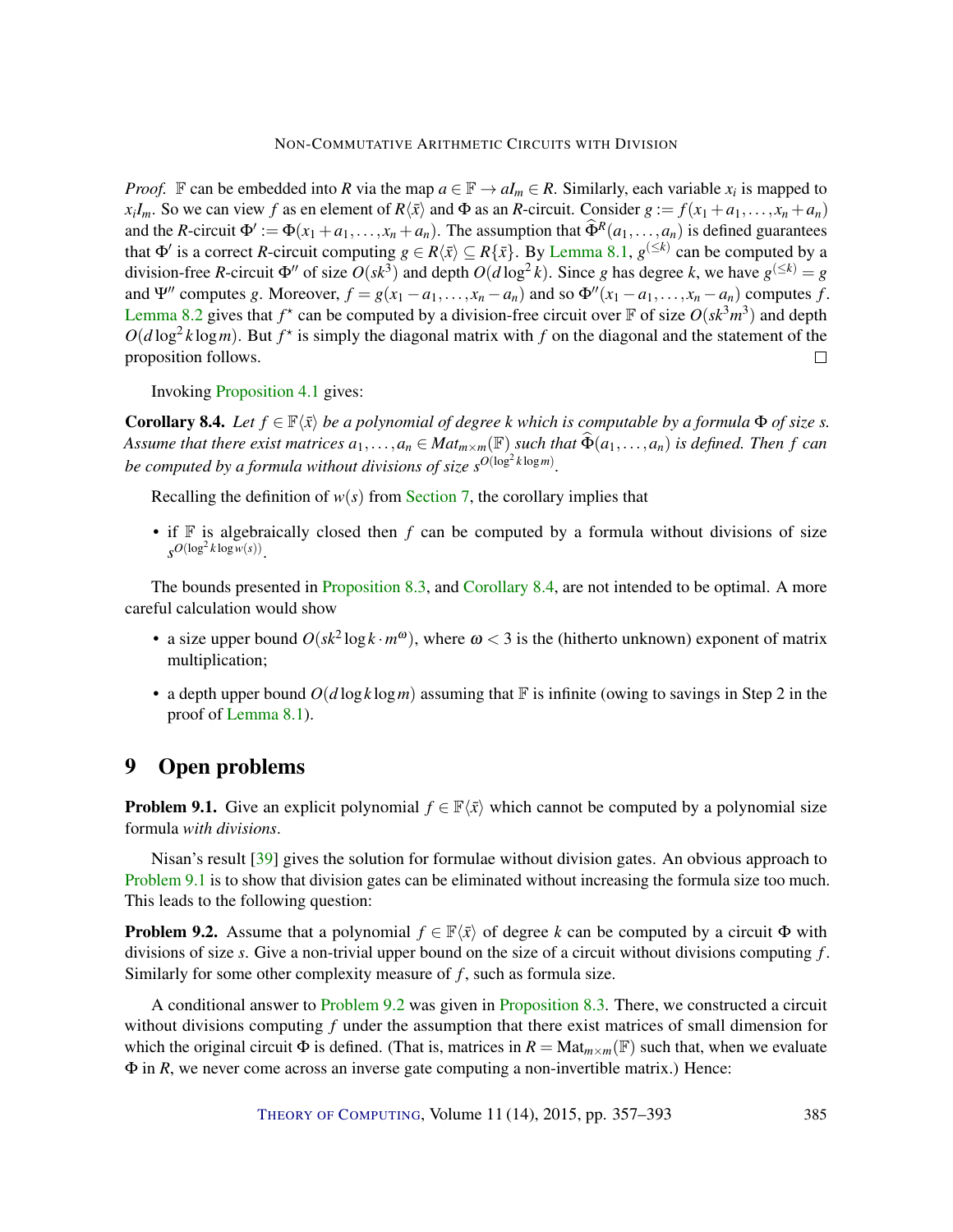<span id="page-29-3"></span><span id="page-29-2"></span>**Problem 9.3.** Assume that  $\Phi(x_1,...,x_n)$  is a correct circuit of size *s*. What is the smallest *m* so that there exist  $a_1, \ldots, a_n \in R = \text{Mat}_{m \times m}(\mathbb{F})$  for which  $\Phi^R(a_1, \ldots, a_n)$  is defined? Similarly, for some other complexity measure, such as formula size.

As was explained in [Section](#page-19-0) [7,](#page-19-0) the question is also relevant in the rational identity testing problem: to decide whether a formula computes the zero rational function. There, we also mentioned a related version of the question:

<span id="page-29-1"></span>**Problem 9.4.** Find an upper bound on the smallest  $k = k(s)$ , such that for all  $Q_1, \ldots, Q_n \in \text{Mat}_{s \times s}(\mathbb{F})$  if  $\sum_{i=1}^n x_i Q_i$  is invertible in  $\mathbb{F}\langle x_1,\ldots,x_n\rangle$  then  $\sum_{i=1}^n Q_i \otimes a_i$  is invertible for some  $a_1,a_2,\ldots,a_n \in \text{Mat}_{p\times p}(\mathbb{F})$ with  $p \leq k$ .

Problems [9.3](#page-29-2) and [9.4](#page-29-1) are interesting from a purely algebraic perspective. The connection between them is explained in [Section](#page-23-0) [7.1.](#page-23-0) Here, let us give a few comments about [Problem](#page-29-2) [9.3.](#page-29-2) First, such an *m* always exists, and can be bounded by a function of *s*. This follows from [Theorem](#page-5-1) [2.1](#page-5-1) (cf. [Proposition](#page-23-0) [7.1\)](#page-23-0). Second, let us recall the celebrated Amitsur-Levitzki theorem [\[3\]](#page-32-8): for every *p* there exists a non-zero polynomial  $f_p \in \mathbb{F}\langle x_1,\ldots,x_{2p}\rangle$  of degree 2*p* such that  $f_p$  vanishes on all  $p \times p$  matrices. Conversely, every non-zero polynomial vanishing on all  $p \times p$  matrices over an infinite field must have degree at least 2*p*. The converse can be strengthened to show that if  $0 \neq f \in \mathbb{F}\langle x_1,...,x_n \rangle$  has degree  $\lt 2p$ , there exist  $p \times p$  matrices  $a_1, \ldots, a_n$  such that the matrix  $f(a_1, \ldots, a_n)$  is invertible—indeed most tuples  $(a_1, \ldots, a_n)$ will satisfy this property. This follows from another theorem of Amitsur (see [\[44\]](#page-35-8) Theorem 3.2.6 and Exercise 2.4.2, as well as [\[34\]](#page-34-8), Proposition 2.4). To apply this to [Problem](#page-29-2) [9.3,](#page-29-2) suppose that the circuit Φ in [Problem](#page-29-2) [9.3](#page-29-2) contains a gate computing  $f_p^{-1}$ , where  $f_p$  is the Amitsur-Levitzki polynomial of degree 2*p*. Then *m* must be at least *p*+1, which shows that *m* grows with *s*. On the other hand, assume that Φ contains only one inverse gate computing  $g^{-1}$ , for some polynomial *g* of degree *k*. Then *m* can be taken  $\leq k/2+1$ . A similar bound can be obtained for any  $\Phi$  of inverse height one. However, we do not know how to compose this argument, and what happens for circuits of general height—even the case of circuits of height two is far from clear. As far as we know, the strongest upper-bound known in [Problem](#page-29-1) [9.4](#page-29-1) is  $k(s) = 2^{O(s \log s)}$ . This was obtained in a recent paper [\[29\]](#page-34-5) by Ivanyos, Qiao and Subrahmanyam, improving an earlier result of Derksen [\[12\]](#page-33-4). These results involve tools from invariant theory, and we explore this general connection in the Appendix below.

# <span id="page-29-0"></span>A Appendix: The Invariant Theory angle

In this section, we give the necessary background from Invariant Theory to explain how our main open problem [\(Problem](#page-29-1) [9.4\)](#page-29-1) arises there. We also mention a few other computational complexity questions which have recently been cast in this language. We will present only, in high level, the fragment of the theory which is relevant to us. Often, the stated results are known in greater generality. One can find much more in the books [\[11,](#page-33-5) [13,](#page-33-6) [33\]](#page-34-9). We stress that in this section all variables *commute*!

Fix a field  $\mathbb F$  (while problems are interesting in every field, results mostly work for infinite fields only, and sometimes just for characteristic zero or algebraically closed ones). Let *G* be a group, and *V* a representation of *G*, namely a vector space on which *G* acts; for every *g*,  $h \in G$  and  $v \in V$  we have  $gv \in V$ and  $g(hv) = (gh)v$ . When *G* acts on *V*, it also acts on  $\mathbb{F}[V]$ , the polynomial functions on *V*, also called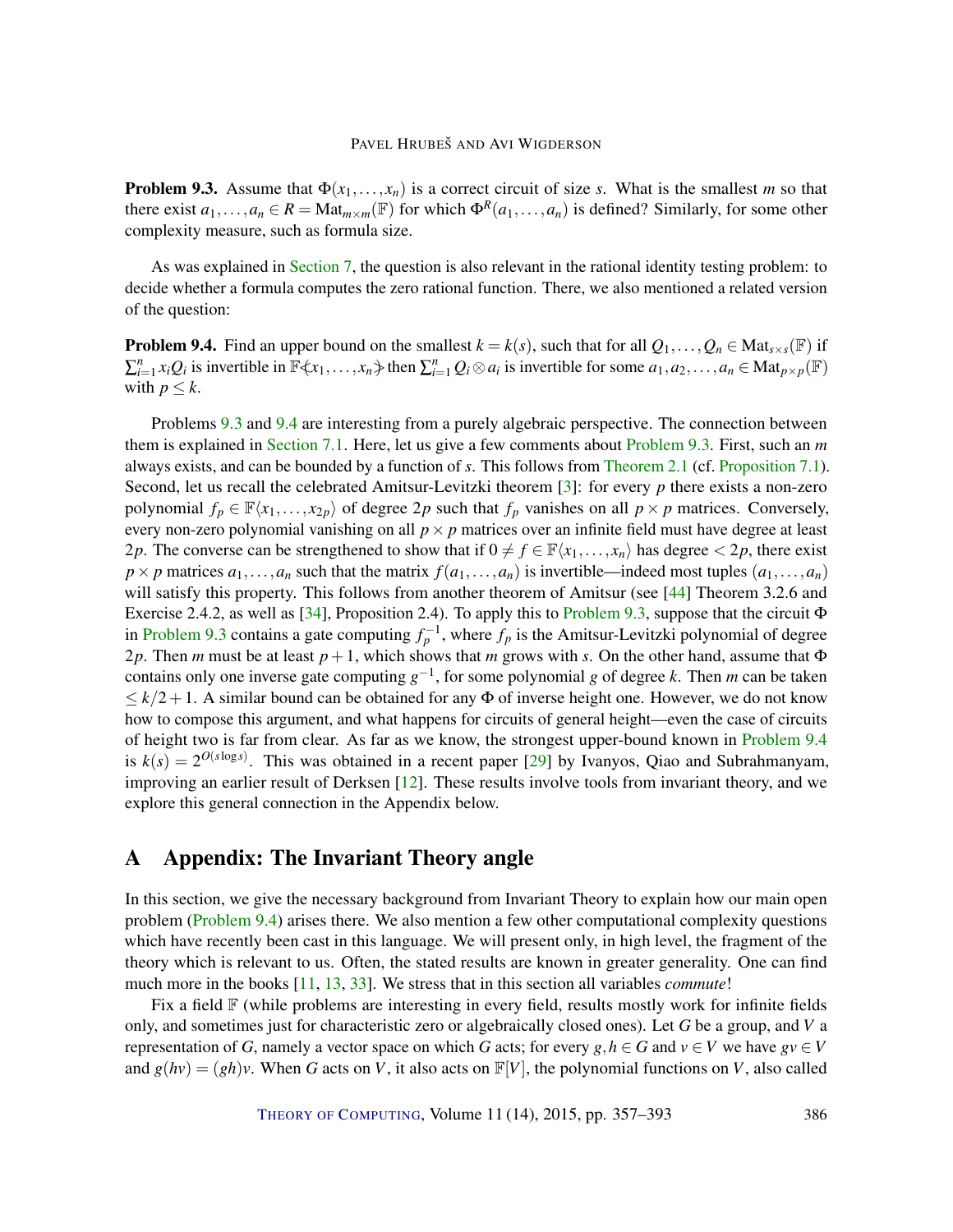<span id="page-30-0"></span>the *coordinate ring* of *V*. We will denote *gp* the action of a group element *g* on a polynomial  $p \in \mathbb{F}[X]$ . In our setting *V* will have finite dimension (say *m*), and so  $\mathbb{F}[V]$  is simply  $\mathbb{F}[x_1, x_2, \dots, x_m] = \mathbb{F}[X]$ , the polynomial ring over  $\mathbb F$  in *m* variables.

A polynomial  $p(X) \in \mathbb{F}[X]$  is *invariant* if it is unchanged by this action, namely for every  $g \in G$ we have  $gp = p$ . All invariant polynomials clearly form a subring of  $\mathbb{F}[X]$ , denoted  $\mathbb{F}[X]^G$ , called the ring of invariants of this action. Understanding the invariants of group actions is the main subject of Invariant Theory. In our setting, all these rings will be *finitely generated*, namely there will be a finite set of polynomials  $\{q_1, q_2, \ldots q_t\}$  in  $\mathbb{F}[X]^G$  so that for every polynomial  $p \in \mathbb{F}[X]^G$  there is a *t*-variate polynomial *r* over  $\mathbb{F}$  so that  $p = r(q_1, q_2, \ldots, q_t)$ . The following example must be familiar to the reader.

**Example A.1.** Let  $G = S_m$ , the symmetric group on *m* letters, acting on the set of *m* formal variables *X* (and hence the vector space they generate) by simply permuting them. Then the set of invariant polynomials are simply all *symmetric polynomials*. As is well known, they are generated in the sense above by the *m elementary* symmetric polynomials (namely  $q_1 = \sum_i x_i, q_2 = \sum_{i < j} x_i x_j, \dots, q_m = \prod_i x_i$ ). Another generating set of the same size is provided by the *sums-of-powers* (namely  $q'_1 = \sum_i x_i, q'_2 =$  $\sum_i x_i^2, \ldots, q_m' = \sum_i x_i^m$ .

This example demonstrates a nearly perfect understanding of the ring of invariants. The first basic requirement is a finite set of generators of the ring of invariants. Establishing this for a group action is often called the "First Fundamental Theorem," or FFT. The second requirement (naturally called the "Second Fundamental Theorem," or SFT, when established) is describing all algebraic relations between the given generating invariants. In the case of symmetric polynomials above, they are algebraically independent. Hence, we know FFT and SFT in this example.

Further requirements have to do with the explicitness and constructivity of the given invariants, their number, as a function of natural parameters like the dimension of the space *V*, size (when finite) or "dimension" of the group *G*. Finally, a more modern request is that the given invariants would be easy to compute. For the action of the symmetric group above, we are in an "optimal" situation. There are exactly *m* generating invariants (the dimension of *V*), explicitly given and very easy to compute. Some of these explicitness and computational notions are formally defined and discussed in [\[17\]](#page-33-7), section 1.2.

This set of "computational" properties is clearly directly related to the efficiency of solving perhaps the most basic *orbit* problem of this setting: given two points  $u, v \in V$ , are they in the same orbit under the group action? If they are, clearly their evaluation at every invariant is identical (and the converse can be achieved with a somewhat more general notion of "separating invariants"). Many basic problems in many mathematical disciplines can be viewed in this way (e. g., Is a given knot unknotted? Can one turn a polygon into another via (straight) cutting and pasting?). More recently, basic problems of computational complexity were cast in these terms. Valiant [\[49\]](#page-35-3) showed that to separate the arithmetic classes VP and VNP it suffices to show that the permanent polynomial is not a *linear projection* of a determinant of a not much larger matrix. While projection is not a group operation, the Geometric Complexity Theory (GCT) project of Mulmuley and Sohoni (see, e. g., [\[37,](#page-34-10) [36\]](#page-34-11) for surveys) describes it in similar terms, namely the intersection of the orbit *closure* of varieties defined respectively by permanent and determinant. In this last motivation the groups acting are linear groups.

Most work and knowledge in Invariant Theory concerns linear groups.<sup>9</sup> The first seminal results

 $9$ Here, we consider only actions on vector spaces, the real interest of algebraic geometry is their actions on general affine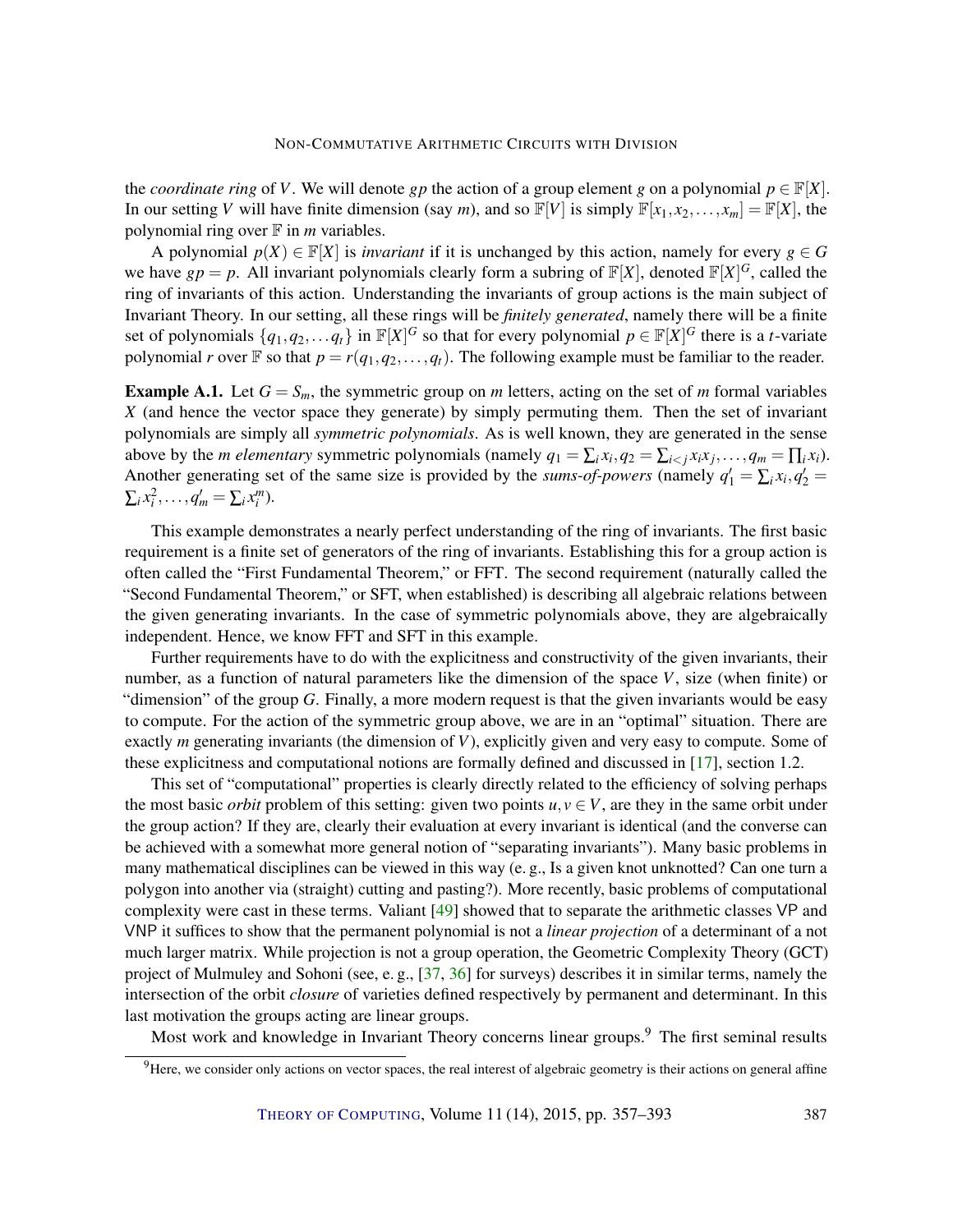<span id="page-31-0"></span>came from Hilbert  $[24]$ , who proved<sup>10</sup> the first and second fundamental theorems for the natural actions of the general and special linear groups,  $GL(V)$  and  $SL(V)$  on a vector space V. Again, a very familiar very special case, in which knowledge is complete, is the following.

**Example A.2.** Consider the action of the group  $SL_n(\mathbb{F})$  on the vector space of  $n \times n$  matrices in Mat<sub>n×n</sub>(F), simply by matrix multiplication. Namely,  $A \in SL_n$  acts on *M* by *AM*. The entries of such a generic matrix M may be viewed as  $m = n^2$  variables  $X = \{x_{ij}\}\$ . In this case all polynomial invariants are generated by the determinant  $det(X)$ .

We shall be interested in invariants<sup>11</sup> of actions of  $SL_n$  on *d*-tuples of  $n \times n$  matrices. So now the number of variables is  $m = dn^2$ . The most well understood is the action of a single copy of  $SL_n$ by simultaneous conjugation of the *d* matrices, and the one we care about the action of two copies,  $SL_n \times SL_n$ , by simultaneous multiplication on the left and right. We define both next and discuss what is known, but first point out that these are very special cases of the general setting of *quivers* and their representations [\[20\]](#page-33-9) and many of the results generalize to this setting.

Now a typical element of our vector space is a *d*-tuple of  $n \times n$  matrices  $(M_1, M_2, \ldots, M_d)$  and the underlying variables *X* are now the  $m = dn^2$  entries. Consider the action of a matrix  $A \in SL_n$  on this tuple by simultaneous conjugation, namely transforming it to the tuple  $(A^{-1}M_1A, A^{-1}M_2A, \ldots, A^{-1}M_dA)$ . Which polynomials in *X* are invariant under this action? The first and second fundamental theorem were proved by Procesi, Formanek, Razmyslov, and Donkin [\[40,](#page-35-9) [18,](#page-33-10) [42,](#page-35-10) [16\]](#page-33-11). More precisely, the invariants are generated by traces of products of length at most  $n^2$  of the given matrices, namely by the set

$$
\left\{\operatorname{Tr}(M_{i_1}M_{i_2}\cdots M_{i_t}) : t\leq n^2\right\}.
$$

These polynomials are explicit, have small degree and are easily computable. The one possible shortcoming, the exponential size of this set (a serious impediment to, e. g., solving the orbit problem above), was recently improved to quasi-polynomial by Forbes and Shpilka [\[17\]](#page-33-7), who "derandomized" a probabilistic construction of Mulmuley [\[38\]](#page-34-12). Furthermore, [\[17\]](#page-33-7) connects the problem of finding few invariants to solving the Polynomial Identity Testing problem (in the commutative setting).

Finally, we get to the action we care about. Here a pair of matrices  $(A, B) \in SL_n \times SL_n$  acts on  $(M_1, M_2, \ldots, M_d)$  to give  $(AM_1B, AM_2B, \ldots, AM_dB)$ . Note that whether the symbolic matrix of linear forms  $z_1M_1 + z_2M_2 + \cdots + z_dM_d$  is *full*<sup>12</sup> or not is unchanged by this action, which is the first relationship to the body of our paper. But in this case we only know an infinite set of generating invariants. They were determined (for arbitrary quivers) by [\[14,](#page-33-12) [45,](#page-35-11) [15\]](#page-33-13) (and also for this specific left-right action in [\[1\]](#page-32-9)). The invariants can be described in several ways. The papers [\[15,](#page-33-13) [14\]](#page-33-12) describe them in terms of determinants of block matrices. Let  $(X_1, X_2, \ldots, X_d)$  be the generic matrices of our variables *X*. For the left-right action the invariants are determinants of sums of the matrices  $X_i \otimes T_i$  for some arbitrary *d*-tuple of  $k \times k$  matrices  $(T_1, T_2, \ldots, T_d)$ . Namely, this is the set

$$
\left\{\det\left(\sum_{i=1}^d X_i\otimes T_i\right)\colon k\in\mathbb{N},\, T_i\in\mathrm{Mat}_{k\times k}(\mathbb{F})\right\}.
$$

varieties.

 $10$ Among many other foundational results—this paper and its 1890 non-constructive predecessor contain in particular the Nullstellensatz, the finite basis theorem and other cornerstones of commutative algebra and algebraic geometry.

<sup>&</sup>lt;sup>11</sup>Often called semi-invariants, to distinguish them from invariants of  $GL_n$ .

<sup>&</sup>lt;sup>12</sup>As in the definition before [Theorem](#page-6-2) [2.2.](#page-6-2)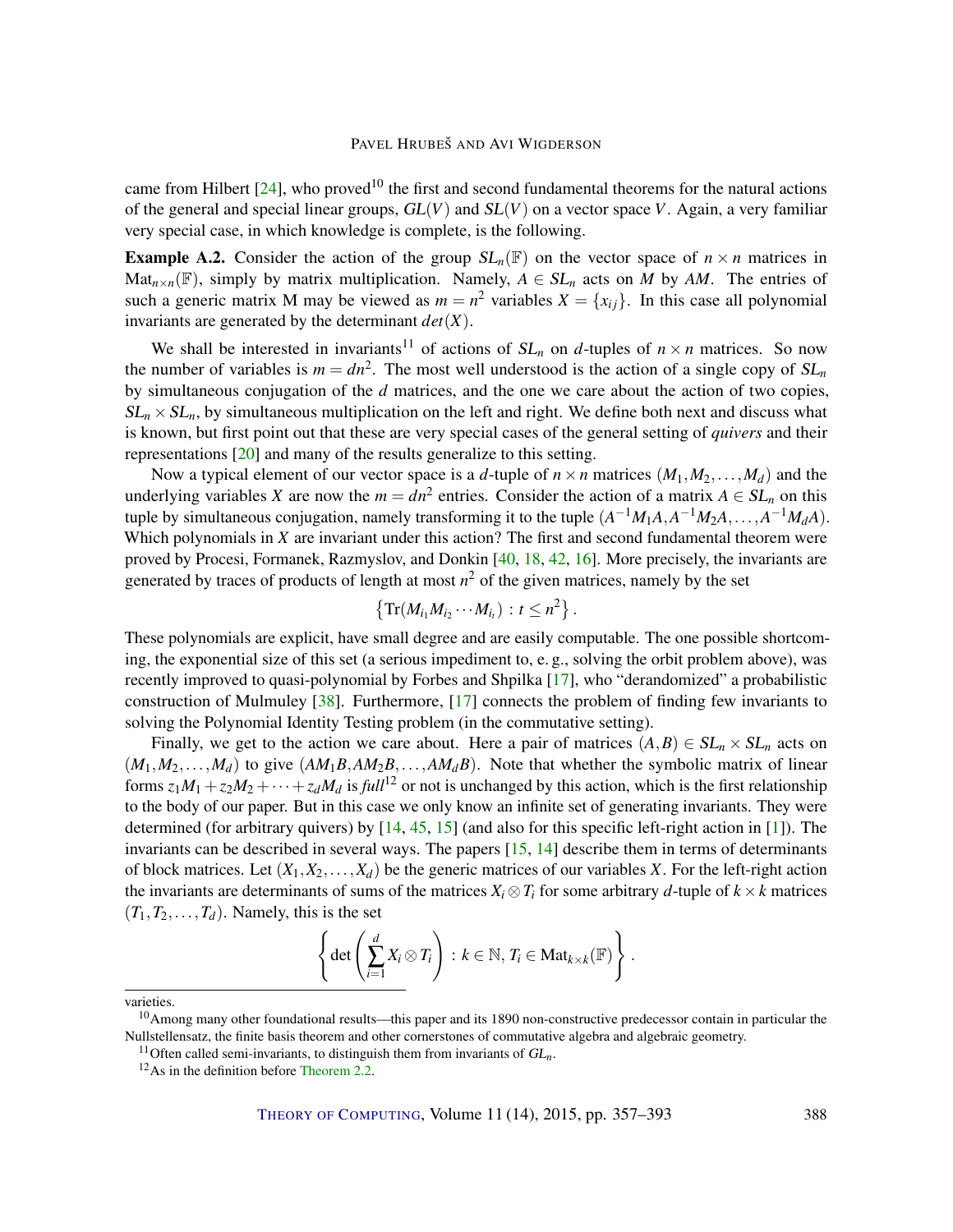<span id="page-32-10"></span>These are precisely the polynomials we care about in the body of this paper, in both the noncommutative PIT problem, as well as in eliminating divisions from non-commutative circuits. By Hilbert's basis theorem, we know that a finite subset of this set generates all invariants, and hence in particular we can take them to be all invariants of degree below some finite bound (which puts an upper bound on the dimension  $k$  of the auxiliary matrices  $T_i$ ). Attempts of giving an upper bound on the degree are surveyed by Derksen in [\[12\]](#page-33-4), who obtains an upper bound of  $2^{O(n^2)}$  on the degree. Recently, the bound has been improved to 2 *<sup>O</sup>*(*n*log*n*) by Ivanyos, Qiao and Subrahmanyam in [\[29\]](#page-34-5), see also [\[30\]](#page-34-13). Note that a polynomial upper bound here implies one for [Problem](#page-29-1) [9.4,](#page-29-1) and vice versa.

Acknowledgement. We thank Susan Durst, Peter Malcolmson and Aidan Schofield for useful references, Amir Yehudayoff and Klim Efremenko for comments on an earlier version of the paper.

# References

- <span id="page-32-9"></span>[1] BHARAT ADSUL, SURESH NAYAK, AND K. V. SUBRAHMANYAM: A geometric approach to the Kronecker problem II: Invariants of matrices for simultaneous left-right actions, 2010. Available at <http://www.cmi.ac.in/~kv/ANS10.pdf>. [388](#page-31-0)
- <span id="page-32-4"></span>[2] SHIMSHON A. AMITSUR: Rational identities and applications to algebra and geometry. *J. Algebra*, 3(3):304–359, 1966. [\[doi:10.1016/0021-8693\(66\)90004-4\]](http://dx.doi.org/10.1016/0021-8693(66)90004-4) [362](#page-5-3)
- <span id="page-32-8"></span>[3] SHIMSHON A. AMITSUR AND JACOB LEVITZKI: Minimal identities for algebras. *Proc. Amer. Math. Soc.*, 1(4):449–463, 1950. [\[doi:10.1090/S0002-9939-1950-0036751-9\]](http://dx.doi.org/10.1090/S0002-9939-1950-0036751-9) [380,](#page-23-4) [386](#page-29-3)
- <span id="page-32-1"></span>[4] JEAN BERSTEL AND CHRISTOPHE REUTENAUER: *Rational series and their languages*. Springer, 1988. [359](#page-2-0)
- <span id="page-32-7"></span>[5] ANDREJ BOGDANOV AND HOETECK WEE: More on noncommutative polynomial identity testing. In *IEEE Conference on Computational Complexity (CCC)*, pp. 92–99. IEEE Comp. Soc. Press, 2005. [\[doi:10.1109/CCC.2005.13\]](http://dx.doi.org/10.1109/CCC.2005.13) [380](#page-23-4)
- <span id="page-32-5"></span>[6] RICHARD P. BRENT: The parallel evaluation of general arithmetic expressions. *J. ACM*, 21(2):201– 206, 1974. [\[doi:10.1145/321812.321815\]](http://dx.doi.org/10.1145/321812.321815) [366](#page-9-2)
- <span id="page-32-0"></span>[7] PETER BÜRGISSER, MICHAEL CLAUSEN, AND MOHAMMAD AMIN SHOKROLLAHI: *Algebraic complexity theory*. Volume 315 of *Grundlehren der mathematischen Wissenschaften*. Springer, 1997. [\[doi:10.1007/978-3-662-03338-8\]](http://dx.doi.org/10.1007/978-3-662-03338-8) [358,](#page-1-0) [382](#page-25-2)
- <span id="page-32-2"></span>[8] PAUL MORITZ COHN: *Free rings and their relations*. Academic Press, 1985. [359,](#page-2-0) [370](#page-13-3)
- <span id="page-32-3"></span>[9] PAUL MORITZ COHN: *Skew Fields: Theory of General Division Rings*. Volume 57 of *Encyclopedia of Mathematics*. Cambridge Univ. Press, 1995. [361,](#page-4-1) [363](#page-6-3)
- <span id="page-32-6"></span>[10] PAUL MORITZ COHN AND CHRISTOPHE REUTENAUER: On the construction of the free field. *Int. J. Algebra Comput.*, 9(3-4):307–324, 1999. [\[doi:10.1142/S0218196799000205\]](http://dx.doi.org/10.1142/S0218196799000205) [377,](#page-20-4) [378](#page-21-1)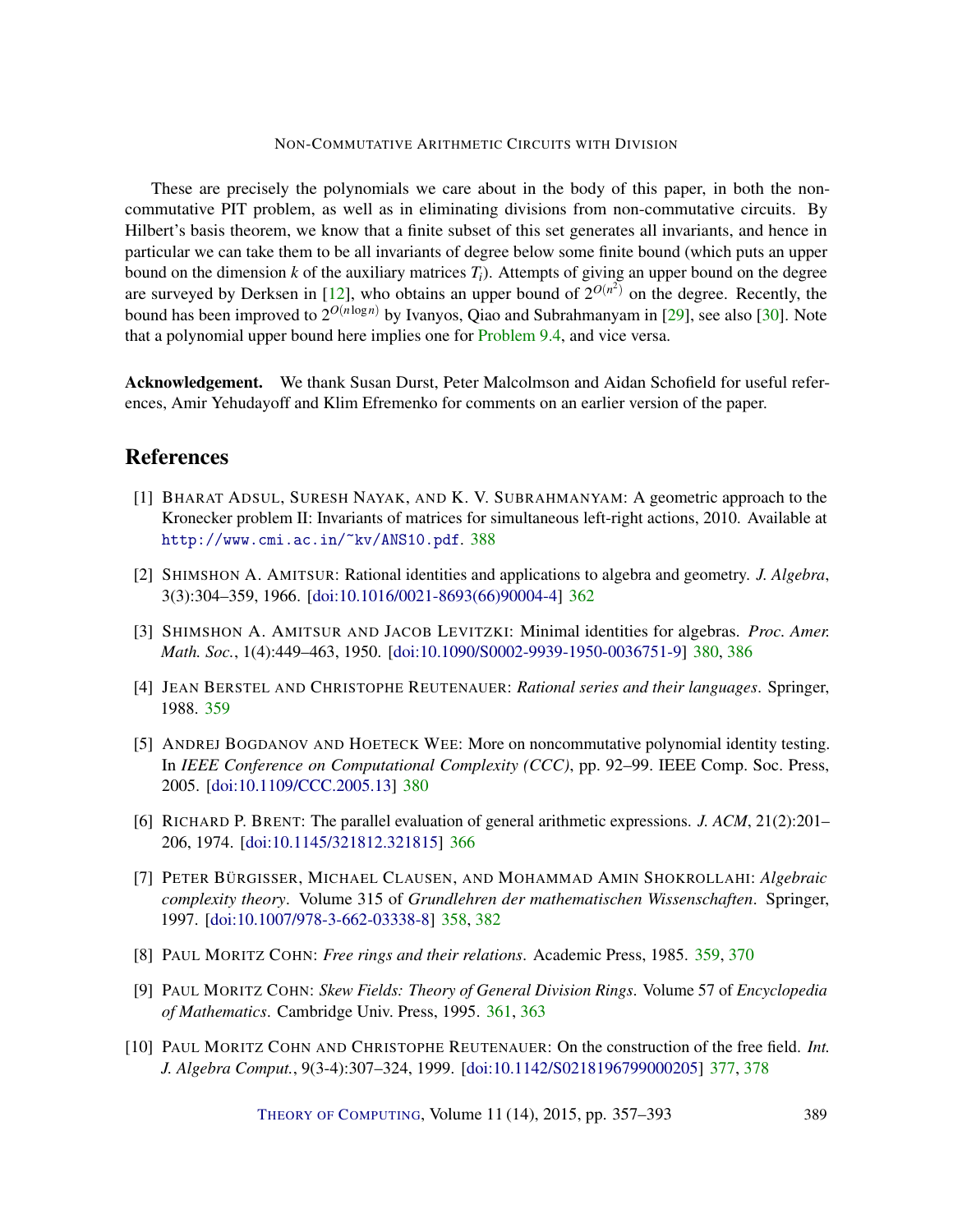- <span id="page-33-5"></span>[11] DAVID COX, JOHN LITTLE, AND DONAL O'SHEA: *Ideals, Varieties, and Algorithms*. Undergraduate Texts in Mathematics. Springer, 2007. [\[doi:10.1007/978-0-387-35651-8\]](http://dx.doi.org/10.1007/978-0-387-35651-8) [386](#page-29-3)
- <span id="page-33-4"></span>[12] HARM DERKSEN: Polynomial bounds for rings of invariants. *Proc. Amer. Math. Soc.*, 129(4):955– 963, 2001. [\[doi:10.1090/S0002-9939-00-05698-7\]](http://dx.doi.org/10.1090/S0002-9939-00-05698-7) [386,](#page-29-3) [389](#page-32-10)
- <span id="page-33-6"></span>[13] HARM DERKSEN AND GREGOR KEMPER: *Computational Invariant Theory*. Volume 130 of *Encyclopaedia of Math. Sci.* Springer, 2002. [\[doi:10.1007/978-3-662-04958-7\]](http://dx.doi.org/10.1007/978-3-662-04958-7) [386](#page-29-3)
- <span id="page-33-12"></span>[14] HARM DERKSEN AND JERZY WEYMAN: Semi-invariants of quivers and saturation for Littlewood-Richardson coefficients. *J. Amer. Math. Soc.*, 13(3):467–479, 2000. [\[doi:10.1090/S0894-0347-00-](http://dx.doi.org/10.1090/S0894-0347-00-00331-3) [00331-3\]](http://dx.doi.org/10.1090/S0894-0347-00-00331-3) [388](#page-31-0)
- <span id="page-33-13"></span>[15] MÁTYÁS DOMOKOS AND ALEXANDR N. ZUBKOV: Semi-invariants of quivers as determinants. *Transform. Groups*, 6(1):9–24, 2001. [\[doi:10.1007/BF01236060\]](http://dx.doi.org/10.1007/BF01236060) [388](#page-31-0)
- <span id="page-33-11"></span>[16] STEPHEN DONKIN: Invariants of several matrices. *Inventiones Mathematicae*, 110(1):389–401, 1992. [\[doi:10.1007/BF01231338\]](http://dx.doi.org/10.1007/BF01231338) [388](#page-31-0)
- <span id="page-33-7"></span>[17] MICHAEL A. FORBES AND AMIR SHPILKA: Explicit Noether normalization for simultaneous conjugation via polynomial identity testing. In *Proc. 17th Internat. Workshop on Randomization and Computation (RANDOM'13)*, pp. 527–542, 2013. [\[doi:10.1007/978-3-642-40328-6\\_37,](http://dx.doi.org/10.1007/978-3-642-40328-6_37) [arXiv:1303.0084\]](http://arxiv.org/abs/1303.0084) [387,](#page-30-0) [388](#page-31-0)
- <span id="page-33-10"></span>[18] EDWARD FORMANEK: Invariants and the ring of generic matrices. *J. Algebra*, 89(1):178–223, 1984. [\[doi:10.1016/0021-8693\(84\)90240-0\]](http://dx.doi.org/10.1016/0021-8693(84)90240-0) [388](#page-31-0)
- <span id="page-33-3"></span>[19] MARC FORTIN AND CHRISTOPHE REUTENAUER: Commutative/non-commuative rank of linear matrices and subspaces of matrices of low rank. *Séminaire Lotharingien de Combinatoire*, 52, 2004. Available at [EUDML.](https://eudml.org/doc/125000) [382](#page-25-2)
- <span id="page-33-9"></span>[20] PETER GABRIEL: Unzerlegbare Darstellungen I. *Manuscripta Mathematica*, 6(1):71–103, 1972. [\[doi:10.1007/BF01298413\]](http://dx.doi.org/10.1007/BF01298413) [388](#page-31-0)
- <span id="page-33-2"></span>[21] ISRAEL MOISEEVICH GELFAND, SERGEI GELFAND, VLADIMIR S. RETAKH, AND ROBERT LEE WILSON: Quasideterminants. *Adv. Math.*, 193(1):56–141, 2005. [\[doi:10.1016/j.aim.2004.03.018,](http://dx.doi.org/10.1016/j.aim.2004.03.018) [arXiv:math/0208146\]](http://arxiv.org/abs/math/0208146) [363](#page-6-3)
- <span id="page-33-0"></span>[22] ISRAEL MOISEEVICH GELFAND AND VLADIMIR S. RETAKH: Determinants of matrices over noncommutative rings. *Funct. Anal. Appl.*, 25(2):91–102, 1991. [\[doi:10.1007/BF01079588\]](http://dx.doi.org/10.1007/BF01079588) [359,](#page-2-0) [362](#page-5-3)
- <span id="page-33-1"></span>[23] ISRAEL MOISEEVICH GELFAND AND VLADIMIR S. RETAKH: A theory of noncommutative determinants and characteristic functions of graphs. *Funct. Anal. Appl.*, 26(4), 1992. [\[doi:10.1007/BF01075044\]](http://dx.doi.org/10.1007/BF01075044) [362](#page-5-3)
- <span id="page-33-8"></span>[24] DAVID HILBERT: Über die vollen Invariantensysteme. *Math. Ann.*, 42(3):313–373, 1893. [\[doi:10.1007/BF01444162\]](http://dx.doi.org/10.1007/BF01444162) [388](#page-31-0)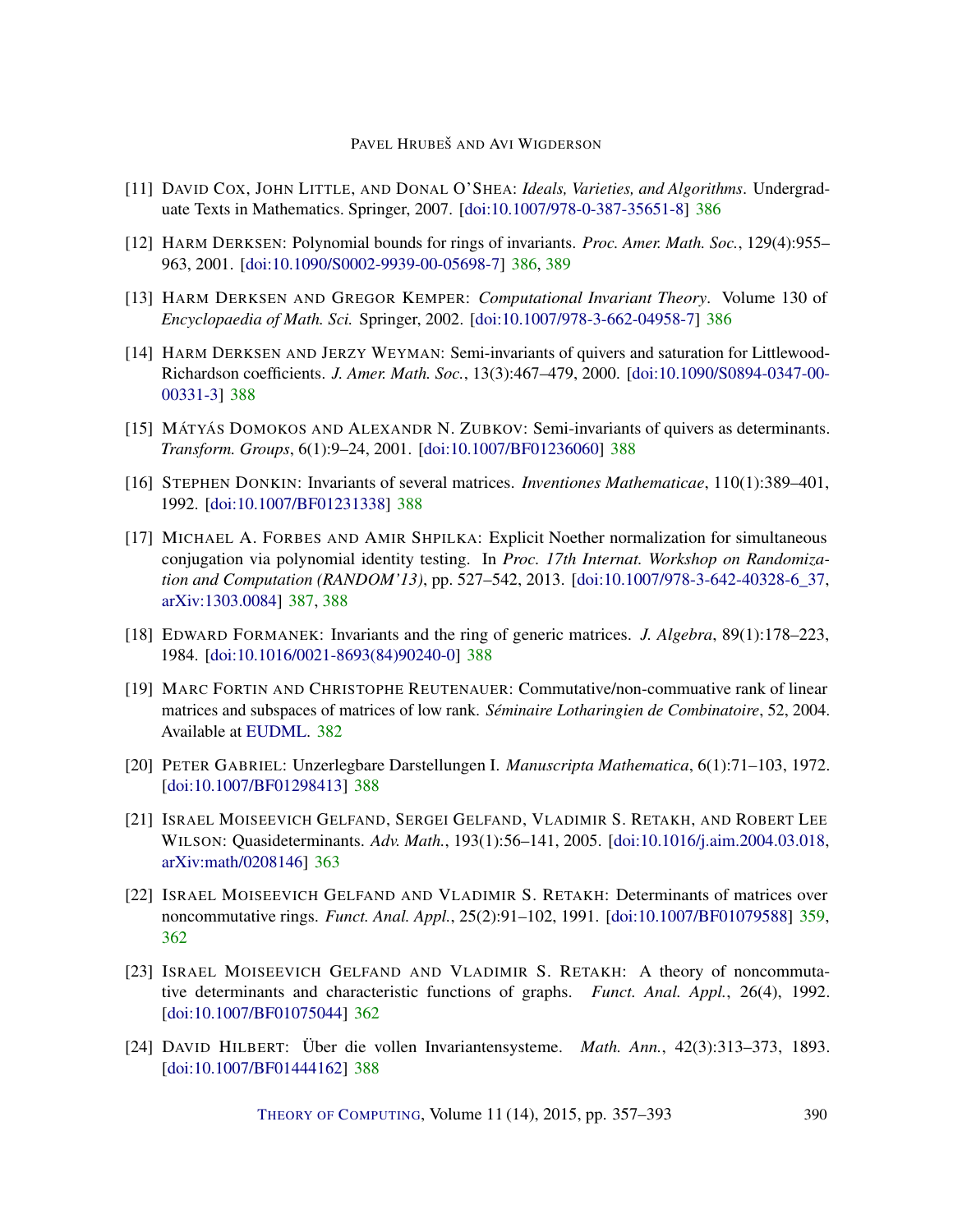- <span id="page-34-0"></span>[25] PAVEL HRUBEŠ AND AVI WIGDERSON: Non-commutative circuits with division. In *Proc. 5th Conf. Innovations in Theoret. Comp. Sci. (ITCS'14)*, pp. 49–66, 2014. [\[doi:10.1145/2554797.2554805\]](http://dx.doi.org/10.1145/2554797.2554805) [357,](#page-0-0) [381](#page-24-0)
- <span id="page-34-4"></span>[26] PAVEL HRUBEŠ, AVI WIGDERSON, AND AMIR YEHUDAYOFF: Relationless completeness and separations. In *IEEE Conference on Computational Complexity (CCC)*, pp. 280–290, 2010. Preliminary version in [ECCC.](http://eccc.hpi-web.de/report/2010/040/) [\[doi:10.1109/CCC.2010.34\]](http://dx.doi.org/10.1109/CCC.2010.34) [364,](#page-7-2) [372](#page-15-2)
- <span id="page-34-1"></span>[27] PAVEL HRUBEŠ, AVI WIGDERSON, AND AMIR YEHUDAYOFF: Non-commutative circuits and the sum of squares problem. *J. Amer. Math. Soc.*, 24(3):871–898, 2011. Preliminary versions in [ECCC](http://eccc.hpi-web.de/report/2010/021/) and [STOC'10.](http://dx.doi.org/10.1145/1806689.1806781) [\[doi:10.1090/S0894-0347-2011-00694-2\]](http://dx.doi.org/10.1090/S0894-0347-2011-00694-2) [358](#page-1-0)
- <span id="page-34-7"></span>[28] PAVEL HRUBEŠ AND AMIR YEHUDAYOFF: Arithmetic complexity in ring extensions. *Theory of Computing*, 7(8):119–129, 2011. [\[doi:10.4086/toc.2011.v007a008\]](http://dx.doi.org/10.4086/toc.2011.v007a008) [382](#page-25-2)
- <span id="page-34-5"></span>[29] GÁBOR IVANYOS, YOUMING QIAO, AND K. V. SUBRAHMANYAM: Non-commutative Edmonds' problem and matrix semi-invariants. *CoRR*, 2015. [\[arXiv:1508.00690\]](http://arxiv.org/abs/1508.00690) [365,](#page-8-2) [379,](#page-22-1) [386,](#page-29-3) [389](#page-32-10)
- <span id="page-34-13"></span>[30] GÁBOR IVANYOS, YOUMING QIAO, AND K. V. SUBRAHMANYAM: On generating the ring of matrix semi-invariants. *CoRR*, 2015. [\[arXiv:1508.01554\]](http://arxiv.org/abs/1508.01554) [389](#page-32-10)
- <span id="page-34-3"></span>[31] DMITRY KALIUZHNYI-VERBOVETSKYI AND VICTOR VINNIKOV: Noncommutative rational functions, their difference-differential calculus and realizations. *Multidim. Systems and Sig. Proc.*, 23(1):49–77, 2012. [\[doi:10.1007/s11045-010-0122-3,](http://dx.doi.org/10.1007/s11045-010-0122-3) [arXiv:1003.0695\]](http://arxiv.org/abs/1003.0695) [361,](#page-4-1) [362](#page-5-3)
- <span id="page-34-2"></span>[32] DMITRY S. KALIUZHNYI-VERBOVETSKYI AND VICTOR VINNIKOV: Singularities of noncommutative rational functions and minimal factorizations. *Lin. Alg. Appl.*, 430(4):869–889, 2009. [\[doi:10.1016/j.laa.2008.08.027\]](http://dx.doi.org/10.1016/j.laa.2008.08.027) [359](#page-2-0)
- <span id="page-34-9"></span>[33] HANSPETER KRAFT AND CLAUDIO PROCESI: *Classical Invariant Theory, a Primer*. 1996. Available at <http://jones.math.unibas.ch/~kraft/Papers/KP-Primer.pdf>. [386](#page-29-3)
- <span id="page-34-8"></span>[34] TSIU-KWEN LEE AND YIQIANG ZHOU: Right ideals generated by an idempotent of finite rank. *Lin. Alg. and Appl.*, 431(11):2118–2126, 2009. [\[doi:10.1016/j.laa.2009.07.005\]](http://dx.doi.org/10.1016/j.laa.2009.07.005) [386](#page-29-3)
- <span id="page-34-6"></span>[35] PETER MALCOLMSON: A prime matrix ideal yields a skew field. *J. of the London Math. Soc.*, 18(2):221–233, 1978. [\[doi:10.1112/jlms/s2-18.2.221\]](http://dx.doi.org/10.1112/jlms/s2-18.2.221) [370](#page-13-3)
- <span id="page-34-11"></span>[36] KETAN D. MULMULEY: On P vs. NP and geometric complexity theory. *J. ACM*, 58(2):5:1–5:26, 2011. [\[doi:10.1145/1944345.1944346\]](http://dx.doi.org/10.1145/1944345.1944346) [387](#page-30-0)
- <span id="page-34-10"></span>[37] KETAN D. MULMULEY: The GCT program toward the P vs. NP problem. *Com. of the ACM*, 55(6):98–107, 2012. [\[doi:10.1145/2184319.2184341\]](http://dx.doi.org/10.1145/2184319.2184341) [387](#page-30-0)
- <span id="page-34-12"></span>[38] KETAN D. MULMULEY: Geometric complexity theory V: Equivalence between blackbox derandomization of polynomial identity testing and derandomization of Noether's normalization lemma. *CoRR*, p. 60pp, 2012. Extended Abstract in [FOCS'12.](http://dx.doi.org/10.1109/FOCS.2012.15) [\[arXiv:1209.5993\]](http://arxiv.org/abs/1209.5993) [388](#page-31-0)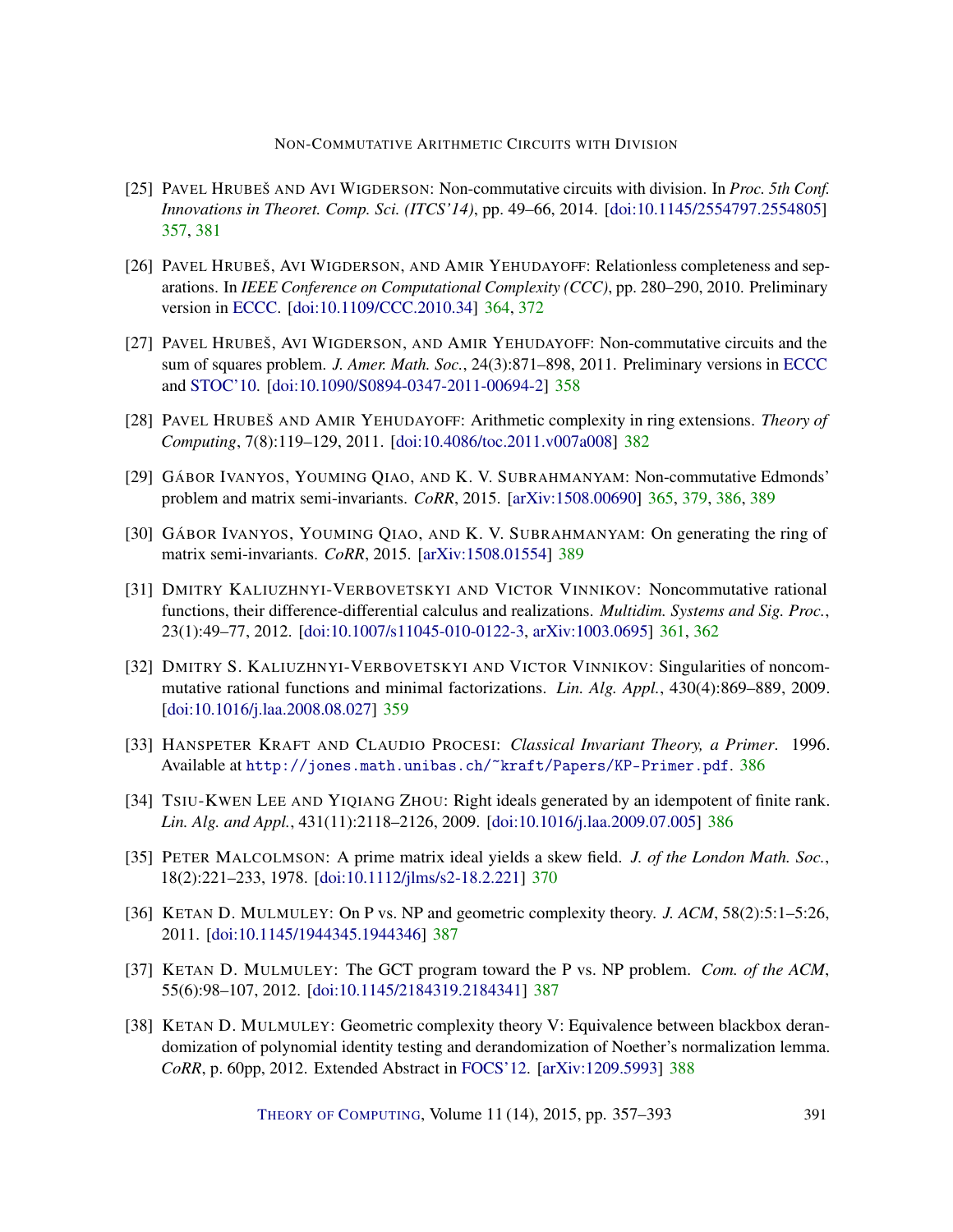- <span id="page-35-2"></span>[39] NOAM NISAN: Lower bounds for non-commutative computation (extended abstract). In *Proc. 23rd STOC*, pp. 410–418. ACM Press, 1991. [\[doi:10.1145/103418.103462\]](http://dx.doi.org/10.1145/103418.103462) [358,](#page-1-0) [372,](#page-15-2) [376,](#page-19-1) [385](#page-28-4)
- <span id="page-35-9"></span>[40] CLAUDIO PROCESI: The invariant theory of  $n \times n$  matrices. Adv. Math., 19(3):306–381, 1976. [\[doi:10.1016/0001-8708\(76\)90027-X\]](http://dx.doi.org/10.1016/0001-8708(76)90027-X) [388](#page-31-0)
- <span id="page-35-7"></span>[41] RAN RAZ AND AMIR SHPILKA: Deterministic polynomial identity testing in non-commutative models. *Comput. Complexity*, 14(1):1–19, 2005. Preliminary version in [CCC'04.](http://dx.doi.org/10.1109/CCC.2004.1313845) [\[doi:10.1007/s00037-](http://dx.doi.org/10.1007/s00037-005-0188-8) [005-0188-8\]](http://dx.doi.org/10.1007/s00037-005-0188-8) [380](#page-23-4)
- <span id="page-35-10"></span>[42] YURI PTIRIMOVICH RAZMYSLOV: Trace identities of full matrix algebras over a field of characteristic zero. *Izv. Akad. Nauk SSSR Ser. Mat.*, 8(4):727–760, 1974. [\[doi:10.1070/IM1974v008n04ABEH002126\]](http://dx.doi.org/10.1070/IM1974v008n04ABEH002126) [388](#page-31-0)
- <span id="page-35-4"></span>[43] CHRISTOPHE REUTENAUER: Inversion height in free fields. *Selecta Mathematica*, 2(1):93–109, 1996. [\[doi:10.1007/BF01587940\]](http://dx.doi.org/10.1007/BF01587940) [360,](#page-3-0) [363](#page-6-3)
- <span id="page-35-8"></span>[44] LOUIS HALLE ROWEN: *Polynomial identities in ring theory*. Volume 84. Academic Press, 1980. [386](#page-29-3)
- <span id="page-35-11"></span>[45] AIDAN SCHOFIELD AND MICHEL VAN DEN BERGH: Semi-invariants of quivers for arbitrary dimension vectors. *Indag. Math*, 12(1):125–138, 2001. [\[doi:10.1016/S0019-3577\(01\)80010-0,](http://dx.doi.org/10.1016/S0019-3577(01)80010-0) [arXiv:math/9907174\]](http://arxiv.org/abs/math/9907174) [388](#page-31-0)
- <span id="page-35-1"></span>[46] AMIR SHPILKA AND AMIR YEHUDAYOFF: Arithmetic circuits: A survey of recent results and open questions. *Found. and Trends in Theor. Comput. Sci.*, 5(3-4):207–388, 2010. [\[doi:10.1561/0400000039\]](http://dx.doi.org/10.1561/0400000039) [358](#page-1-0)
- <span id="page-35-6"></span>[47] VOLKER STRASSEN: Gaussian elimination is not optimal. *Numer. Math.*, 13(4):354–356, 1969. [\[doi:10.1007/BF02165411\]](http://dx.doi.org/10.1007/BF02165411) [365](#page-8-2)
- <span id="page-35-5"></span>[48] VOLKER STRASSEN: Vermeidung von Divisionen. *J. of Reine Angew. Math.*, 1973(264):182–202, 1973. [\[doi:10.1515/crll.1973.264.184\]](http://dx.doi.org/10.1515/crll.1973.264.184) [360,](#page-3-0) [382](#page-25-2)
- <span id="page-35-3"></span>[49] LESLIE G. VALIANT: Completeness classes in algebra. In *Proc. 11th STOC*, pp. 249–261. ACM Press, 1979. [\[doi:10.1145/800135.804419\]](http://dx.doi.org/10.1145/800135.804419) [359,](#page-2-0) [364,](#page-7-2) [387](#page-30-0)

## <span id="page-35-0"></span>AUTHORS

Pavel Hrubeš Institute of Mathematics of CAS, Prague  $hrubes@math.cas.cz$ [http://www.math.cas.cz/homepage/main\\_page.php?id\\_membre=189](http://www.math.cas.cz/homepage/main_page.php?id_membre=189)